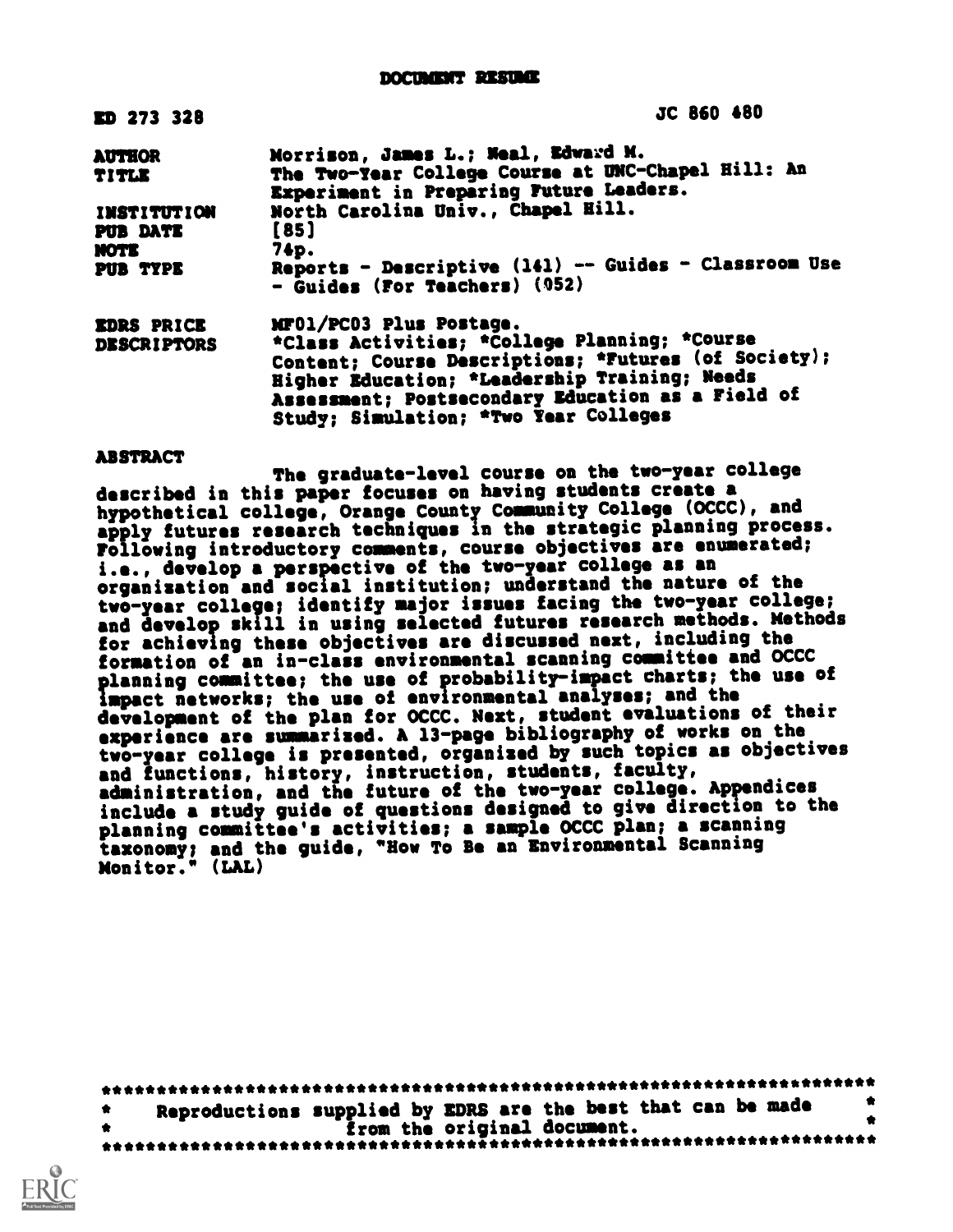IP"

# THE TWO-YEAR COLLEGE COURSE AT UNC-CHAPEL HILL: AN EXPERIMENT IN PREPARING FUTURE LEADERS

James L. Morrison Professor of Education University of North Carolina at Chapel Hill Chapel Hill, North Carolina 27514

and

Edward M. Neal

Director, Faculty Development Office University of North Carolina at Chapel Hill

Chapel Hill, North Carolina 27514

US. DEPARTMENT OF EDUCATION Once of Educatoonal Research and improvement EDUCATIONAL RESOURCES INFORMATION CENTER (ERIC)

D This document has been reproduced as<br>| received from the person or organizetion<br>| soriginating it

Minor changes hay\* been made to improve reproduction quality

Points of view ur opinions stated in this docu-<br>ment : do .not .necessarily .represent .official<br>OERI position or policy

"PERMISSION TO REPRODUCE THIS MATERIAL HAS BEEN GRANTED BY

J. L. Morrison

TO THE EDUCATIONAL RESOURCES INFORMATION CENTER (ERIC)."

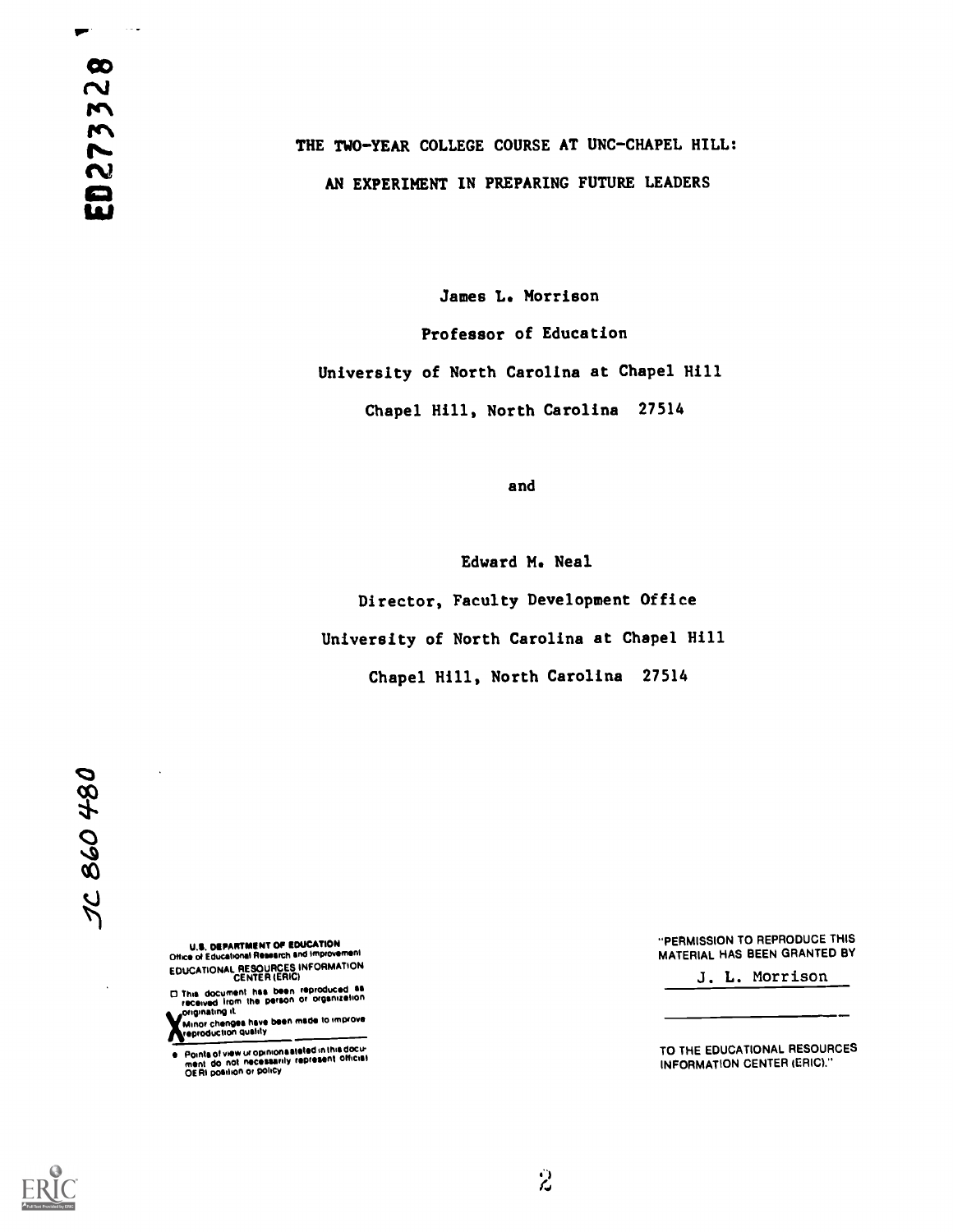The Two-Year College Course at UNC-Chapel Hill: An Experiment in Preparing Future Leaders<sup>1</sup>

Today, America's two-year colleges face many dramatic challenges, some of which have already begun to alter the environment in which these colleges operate. Demographic shifts have changed the market for their services; declining governmental suppport has begun to restrict institutional flexibility and educational opportunity for many students; and rapid technological advances have made some curricula obsolete. Consequently, one of the critical issues two-year college administrators must address is the way in which they analyze and react to events in their internal and external institutional environments. If they lack knowledge of these environments, they cannot develop appropriate strategies to achieve institutional goals. To formulate and select strategic policies, they must be able to accurately assess opportunities and threats the environment poses for their organizations. Well developed scenarios of alternative futures illustrate unique configurations of trends and possible future events with which the institution may have to contend, thereby providing the basis for selecting strategic options.

Preparing graduate students for leadership roles in two-year colleges requires paying careful attention to the potential applications of knowledge and skills. Consequently, a course on the two-year college should do more than cover the history, philosophy, structure, and function of these institutions, but should also focus on developing skills in anticipating and evaluating changes which may affect the direction and management of two-year colleges. Furthermore, the course should actively involve students in the process of their



 $\Omega$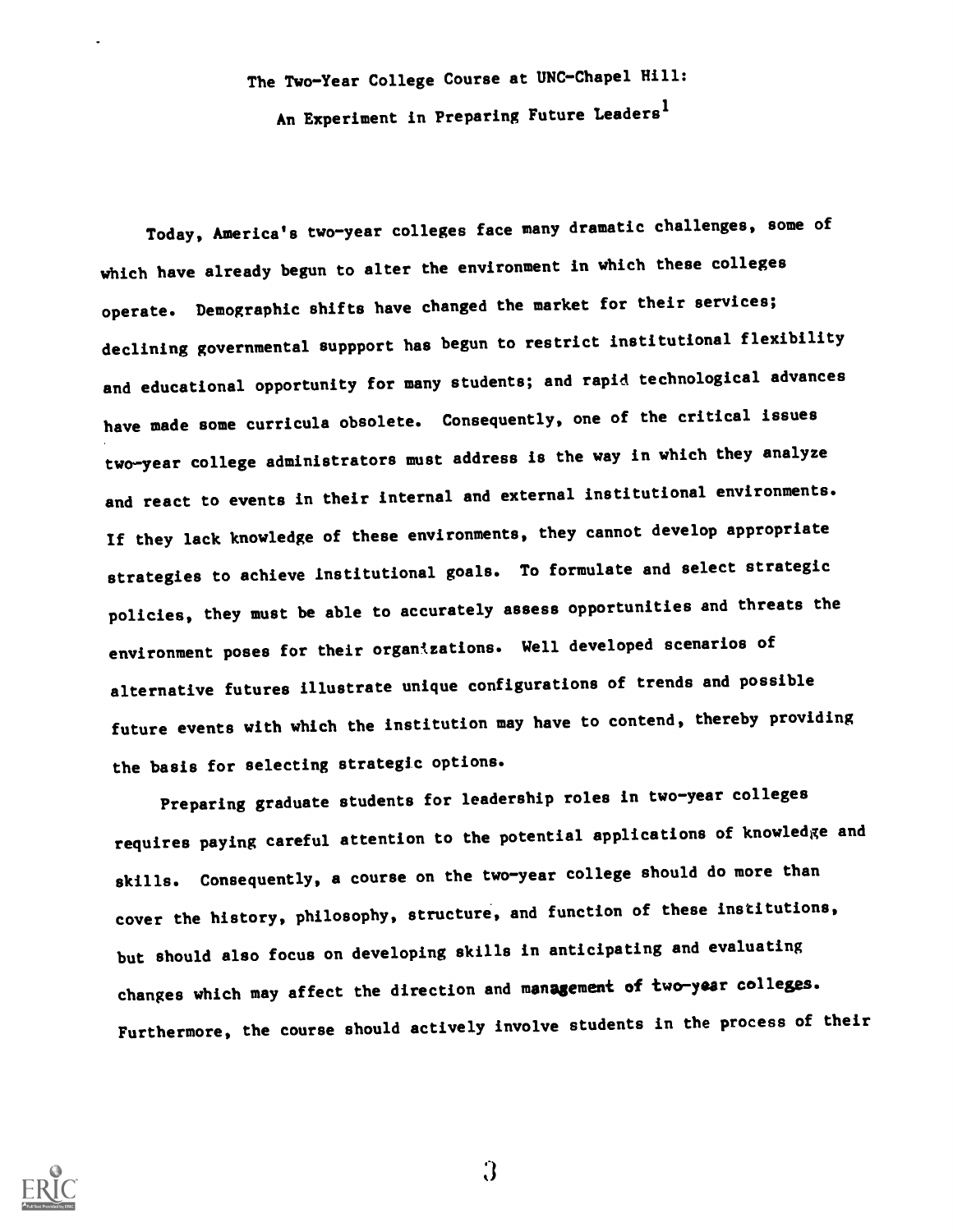education and provide them with useful tools of their careers in postsecondary education.

To meet these criteria, we redesigned our course on the two-year college to focus on having students create a hypothetical college applying futures research techniques in the strategic planning process. While making decisions about the administrative structure, the curriculum, and other services of the college, the students would (we hoped) master both the factual information about two-year colleges as well as selected futures research techniques and perspectives useful in the process of strategic planning.

#### The Course

The course objectives were developed directly from the considerations outlined above. Students would:

- 1. develop a petapective of the two-year college as an organization and as a social institution;
- 2. understand the nature (the philosophy, curriculum, etc.) of the contemporary two-year college;
- 3. identify major issues facing the two-year college today and in the future, and to develop sophistication in evaluating these issues; and
- 4. develop skill in using selected futures research methods in studying two-year colleges and their interaction with their present and future environments.

To implement these objectives, students became, in effect, members of a task force whose mission was to design a two-year college to be located near



2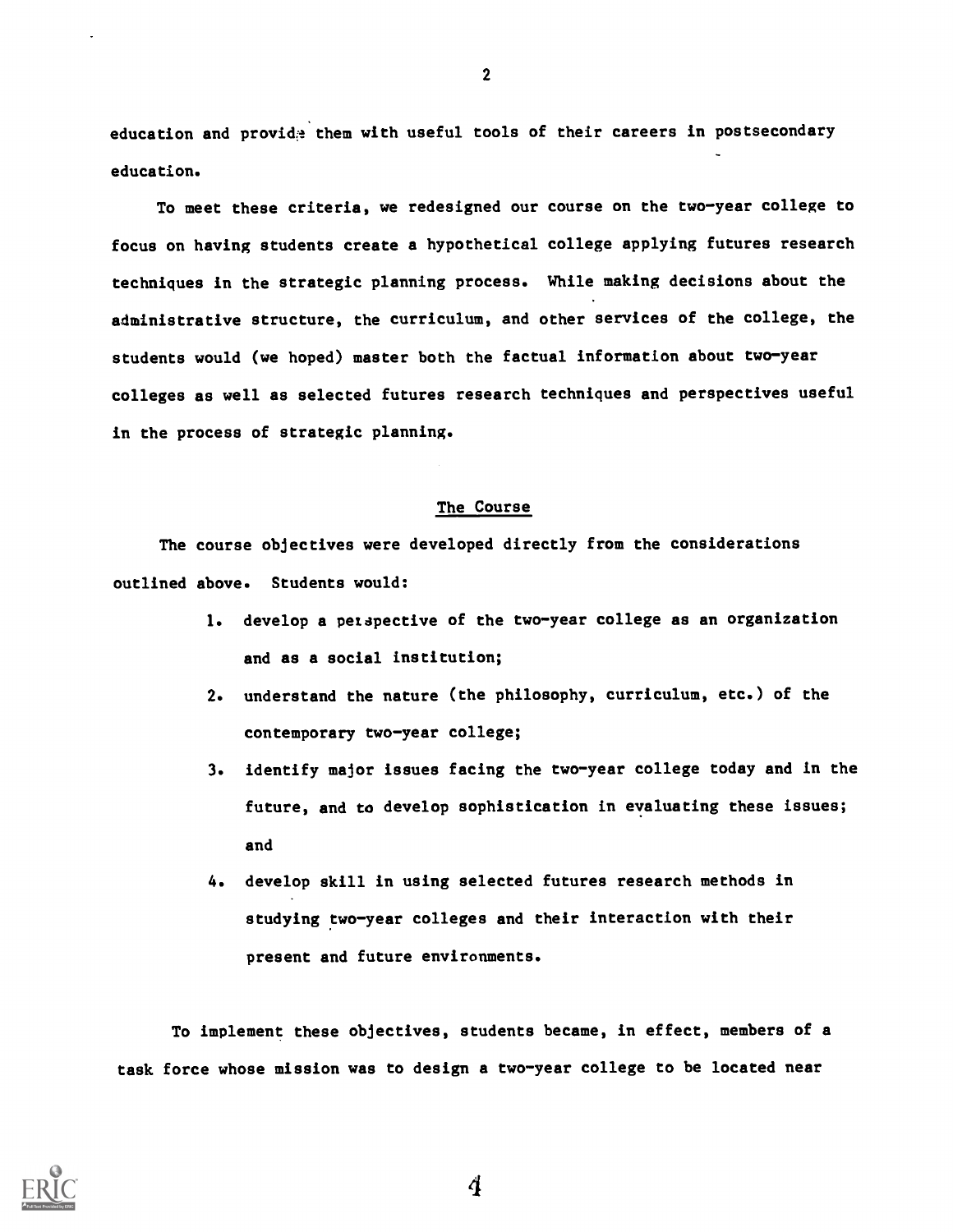Chapel Hill. Dubbed Orange County Community College (OCCC), the institution would serve a three-county area with a population of more than a quarter-million. For purposes of this exercise, the class was to assume that Durham Technical Institute (in the next county) did not exist.

The syllabus contained the course objectives, a description of the course format, general procedural instructions, the grading scale, a study guide, selected readings $^{\mathbf{Z}}$ , and a schedule of class meetings and deadlines. The study guide consisted of 73 questions, arranged under fourteen topic headings (see Appendix A for the study guide). The topics are those usually included in courses on the two-year college, but in this case they provided a framework for the questions the students would need to consider in designing the college. For example, Topic III: "Organization, Administration, and Finance," included the following questions (among others):

"What will be the functions of the Board of Trustees at OCCC?" "How will board members be chosen, and how long will they serve?" "What form of state control will OCCC be subject to?" "Will there be collective bargaining at OCCC?"

After three introductory lectures in which students were given an overview of the two-year college and its history, they formed an "environmental scanning committee." The purpose of an environmental scanning committee is to conduct an environmental analyeis (survey of threats and opportunities in the environment). This requies first, developing a scanning taxonomy (topic headings for organizing data gleaned from scanning printed resources), and identifying information sources to be reviewed (books, magazines, newspapers, journals,



3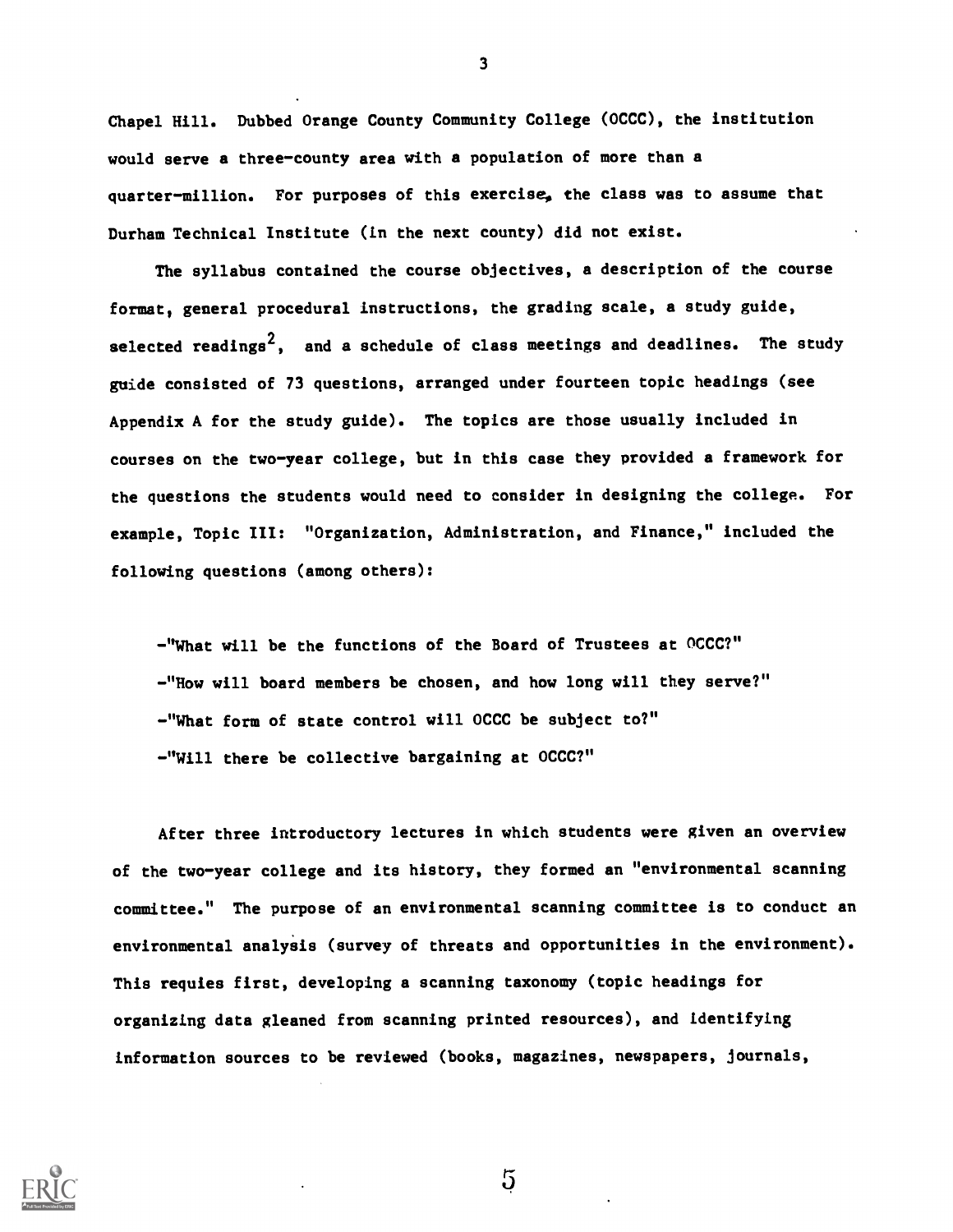etc.). Each member of the committee was expected to write about fifteen abstracts of articles on subjects which reflected either threats or opportunities to the new college. The scanning committee reconvened periodically throughout the semester to identify emerging issues, trends, and events which might affect OCCC in the future. (See Figure 1 for the sequence of course activities.)

When the class had established the scanning system, they were then organized as the OCCC planning committee. As members of the planning committee, they designed the administrative structure, services, and curriculum of the college. Although the same students formed both committees, the separation of the two roles was vital in order to emphasize their different functions; they had to learn to appreciate the divergent, though complementary, functions of the two committees. The planning committee reviewed the recommendations of the scanning committee, conducted analyses of the scanning data, and commissioned issue briefs (in-depth analyses) from the scanning committee on topics they deemed particularly important. Theoretically, these exercises would enable the planning committee to make the best strategic decisions about the design of the college.

Throughout this process, the planning committee used a variety of "outside consultants" to help them in their work: the instructor, staff members of the North Carolina Department of Community Colleges, and the presidents and staff members of several North Carolina community colleges. Their final report and plan for the college serves as the basis for the remaind. If this chapter.

#### Designing Orange County Community College

One of the first activities of the scanning committee was to perform an



4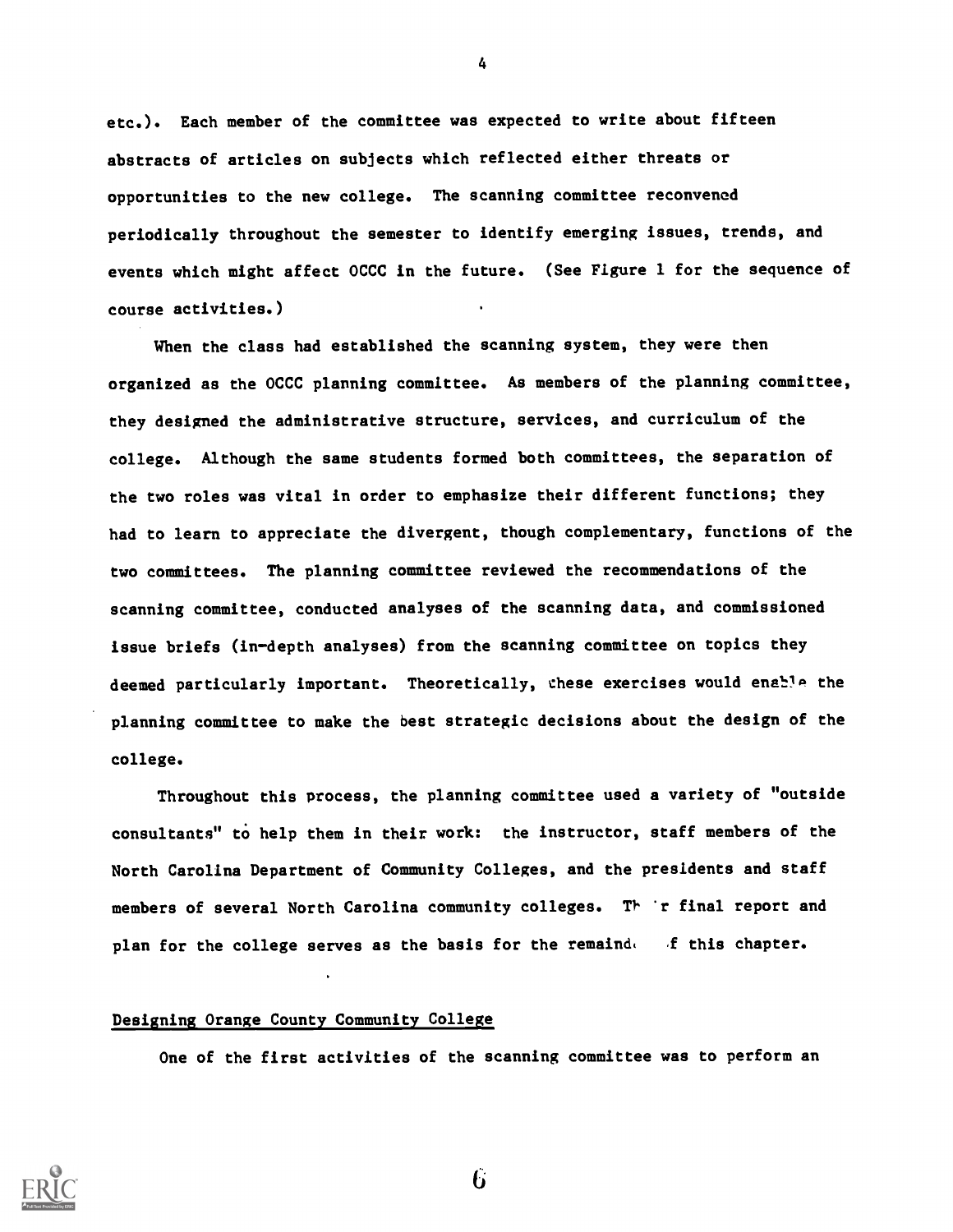"internal scan" to identify the events, trends, and emerging issues which, in their judgment, could affect the growth, development, mission, administration, and curriculum of OCCC. The internal scan formed the basis of the scanning taxonomy for the college. Their taxonomy, which appears at the end of the planning document in Appendix B, was also based on taxonomies from other organizations such as The American Council of Life Insurance Companies' Trend Assessment Program, the United Way's Environmental Scanning Program, and the Enviornmental Scanning Project of the University of Georgia's Continuing Education Center<sup>3</sup>.

Throughout the course of the semester the scanning committee examined a variety of books, magazines, newspapers, journals, and other printed material to identify signals of change that could affect the organization and the curricular offerings of OCCC. The main criteria for selecting information resources was diversity. For example, students were encouraged to review major national and regional newspapers, eg., The New York Times, The Wall Street Journal, The Miami Herald, The Chicago Tribune, The Los Angeles Times, The Christian Science Monitor, USA Today, The Chronicle of Higher Education, and Education Week. In addition, they were asked to read selected magazines/journals which provide good scanning information in a variety of areas. For example, in the social/demographic area, they reviewed American Demographics, Public Opinion Quarterly, and Public Opinion. In the technological sector, they read High Technology, Datamation, BYTE, Computer World, Discover, Technological Forecasting and Social Change, and Information World. In the economic sector, they scanned Business Week, The Economist, Fortune, Forbes, Money, Inc., and the Monthly Labor Review. In the political sector, they reviewed New Republic, The National Review, The National Journal, and Mother Jones. In addition, they read

 $\overline{7}$ 

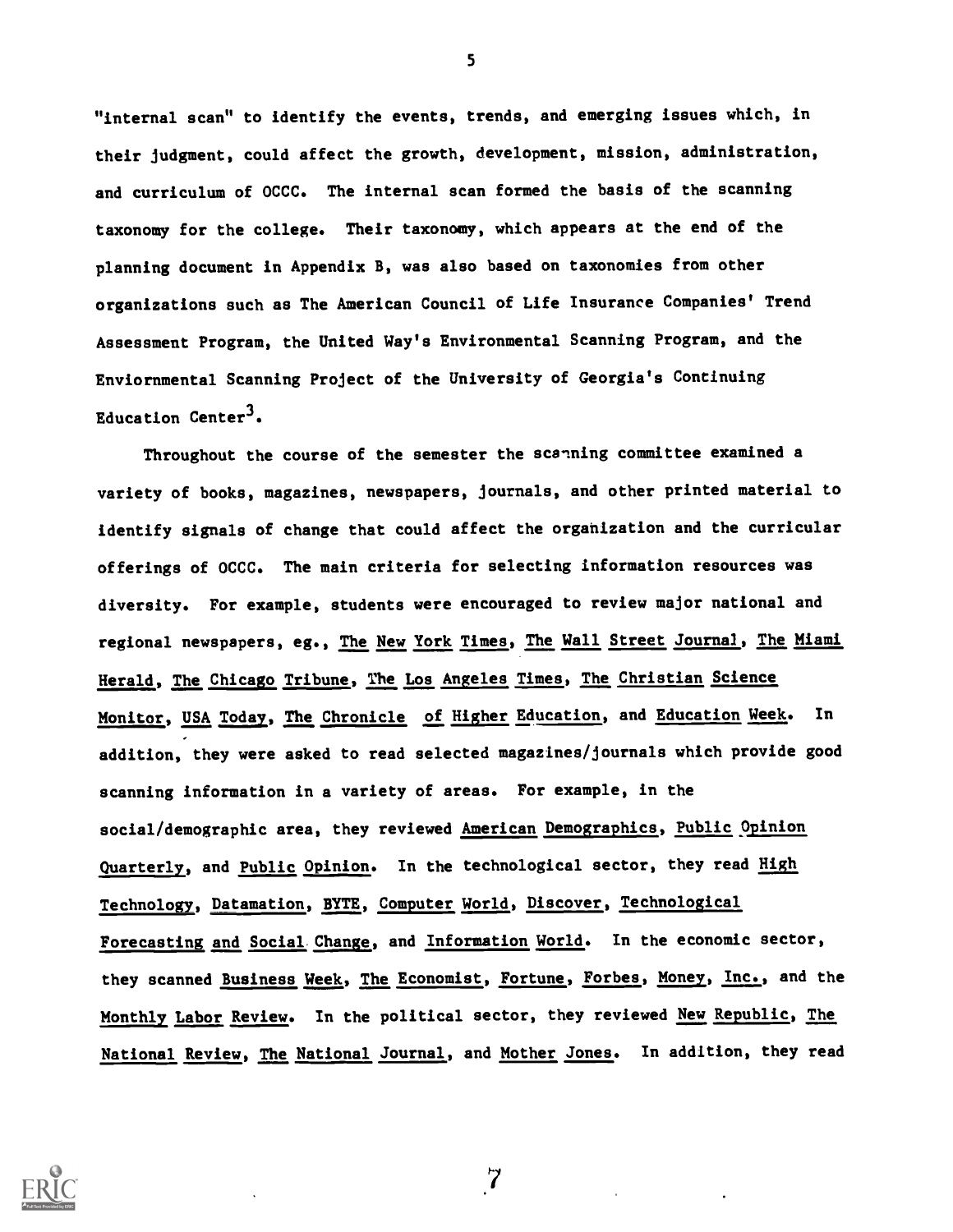magazines and journals that spread across these sectors, eg., Vital Speeches of the Day, Across the Board, Naisbet Trend Letter, Kiplinger Washington Letter, Time, Newsweek, U.S. News and World Report, Future Survey, and The Futurist.

Each student was required to write abstracts of the articles and file the abstracts by title under the appropriate category in the taxonomy. This system made possible the quick review of articles pertinent to any specific problem under consideration, such as discussion of new laws affecting higher education or the impact of anticipated demographic shifts.

As environmental scanning "monitors," the students followed syllabus guidelines which explained how to write abstracts of (1) objective descriptions of the current environment and (2) warning signals of potential change (see guidelines in Appendix C). They were instructed to search for art -les which identified such phenomena as changes in societal values, increases in worker dissatisfaction, and changes in life expectancy. They especially looked for important trends which would form the context within which the college would be operating in the future.

.At specific times throughout the semester, the scanning committee systematically examined the abstracts for trends and events which might affect the design of the college. They could then choose to engage in a probability-impact exercise in order to evaluate the relative importance of the issues.

#### The Use of Probability-Impact Charts

A probability-impact chart is a powerful tool that can be used to evaluate and rank significant issues. The chart.combines an estimation of the probability that an event will occur (or that a trend will reach as certain



6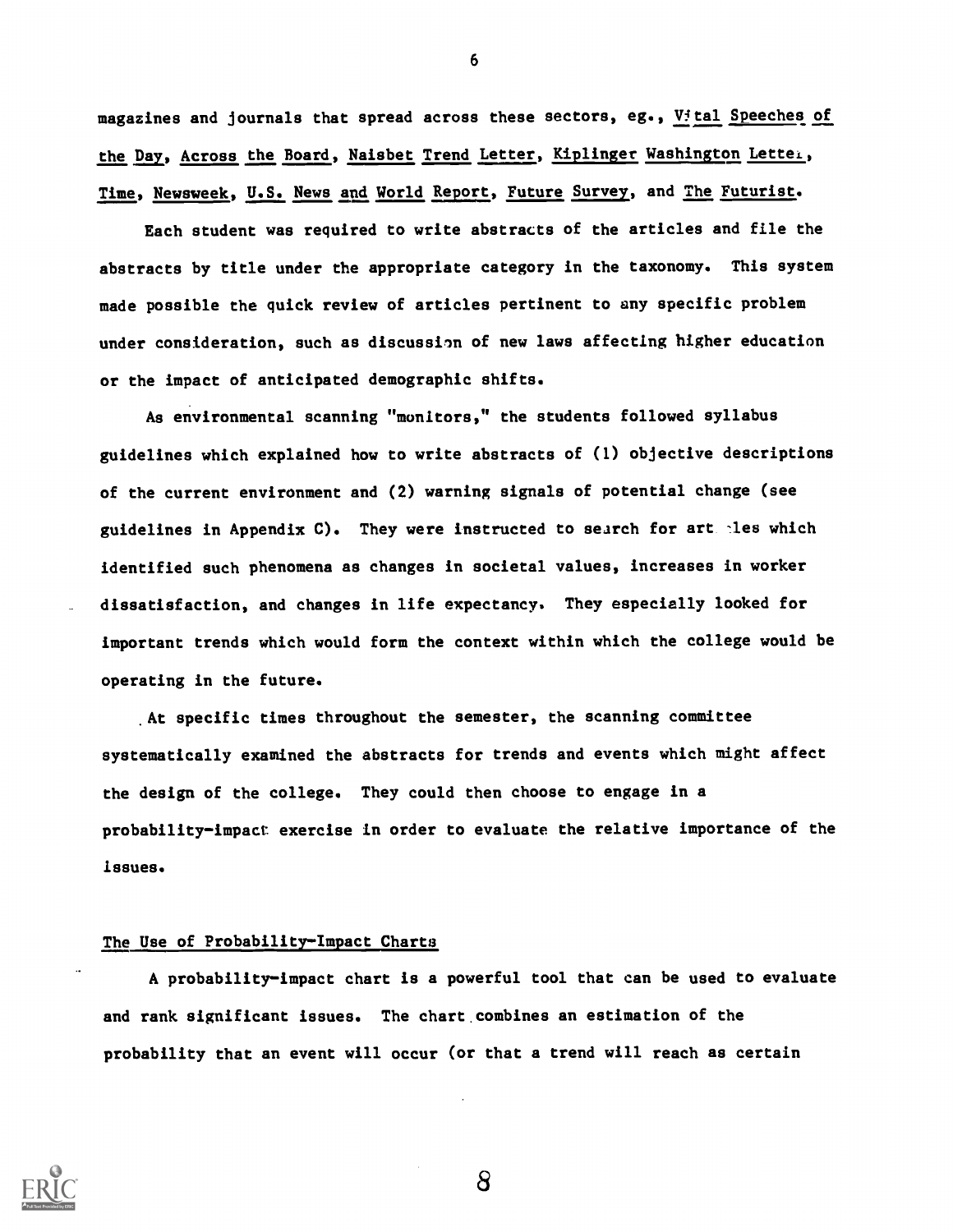level within a particular time period) with an assessment of the degree of positive or negative impact on the organization. It is often easier to assess the probability and impact of specific events, such as the passage of particular laws affecting higher education, than more amorphous "emerging issues," such as the impact of new technologies on college instruction. Nonetheless, even these loosely-defined phenomena can be assessed with some confidence by using a probability-impact chart. For example, articles about the growing importance of telecommunications and other new technologies for instructional purposes led the scanning committee to declare "the growth of nontraditional instruction in colleges" a significant emerging issue. The committee members evaluated this issue by asking two questions:

- 1. What is the probability (on a 0-100 scale) that, by 1995, 50% of community college instruction will be "nontraditional"?
- 2. What will be the degree of positive and negative impact on the college (on a  $-100$  to  $+100$  scale)?

Each person marked the chart at points which reflected his or her individual estimate of probability and impact; their responses were then transferred to a single chart (Figure 1). Committee members differed considerably regarding the

Insert Figure 1 about here

......

probability of the event as well as its positive impact, but had initial consensus on their estimation of the negative impact.

After displaying the initial vote (which did not reflect overall consensus)



7

 $9\overline{)}$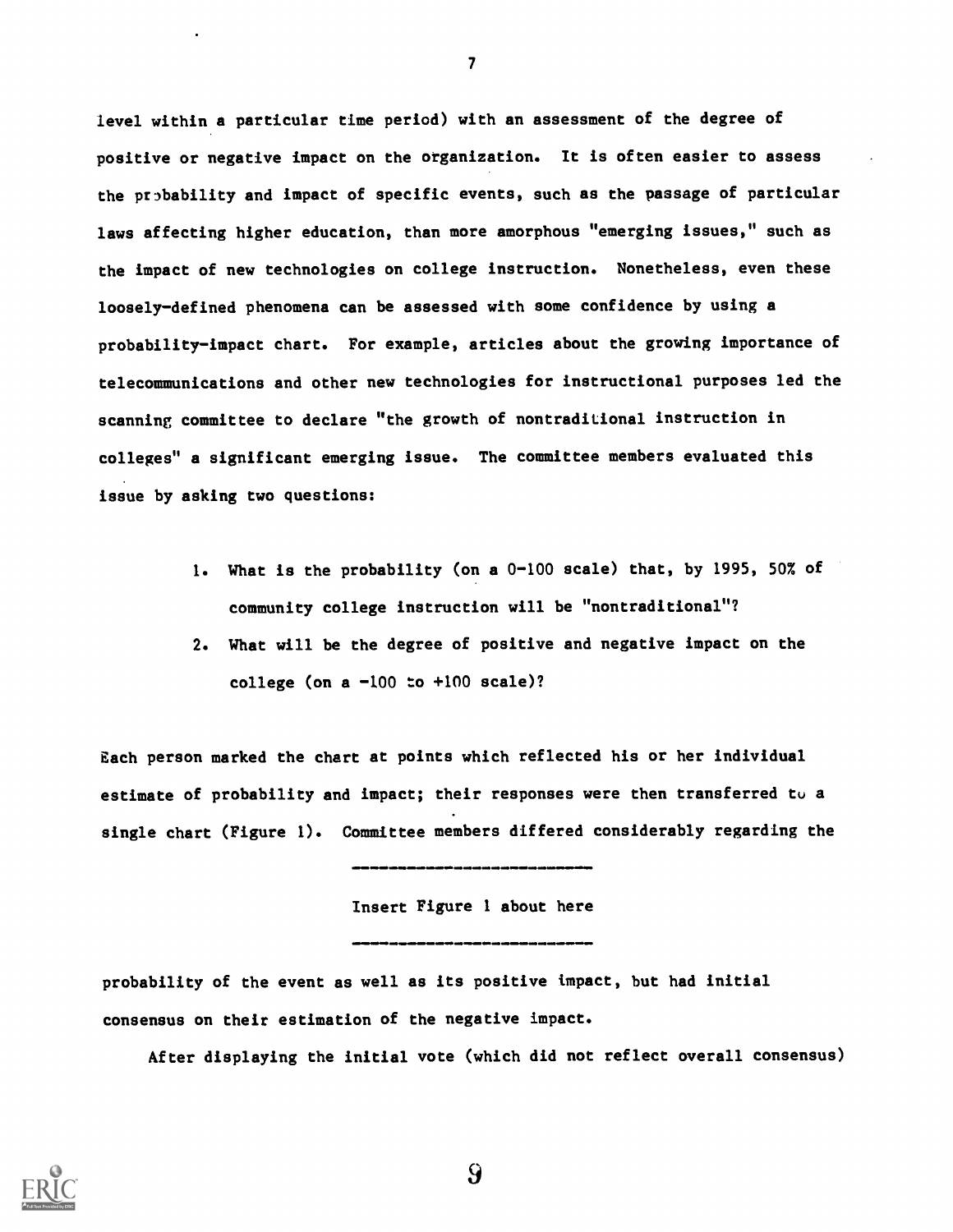students were requested to explain their reasons for placing their probability and impact estimates where they did. After this discussion, a second vote was taken to see if closer agreement could be obtained. The twofold purpose of the exercise is to reach consensus, if possible, and more importantly, to elicit the reasoning behind each individual's judgments. As is typical in the Delphi procedure, such discussion helps the group decide the relative importance of issues and events. Events with a low potential impact on the institution can usually be dismissed from further consideration. However, all degrees of probability are important to planners. For example, if a high probability event does not occur, it represents a surprise developmment which would affect planning; similarly, a low probability event that does occur also represents an unexpected eventuality which would affect planning. Therefore, all high-impact events, regardless of their degree of probability, must be carefully analyzed and evaluated.

In this case, the second round of discussion yielded compelling arguments that there was an even chance that 50% of community college instruction will be non-traditional by 1995, and that this situation would have substantial positive and negative consequences. Therefore, rhe committee decided to pursue the implications of this event through an impact network (see below).

#### Use of Impact Networks

Those events which students felt would greatly affect OCCC were further analyzed using impact networks. As described by Morrison, et al., an impact network is a brainstorming technique which yields a graphic representation of the possible impacts of a particular event. To continue the analysis of the issue of nontraditional instruction, students constructed an impact network in



8

iO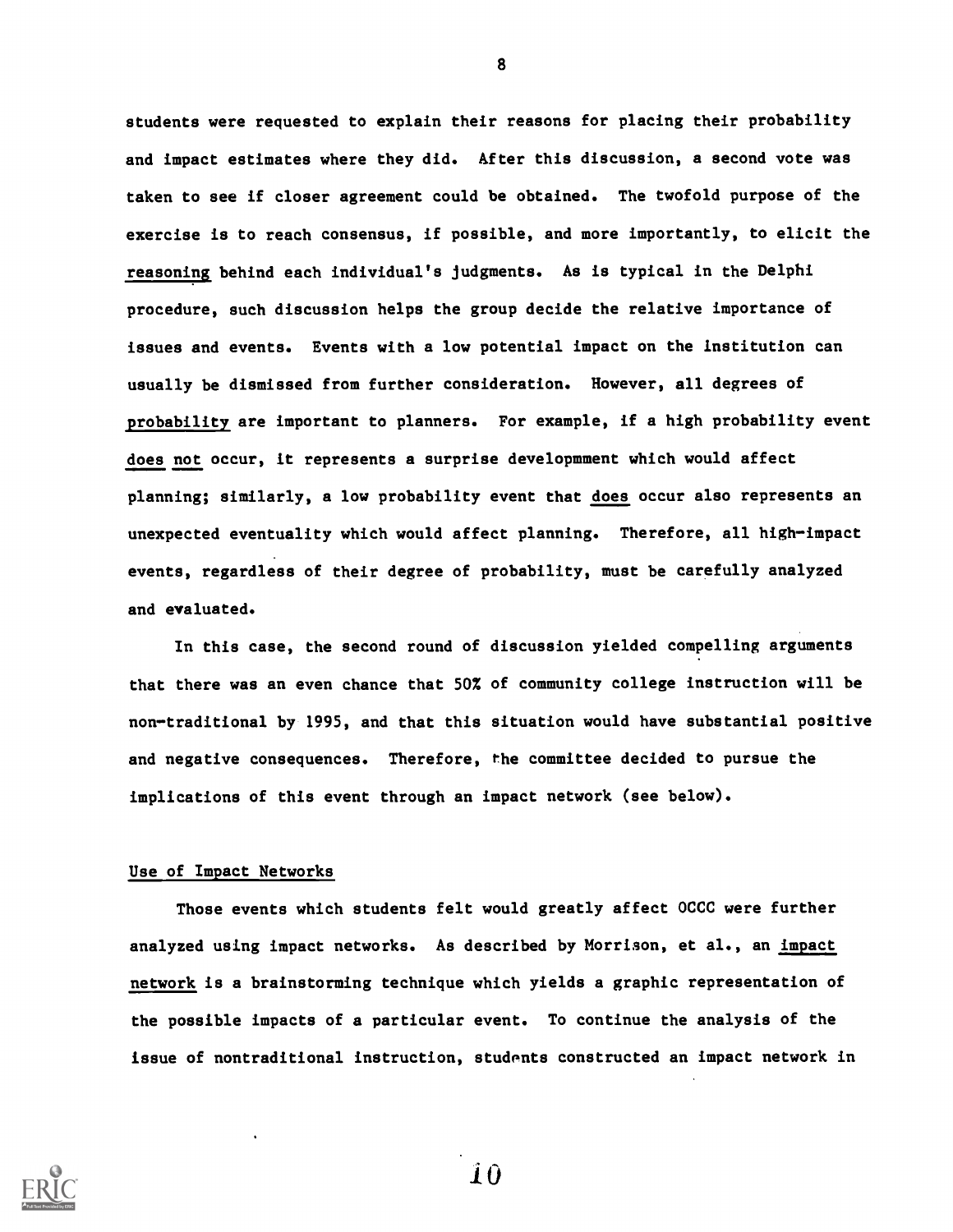which they sought to identify all significant effects, both positive and negative, if 50% of the curriculum were to be delivered by nontradit conal means

(see Figure 2). sInsert Figure 2 about here First-order impacts are recorded on the chart around the initial proposition and linked to it by single lines. Among the first-order impacts were: reduced need for a large central campus, new roles for the faculty, the need for more multipurpose classrooms, and less student-faculty contact. After identifying first-order impacts, they considered possible second-order  $\varepsilon$  apacts (linked to the first-order impacts by double lines). It would have been possible, of course, to continue the process through the third- and fourth-order impacts, but in this case they felt it was not appropriate.

Impact networks are valuable tools because they are simple to use and because they can be used to identify a wide range of impacts very quickly. By exploring the range of second-, third-, and even fourth-order impacts, a group can reach new insights into the total impact pattern of a given event. For example, the first-order impact "smaller central campus" led naturally to the second-order impact "less capital expenditure," but other first-order impacts, "Increased expenditure for technology" and "more multipurpose classrooms," would tend to counterbalance the savings on the reduced physical plant. Similarly, small positive first-order impacts may give rise to a wide range of negative second-order impacts which would reduce or eliminate the positive value of the first-order impacts. Also, higher-order impacts may magnify the influence of lower-order impacts far beyond the original estimation of their importance

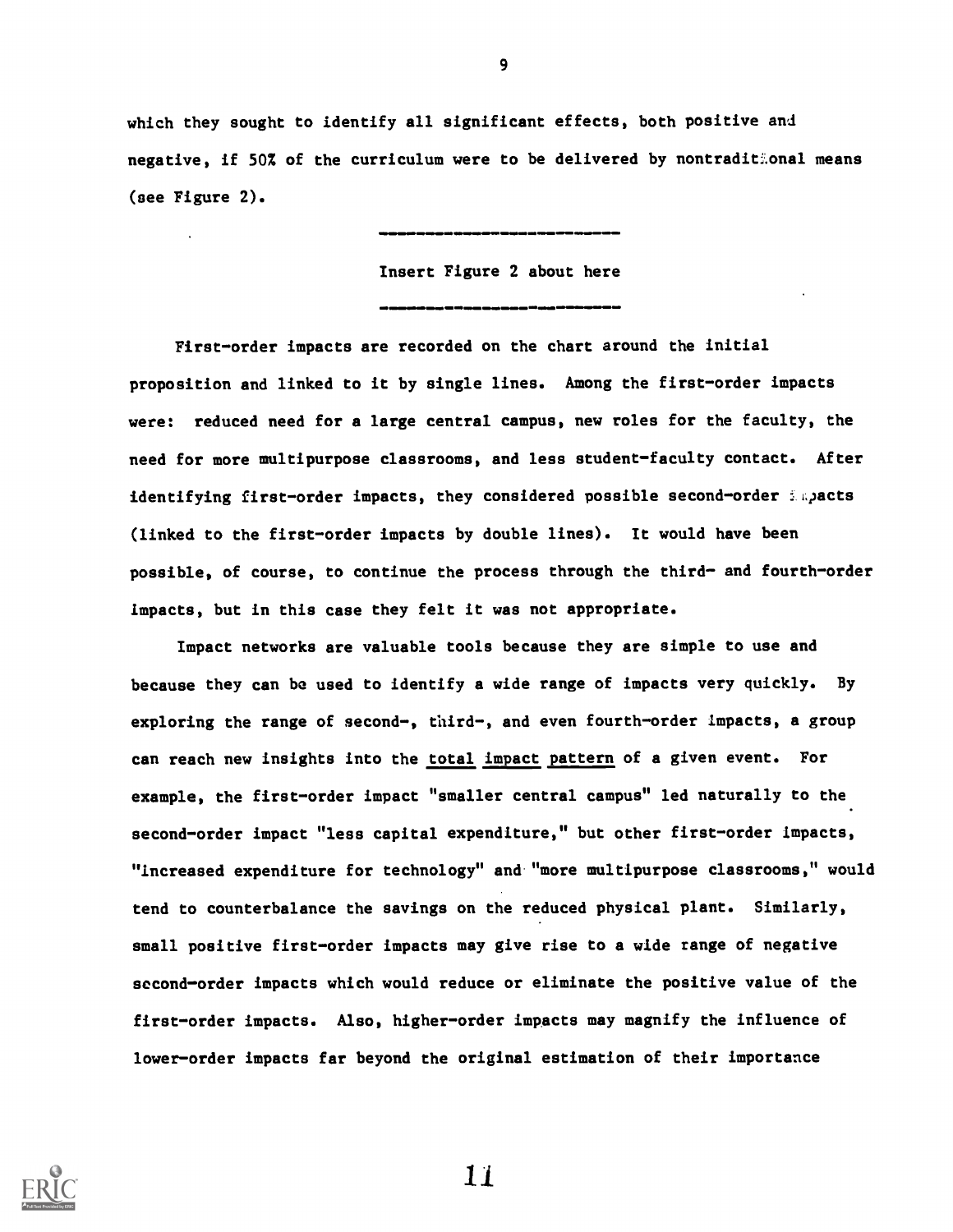(e.g., "displaced faculty" leading to "increased union activity").

Another event of high probability and high impact was the proposal recently introduced by Senator Pell to tie a grade point average to student aid; i.e., students receiving federal aid would need to maintain a "C" average or better in order to continue to qualify. Among the implications of this event (see Figure 3) were: (on one hand) loss of potential students, particularly minority

10

Insert Figure 3 about here

Mi=.01=IMMIIIIM11

studenta, with a subsequent loss of financial and community support, but (on the other hand) a more selective student body. The implications of the analysis for planning OCCC was the need to develop an "early warning system" to prepare faculty and counseling staff for increased demands on their counseling and academic support activities.

Acting as the planning committee, the class singled out important issues on which more in-depth analysis was needed to develop plans for the college. For example, they decided they needed to consider the use of telecommunications as an alternative instructional delivery system, a decision which would unquestionably affect the design of the curriculum. They therefore commissioned an issue brief on the effects of new technology on instruction at other educational institutions. Other issue briefs included studies of the proposed North Carolina state lottery and its possible effect on college finances, the trends in federal policies regarding aid to higher education, and the danger of educational malpractice suits.

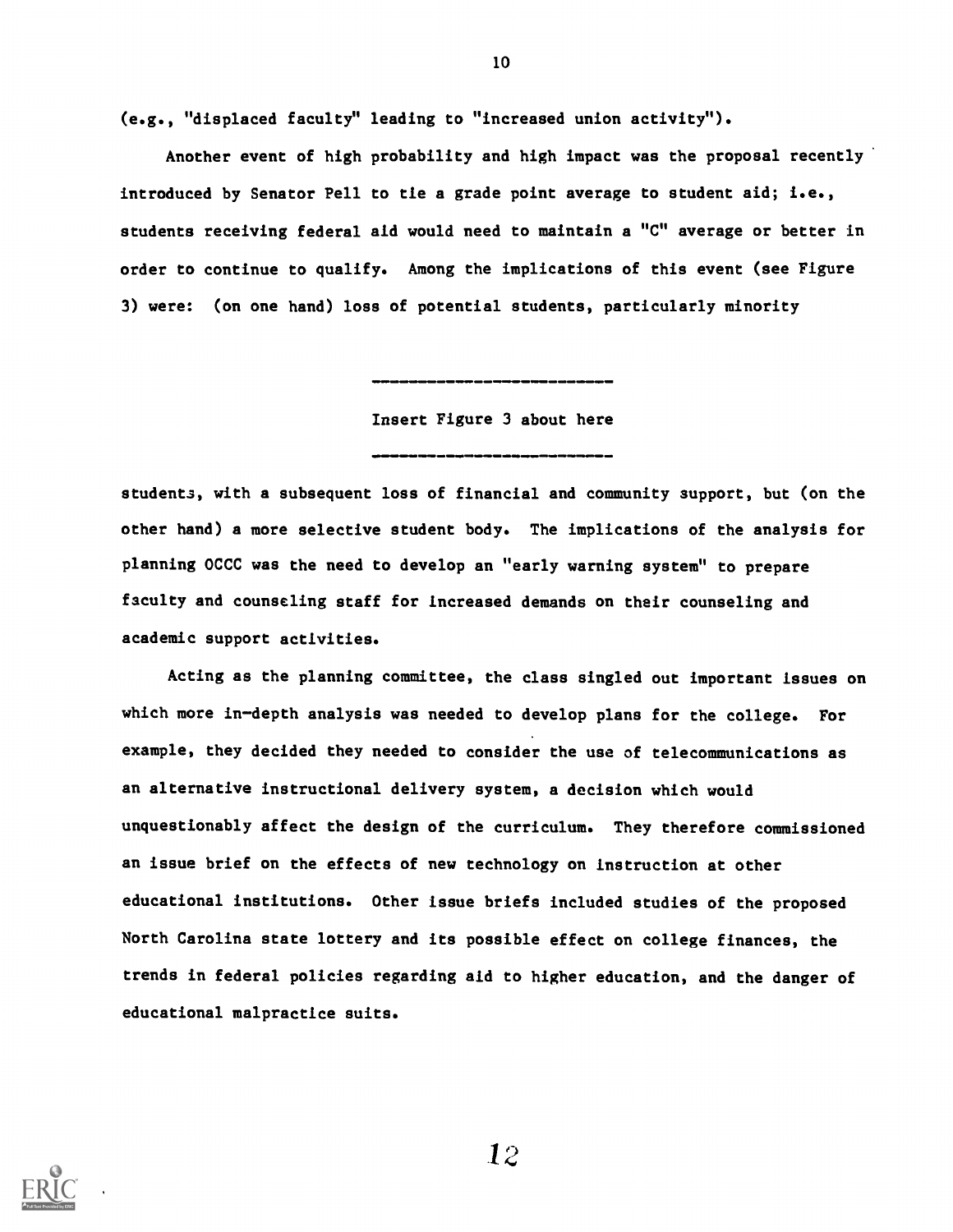#### **Earlformatal Analysis**

to levoresse totetopoo of 404 14040 0111 00 4 oettlotoot oorkot tot Ito servicon, inatitutional planners must also perform a <u>local</u> environmental shalyoto. Stoce marketing is a planning issue, the OCCC Planning Counities emmodeled the analyozo, following the same environmental scanning techniques described above but forwing on events and issues at the local level. Pirat they had to accertain that there were enough prospective students for OCCC to be s successful lastitution, develop a profile of those students, and finally determine what their demands for training were likely to be. Anowers to these eaostieso vete derived through as sealrele of pepulatlos denegrophice, college attendance futes and treads, and labor ifid employment trends in the region to be served by OCCC.

The State of North Carolina sets 400 otedeats as the sinimum necessary for essissaltv fellow or technical seheol to revolve state foods, bet OCCC would seed apay apro than the adelaun to be a <del>succes</del>sful lastitution, In brief, the planning counttion's analysis of population trends in the three-county area revealed that the population was and is graving fairly rapidly, and projections by state agencies indiante further repid growth for the future (from 276,404 in 1984 to ever 310,000 by the year 2000). The Horth Carolina Department of Community Collages guidelines state that an area needs a population of at least IMAM to support a oneesostel canossity college, well below the region's surrent population. In addition, the pleasing counittee examined population projections with regard to rase, sex, and age groupings, concluding that the ores will heve smple numbers of people who fit the traditional profile of assumently college students. Norgover, the large mumber of retirees in the area has implications for curriculum planning (developing courses and programs of



it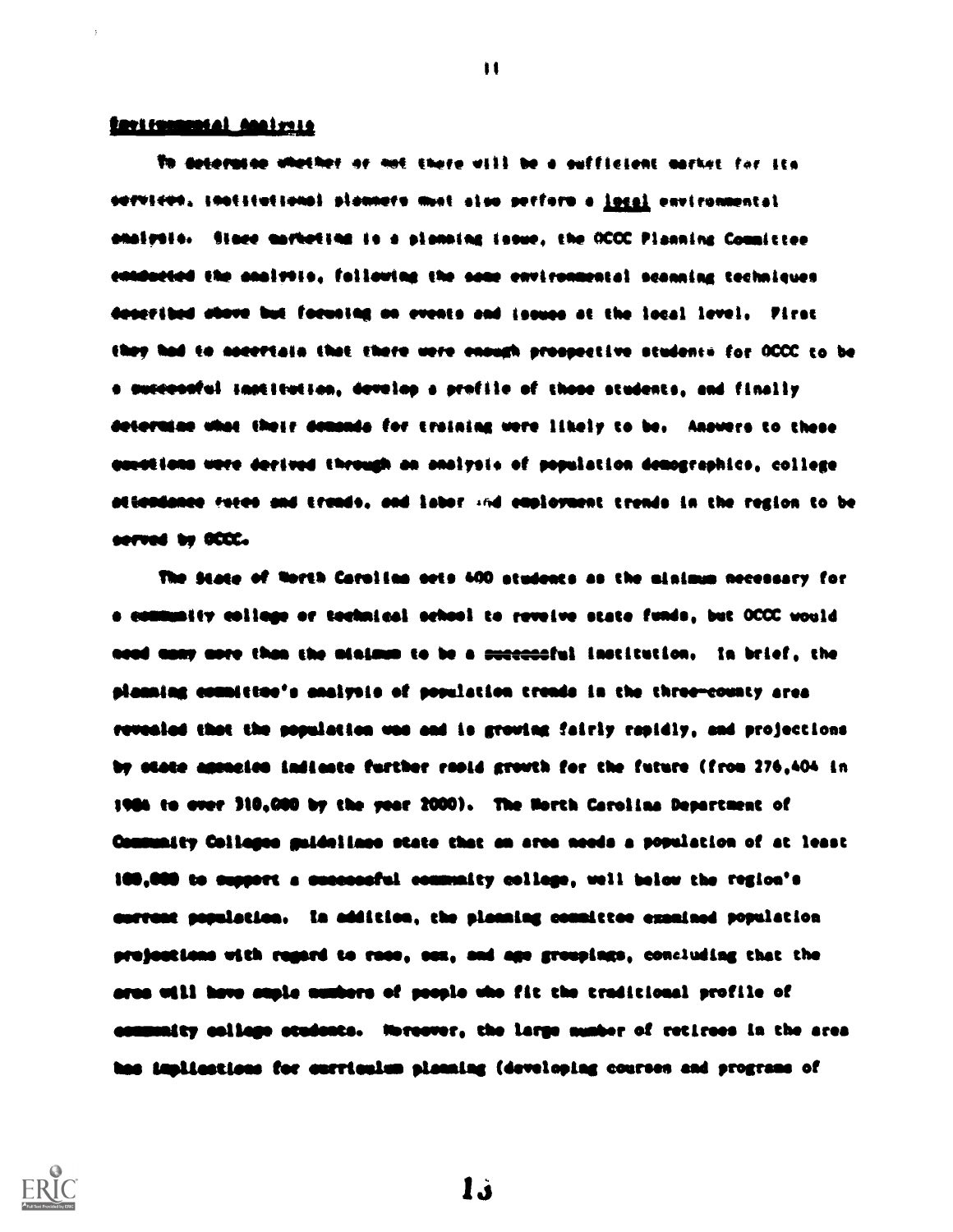interest to that group).

The planning committee also analysed local and national educational trends (percentages of high school graduates and college graduateg, two-year college attendance figures, etc.). They concluded, among other things, that there is still room for growth in two-year college attendance in this region and that Orange County Community College would not experience difficulty in sttracting an Increasing number of students over at least the next decade. Existing national community college enrollment patterns indicate that the college can expect approximately one-fourth of its students to be college-transfer and the remainder to be in vocational/cechnical or in general interest areas.

12

The planning committee examined labor end industry statistics in order to establish the direction of current and future area employment trends. They discovered that local replacement needs for lower or mid-level managers will most likely be higher than for other occupational groups, indicating a need for including management-related courses at OCCC's curriculum. They also found that, as in the rest of the country, the largest growth in new jobs will be in the service sector, and therefore courses and programs to prepare students for service occupations should probably be part of the curriculum. And, since office-related jobs account for three of the top six job growth areas, it would also be prudent to plan for an extensive program of secretarial science courses at OCCC. The rapid population growth in the district has already created a shortage of crafts workers, and the future demand for housing and others types of construction is not expected to diminish; therefore OCCC should seriously consider programs for training carpenters, plumbers, electricians, bricklayers, and maintenance mechanics. Since the textile industry, traditionally a major source of jobs in the area, is a declining industry and is not expected to grow

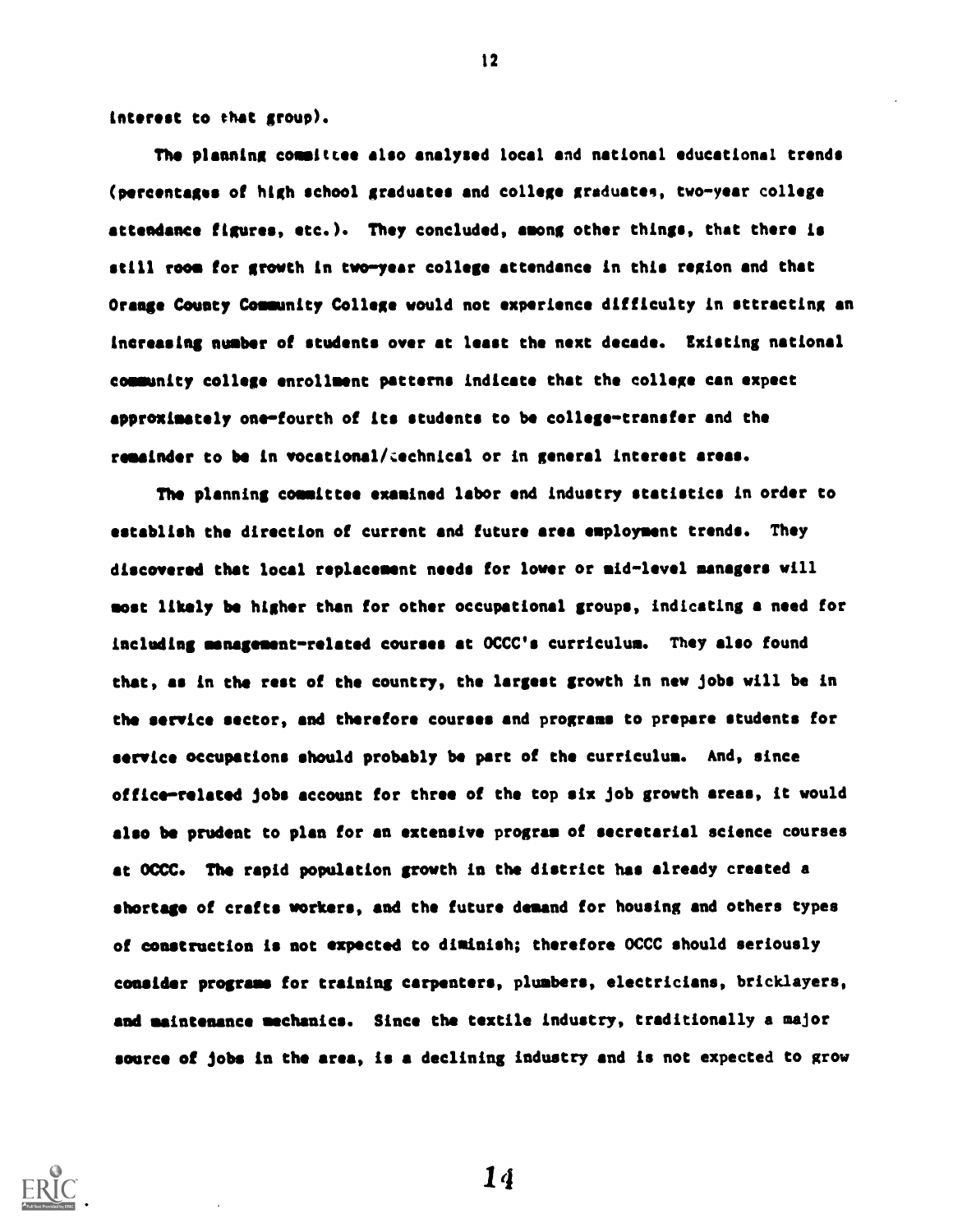in the future, courses geared toward that industry would not be advisable. However, manufacturing growth is occurring in electrical machinery, printing, and foods, and training programs in these areas should probably be considered for OCCC's curriculum.

The planning committee also found evidence that a variety of other occupational areas will grow moderately or rapidly (depending upon the direction of certain future trends), e.g. information processing, recreation services, electronics, chemical and medical technology, and repair of data processing equipment, automobiles, and appliances. They concluded that OCCC's leaders would need to monitor and analyze local labor and economic trends to stay abreast of the training needs of the region.

#### The Plan for Orange County Community College

References to decisions the planning committee made on the basis of information derived from environmental scanning appear throughout their planning document (see Appendix B). For example, the recommendation for a strong program of direct student counseling was a direct result of the estimated impact of increased non-traditional instruction (from the impact network the class performed). Also, the set of planning assumptions for the curriculum were developed exclusively through their environmental scanning exercises.

The initial plan for OCCC is, therefore, the culmination of many hours of students researching issues, scanning articles, writing abstracts, debating probabilities, and making decisions about the structure and function of the college in its anticipated local and national environments. The plan contains many of the elements of a bona fide planning document, from the statement of institutional objectives through a description of specific institutional



13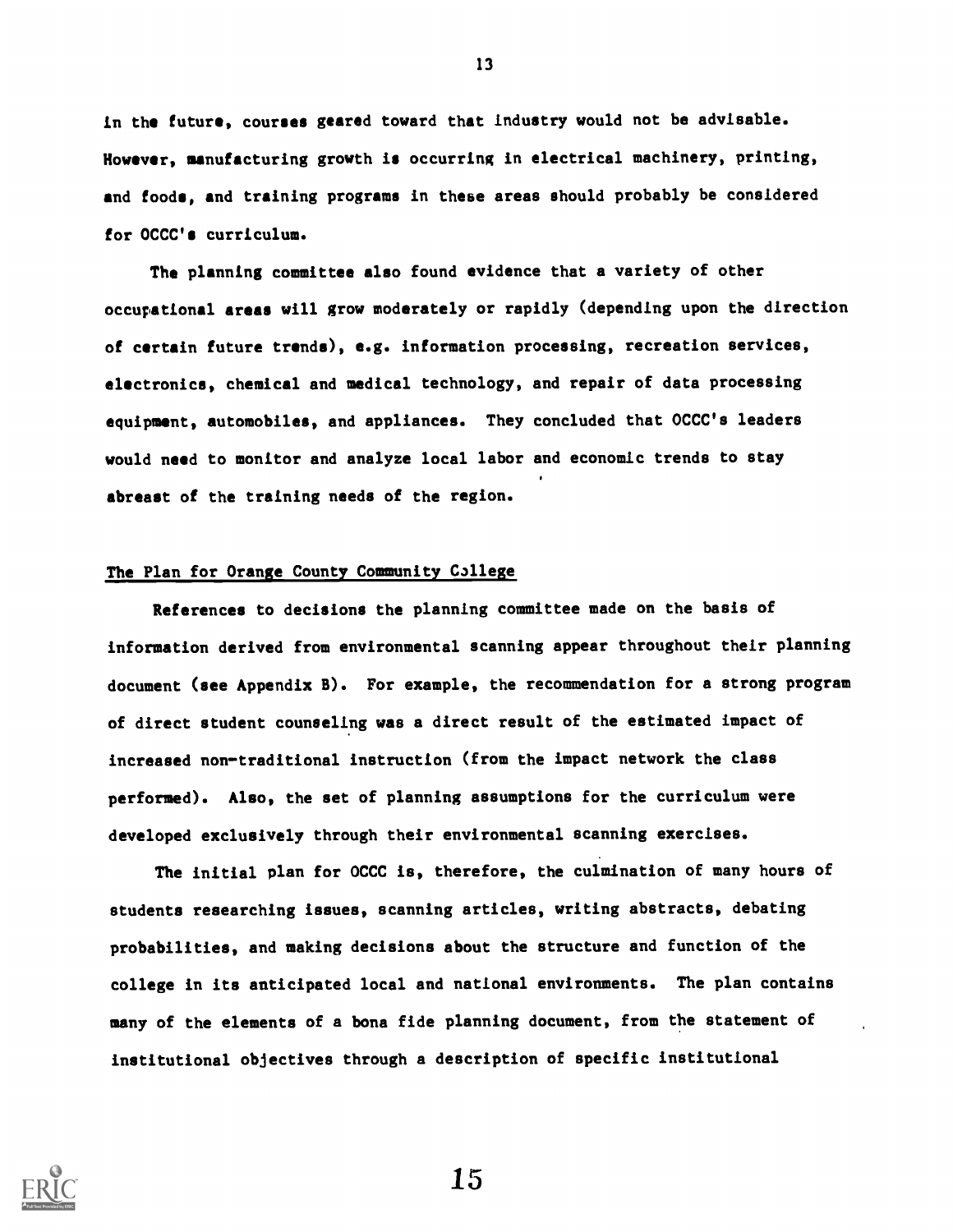programs to be offered by the college. But more importantly, it illustrates the strengths of applying selected futures research techniques in a strategic planning process to design a two-year college.

#### Lessons Learned

Students were asked to evaluate their experience (anonymously). They were unanimous about the value of learning futures research techniques and the value of interviewing senior two-year college administrators about major issues. They also appreciated the willingness of busy people to consult with them on the particular area of the OCCC plan for which they had first draft responsibilities. They were, however, less sanguine about the amount of work they had to accomplish in a relatively short period of time (16 weeks).

Since teaching this course, the first author and a colleague, Thomas V. Mecca, vice-president for planning and development at Piedmont Technical College, have developed a manual for linking environmental scanning with strategic management--ED QUEST. This manual describes a model which requires (1) identifying trends and events pertinent to the organization, (2) assessing the institution's strengths and weaknesses, (3) assessing the impact of critical trends and future events on the organization's strengths and weaknesses, (4) developing and assessing multiple scenarios, (5) selecting strategic options, and (6) incorporating the options into the strategic management process. We intend to use ED QUEST in the next version of the two-year college course. The class will devote the first three weeks to a review of the basic literature describing the nature of the contemporary two-year college in American society, including how it evolved. We will then move into a simulation exercise whereby each student will play a role on the OCCC ED QUEST team charged with the

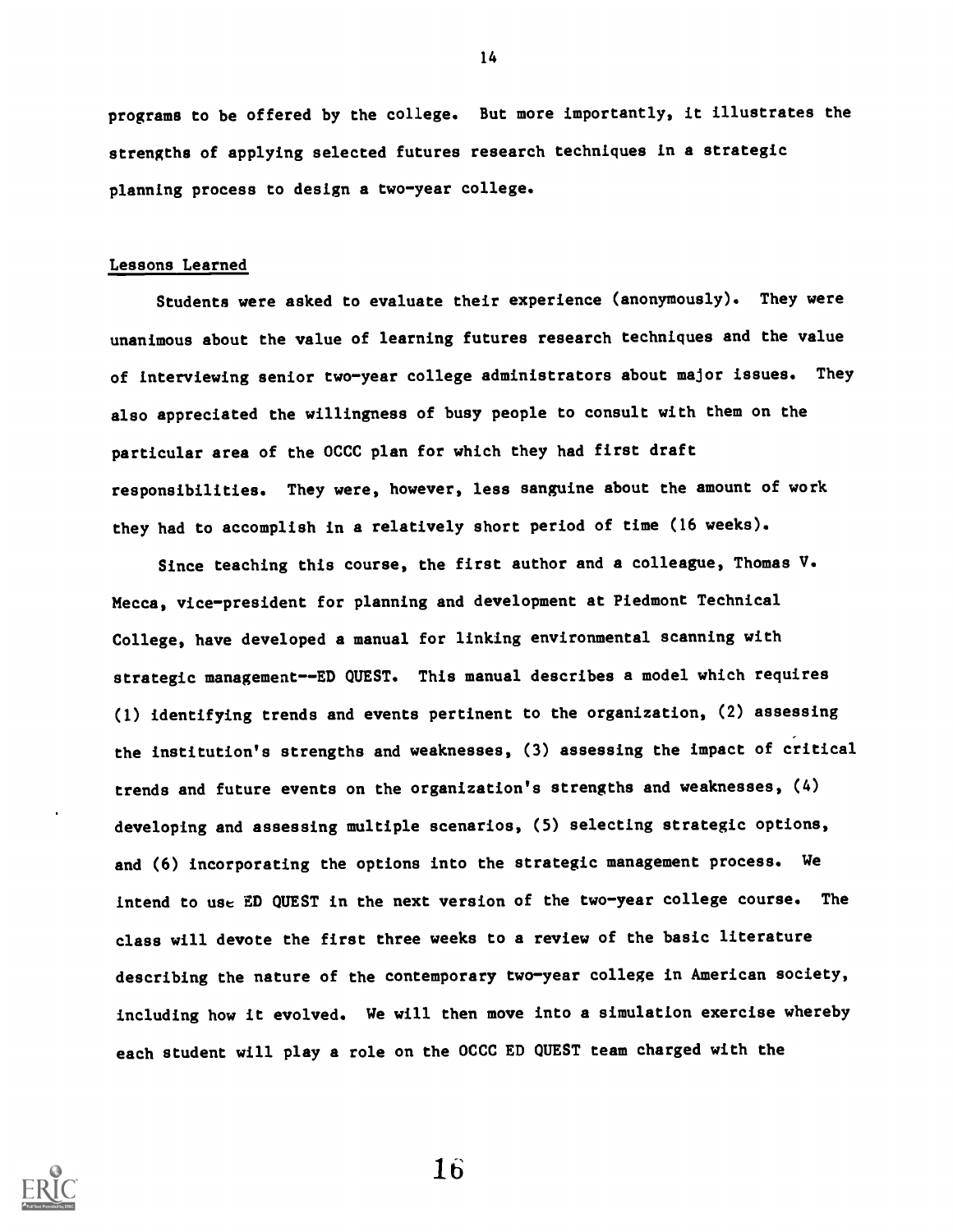responsibility of developing plans and policies for the stratetic direction of the college. Class assignments could include conducting interviews with selected two-year college leaders, writing abstracts of critical trends and possible events, developing a section of the OCCC Future Prospects Notebook (i.e., documentation of critical trends and events), recording selected ED QUEST sessions, writing a scenario, and designing strategic options in response to a selected scenario. (See Appendix D for the tentative guidelines to implement ED QUEST).

An alternative approach would be to design the course in conjunction with senior administrators at a nearby technical institute or community college where students could serve as assistants to members of that institution's ED QUEST team. Class assignments would be similar to the ones described for the OCCC simulation, but there would obviously be more interaction with college administrators and faculty. Most administrators seem willing to give an hour or two of their time for student interviews; but if students were working in support of the future direction of the college, administrators might spend many hours working with them. Students would not only have more "hands on" experience, they might also earn letters of recommendation from practicing administrators.

Given that the ED QUEST manual is still in the "beta" testing stage, the next course in the two-year college will need to be a simulation. By the end of the semester, however, the manual, which has been used in all day pre-conference workshops at the 1986 annual meetings of The American Association of Community and Junior Colleges and The Society for College and University Planning, should be ready for publication (currently scheduled for March 1987). At that time, the alternative of conducting the course in conjunction with practicing administrators will be actively explored.



15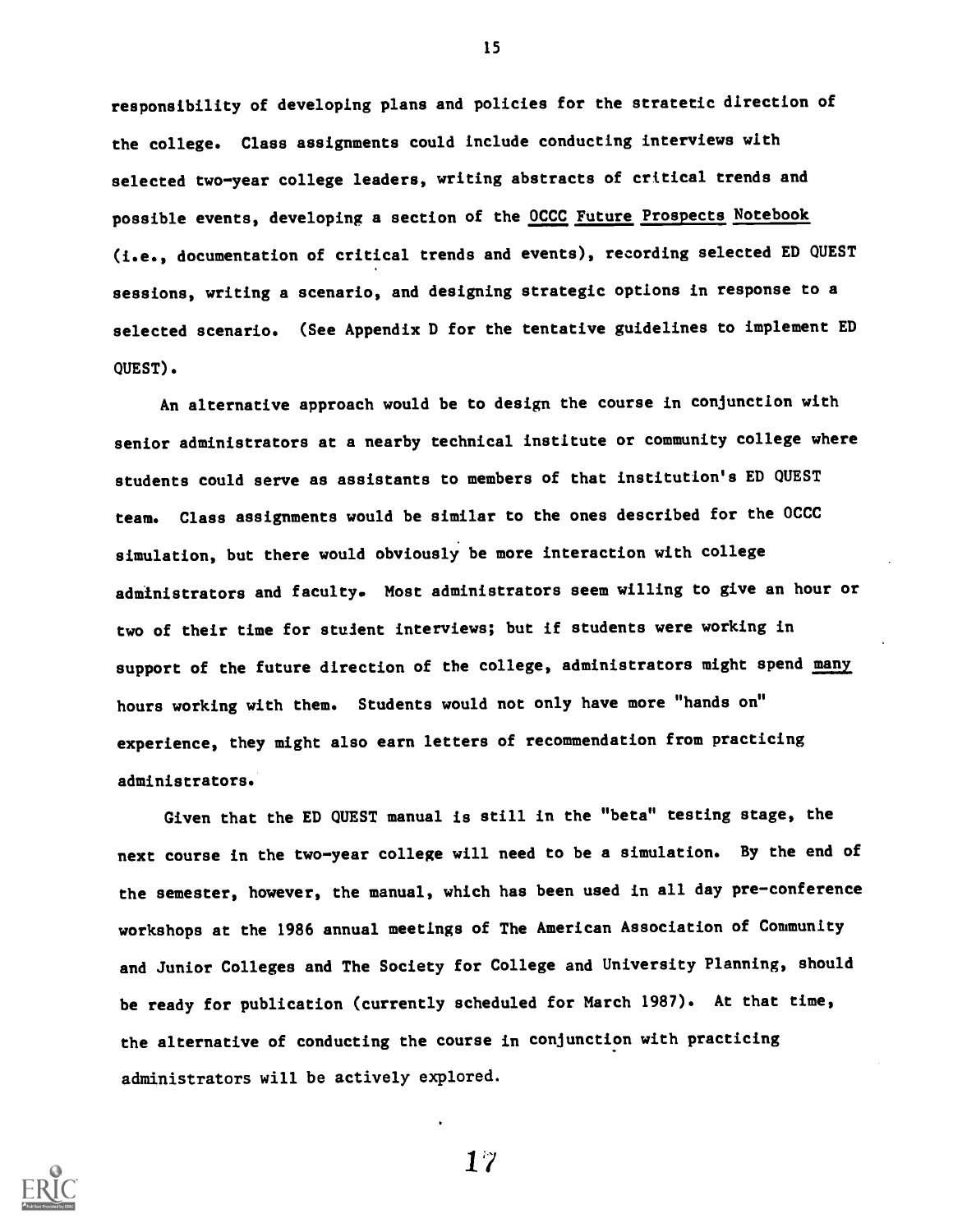### BIBLIOGRAPHY-THE TWO-YEAR COLLEGE

16

I. OBJECTIVES AND FUNCTIONS OF THE TWO-YEAR COLLEGE

- Blake, L. (1981). Coming of age. Community and Junior College Journal, 51,  $26 - 29.$
- Clark, B. (1960). The "cooling out" function of higher education. The American Journal of Sociology, 65, 569-576.
- Cohen, A. (1983). Leading the educational program. In G. Vaughan and Associates, Issues for community college leaders in a new era. San Francisco: Jossey Bass.
- Eaton, J. S. (1985). Getting ready for excellence in education. Proceedings of the National Conference on Teaching Excellence and Conferences of Presidents. Austin, TX. (ERIC Document Reproduction Service No. ED 237122).
- Eaton, J. S. (1985). Excellence: Is it a betrayal?, National Forum, 65, 29-31.
- Gordon, S. (1983). A nation at risk. Community and Junior College Journal,  $54, 14-15.$
- Karabel, J. (1972). Community colleges and social stratification. Harvard Educational Review, 42, 521-562.
- Karabel, J. (1972). Open admissions: Toward meritocracy or democracy? Change,  $4, 38-43.$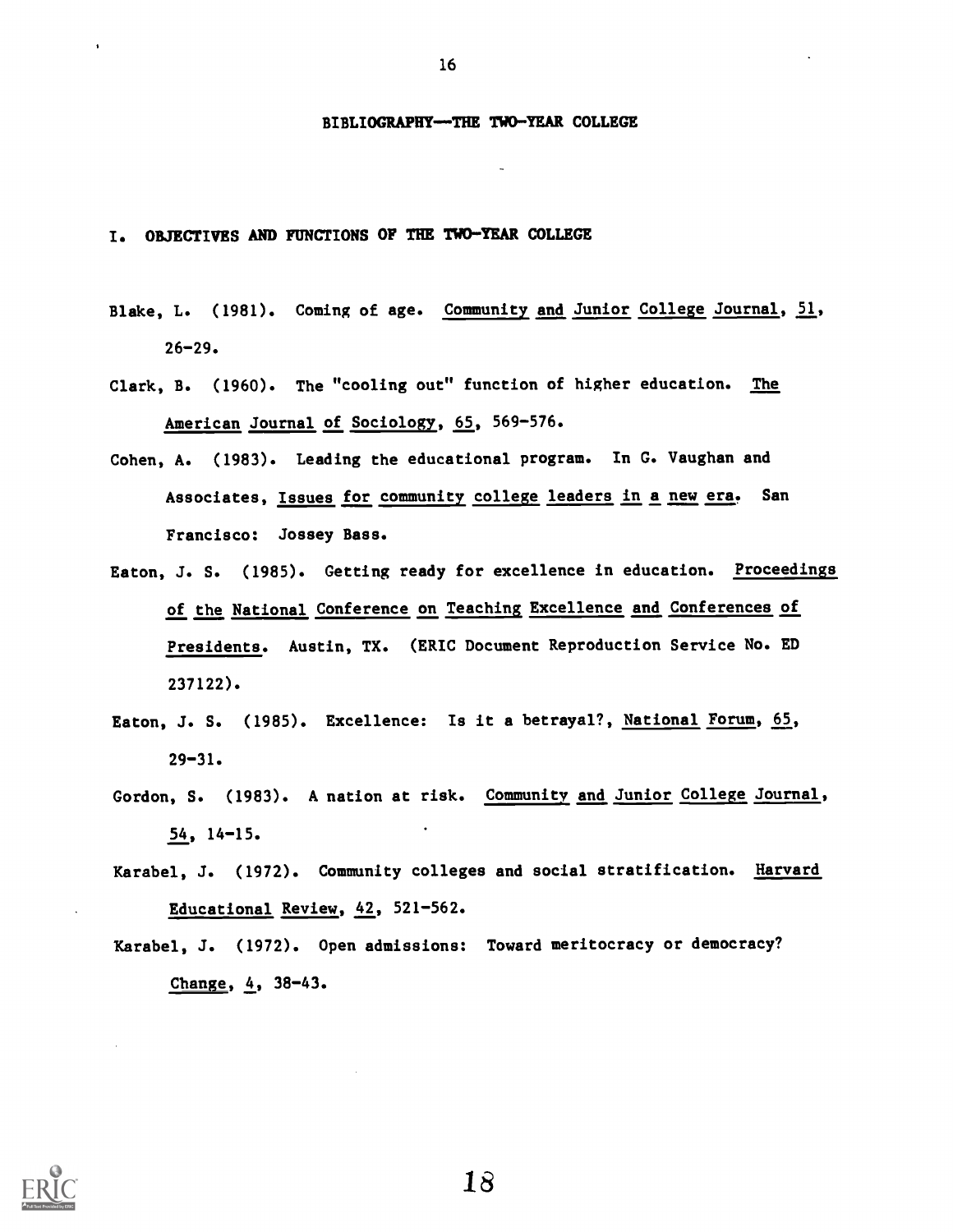- Koltai, L., & Wolf, D. B. (1984). Critical issues facing the community college. Paper presented at the Colloquim on Critical Issues Facing the Community College. Los Angeles, CA. (ERIC Document Reproduction Service No. ED 242355).
- London, H. B. (1982). Academic standards in the American community college: Trends and controversies. Washington, D.C.: Department of Education, National Comnission on Excellence in Education.
- McCabe, R. H., & Skidmore, S. B. (1983). New concepts for community colleges. In G. Vaughan and Associates, Issues for community college leaders in a new era. San Francisco, CA: Jossey Bass.
- Nespoli, L., & Martorana, S. (1983). Tensions in defining community college missions: Problems or opportunity? Community College Review, 11, 3-11.
- Palmer, J. C. (1983). How is quality measured at the community college? (ERIC Document Reproduction Service No. ED 231483).
- Parnell, D. (1984). Community colleges at the forefront. Community and Junior College Journal, 54, 40-41.
- Powell, J. P. (1984). Higher education: A select bibliography, vol. 4: 1976-83 and supplement to vol. 1. Kensington, Australia: University of New South Wales, Higher Education Research and Development Society of Australia. (ERIC Document Reproduction Service No. ED 250972).
- Thompson, C. P. (1985). Maintaining quality with open access. Community College Review, 12, 10-14.
- Townsend, B. (1984). Faculty role in clarifying the mission. Community College Review, 12, 4-7.
- Turner, R. (1960). Sponsored and contest mobility and the school system. American Sociological Review, 25, 855-867.



19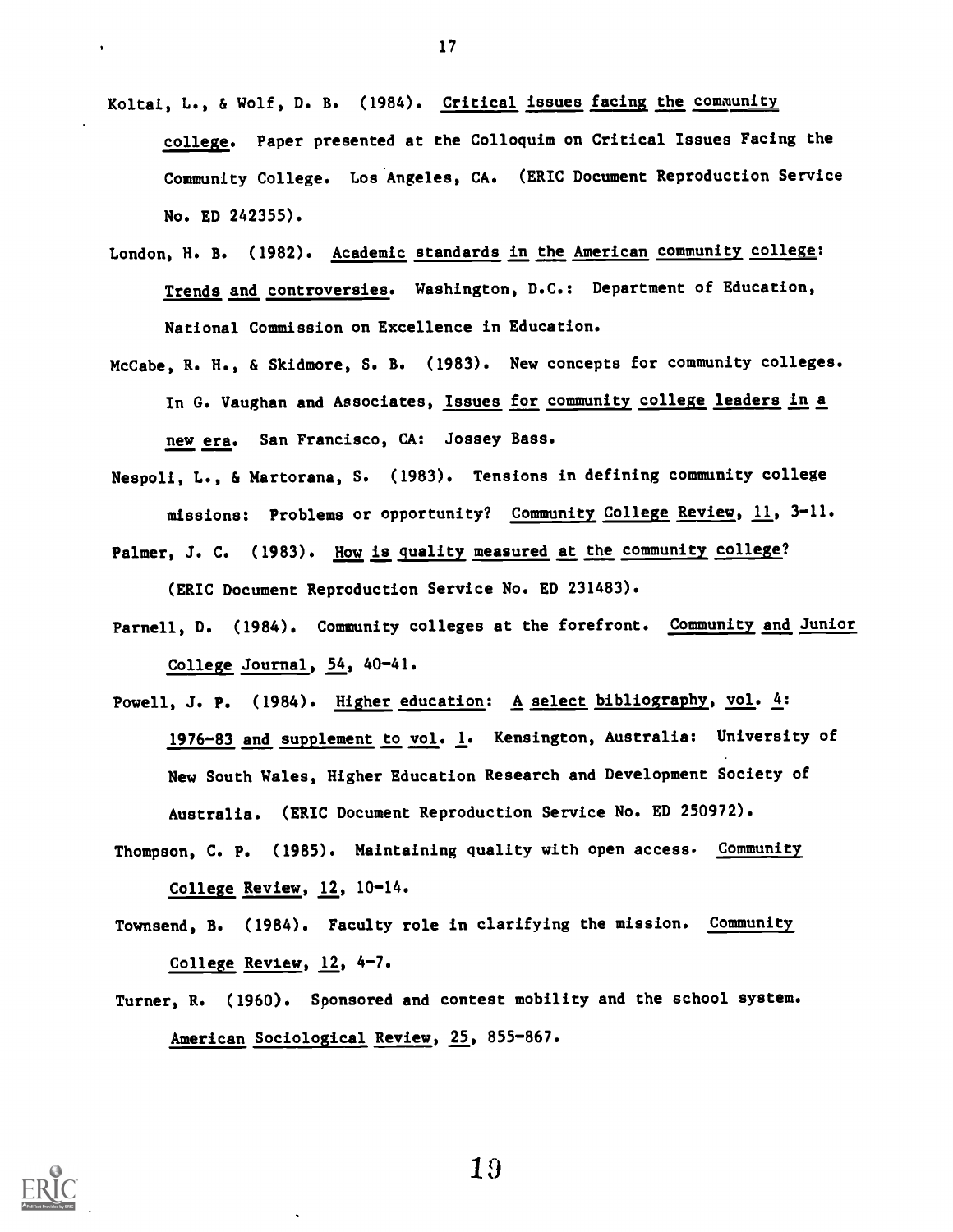II. HISTORY OF THE TWO-YEAR COLLEGE

Brunner, K.A. (1970). Historical developments of the junior college philosophy. Junior College Journal, 40, 30-37.

- Cohen, A. (1984, February). The community college in the American educational system. Paper presented to the Study Group on the Condition of Excellence in American Education. (ERIC Document Reproduction Service No. ED 239701).
- Creamer, D. G. (1983). Historical and contemporary perspectives on community college student services. Richmond, VA: Virginia Polytechnic Institute and State University. (ERIC Document Reproduction Service No. ED 233771).
- Frankie, R. J., & Dubois, E.E. (1971). Community-junior college in historical and cultural perspective. School and Society, 99, 45-47.
- Gerber, D.R. (1971). William Watts Folwell and the idea of the junior college. Junior College Journal, 41, 50-53.
- Kelly, W., & Wilber, L. (1969). Junior college development in the United States. School and Society, 97, 485-497.
- Vaughan, G. B. (1982). The community college in America: A pocket history. (American Association of Community and Junior Colleges' Pocket Reader No. 4). Washington, D.C.: American Association of Community and Junior Colleges. (ERIC Document Reproduction Service No. ED 220140).
- Vaughan, G. B. (1985). The community college in America: A short history. Washington, D.C.: American Association of Community and Junior Colleges. (ERIC Document Reproduction Service No. ED 255267).



18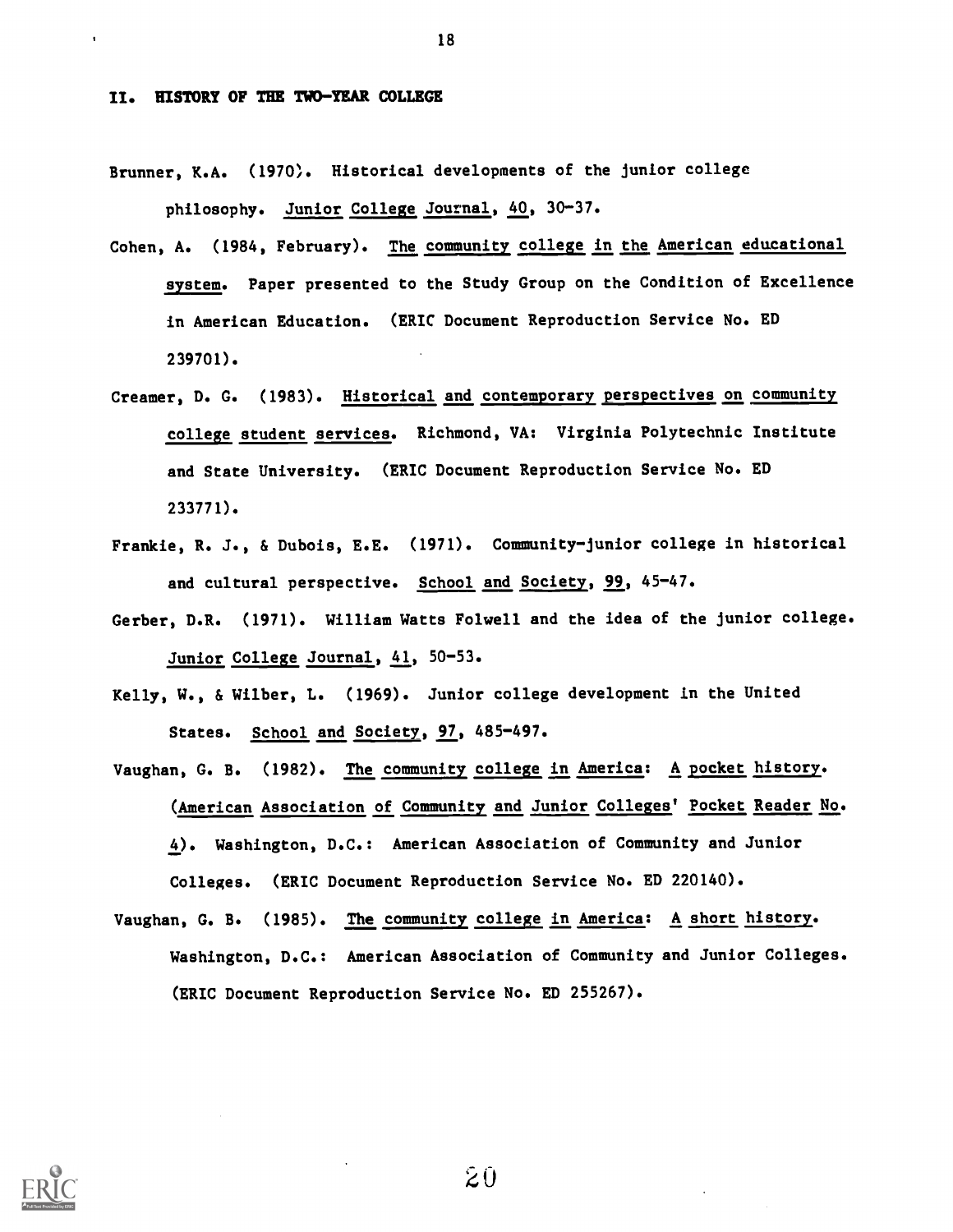#### III. THE TWO-YEAR COLLEGE STUDENT

- Bers, T. H. (1983, November). The promise and reality of women in community colleges. Paper presented at the Conference of the American Educational Research Association to the Special Interest Group on Women in Education, Tempe, AZ.(ERIC Document Reproduction Services No. ED 242365).
- Blake, J. H. (1985, October). Higher expectations. Plenary Address of the College Entrance Examination Boars College Scholarship Service Assembly, San Francisco, CA.
- Caparosa. C. (1985). Community college: A resource for postsecondary opportunities for the handicapped. Rehabilitation World, 9, 16-17, 43-46.
- Dziech, B.W. (1983). Changing status of women. In G. Vaughan & Associates, Issues for community college leaders in a new era. San Francisco: Jossey **Bass.**
- Governanti, M., & Clowes, D. (1982). Adults' motivations for attending a community college. Community and Junior College Quarterly, 6, 271-285.
- Hartman, R. C. (1981). Fact sheet: Community colleges and handicapped students--concerns and research. Washington, D.C.: Department of Education.
- Knoell, D. (1983). Serving today's diverse students. In G. Vaughn and Associates, Issues for community college leaders in a new era. San Francisco: Jossep Bass.
- Martorana, S.V., & Sturtz, A.J. (1973). The occupational student. New Directions for Community Colleges, 1, 15-33.
- Pantages, T.J., & Creedon, C.F. (1978). Studies of college attrition, 1950-1975. Review of Educational Research, 48, 49-101.



19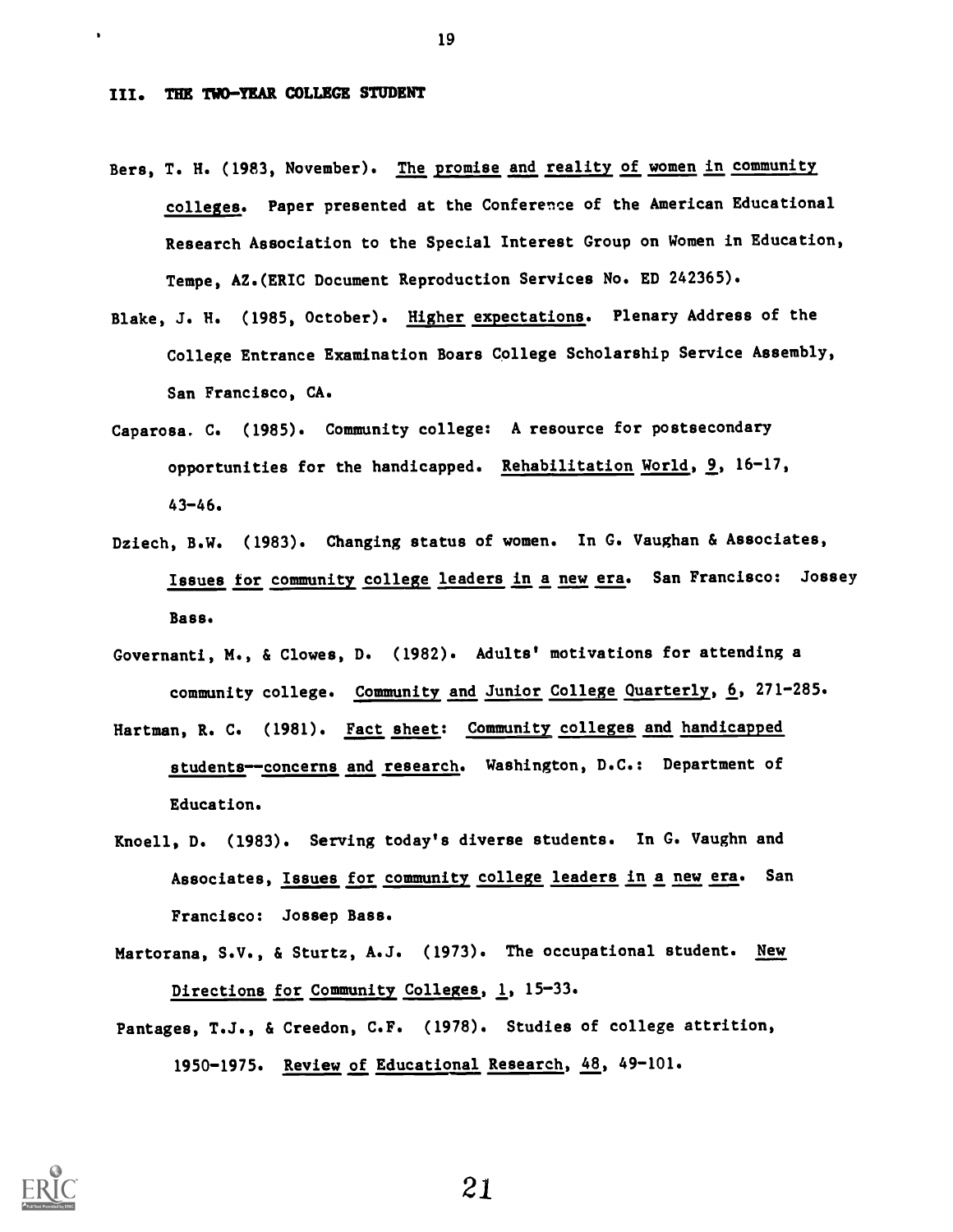- Tinto, V. (1975). Drop-outs from higher education: A theoretical synthesis of educational research. Review of Educational Research, 45, 89-125.
- Willner, E. (1982). Characteristics related to students withdrawing from college. Community College Review, 10, 59-64.

#### IV. THE TRANSFER FUNCTION

- Astin, A. W. (1983). Strengthening transfer programs. In G. Vaughan and Associates, Issues for community college leaders in a new era. San Francisco: Jossey Bass.
- Bensimon, E. M., & Riley, M. J. (1984). Student predisposition to transfer: A report of preliminary findings. Los Angeles: Center for the Study of Community Colleges. (ERIC Document Reproduction Service No. ED 247963). Higbee, J. M. (1973). Upper division colleges: An end to transfer hurdles.

Community and Junior College, 43, 44-48.

- Kintzer, F.C. (1973). The community college transfer student. New Directions for Community Colleges, 1, 1-14.
- Knoell, D. (1983). The transfer function--one of many. New Directions for Community Colleges, 10, 5-17.
- Kuznik, A. E., Maxey, E.J., & Anderson, D.D. (1974). Reverse transfers: A survey. Community and Junior College Journal, 44, 25-27.
- Masat, F. E. (1980). Easing the trauma of transfer. Community and Junior College Journal, 50, 10-13.
- Van Alstyne, C. (1974). The high cost of transfer: Hidden penalties. Community and Junior College Journal, 44, 12-14.



20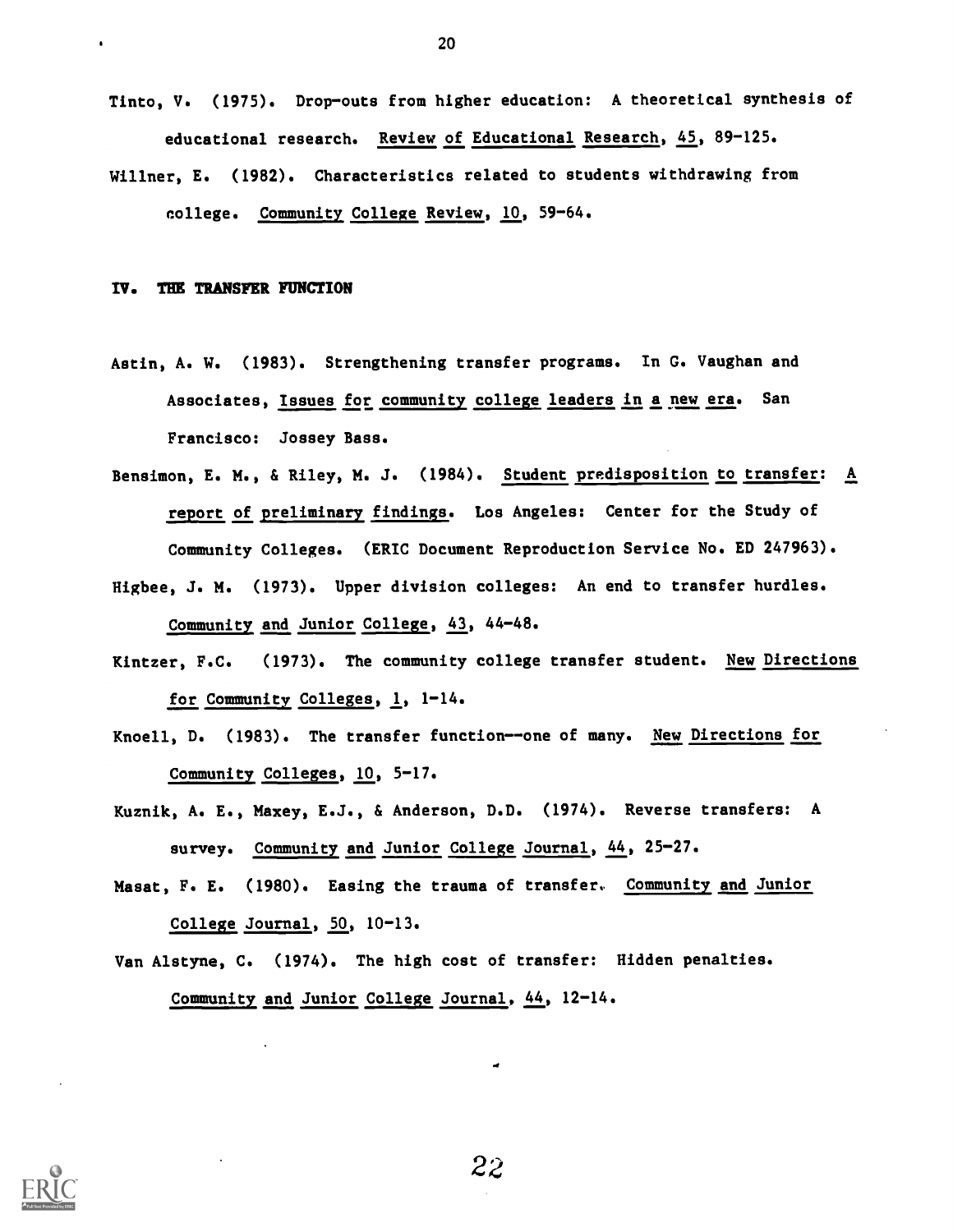#### V. THE CAREER EDUCATION FUNCTION

- Donald, D., & Evans, E. (1978). Career education: A comprehensive community college model. Community and Junior College Journal, 48, 8-9.
- James, G., & Gill, E. (1976). Emphasis on educecion for careers: Pro and con. Community ,ollege Review, 3, 14-25.
- Long, J. (1985). Vocational education in the community college: State of the art. Vocational Education, 60, 47-50.
- Mehallis, G., & Mehallis, M. (1983). Vocational education in the community college: Defining our mission. Vocational Education, 58, 26-29.
- Shoemaker, E.A. (1973). Community college: The challenge of proprietary schools. Change, 6, 71-72.
- Verma, D. (1973). Occupational programs should include general education. Community College Review, 1, 61-65.

VI. GENERAL EDUCATION

- Anderson, G.L. (1973). Half a century of general education. Intellect, 102, 41-42.
- Case, C. H. (1983). Reformulating general education. In G. Vaughan and Associates, Issues for community college leaders in a new era. San Francisco: Jossey Bass.
- Conrad, E. F. (1983). At the crossroads: General education in community colleges. Washington, D.C.: National Institute of Education. (ERIC Document Reproduction Service No. ED 229090).
- Cross, K. P. (1982). Thirty years have passed: Trends in general education. New Directions for Community Colleges, 40, 11-20.



 $23$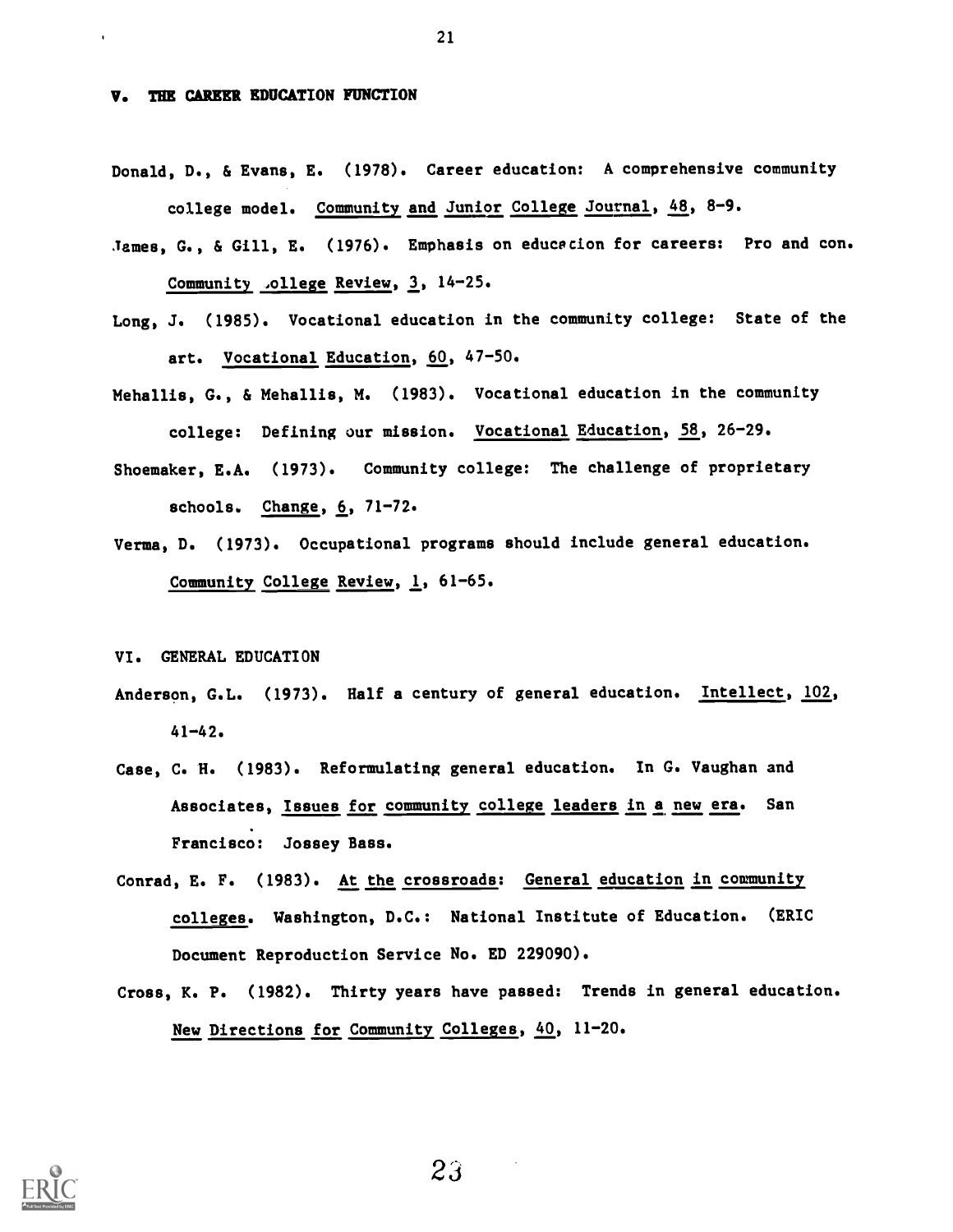- Eaton, J. S. (1982). General education: Challenges and choices. New Directions for Community Colleges, 40, 73-81.
- Harris, J. J., & Johnson, L. (1975). Theoretical rationale: General education through an urban public community college can promote cormunity development. The High School Journal, 58, 348-360.
- Harrison, J. D. (1973). General education in the community college: A recent view. The Journal of General Education, 25, 83-93.
- Morse, H. T. (1954). Liberal and general education--partisans or partners? Junior College Journal, 24, 395-399.
- O'Banion, T., & Shaw, R. (1982). Obstacles to general education. New Directions for Community Colleges, 40, 59--71.
- Rice, J. G. (1972). General education: Has its time come again? Journal of Higher Education, 43, 531-543.
- Roark, D. (1984). Integrating general education with vocational studies. Community College Review, 12, 30-37.
- Roueche, S., & Roueche, J. (1982). Literacy development: Foundations for general education. New Directions for Community College, 40, 31-37.

#### VII. THE OUTREACH FUNCTION

- Atwell, C. A., Vaughan, G., & Sullins, W. (1982). Reexamining community services in the community college: Toward consensus and commitment. Washington, D.C.: National Institute of Education. (ERIC Document Reproduction Service No. ED 220138).
- Bazik, M. (1985). A planning system for continuing education divisions: A model. Community Service Catalyst, 15, 14-17.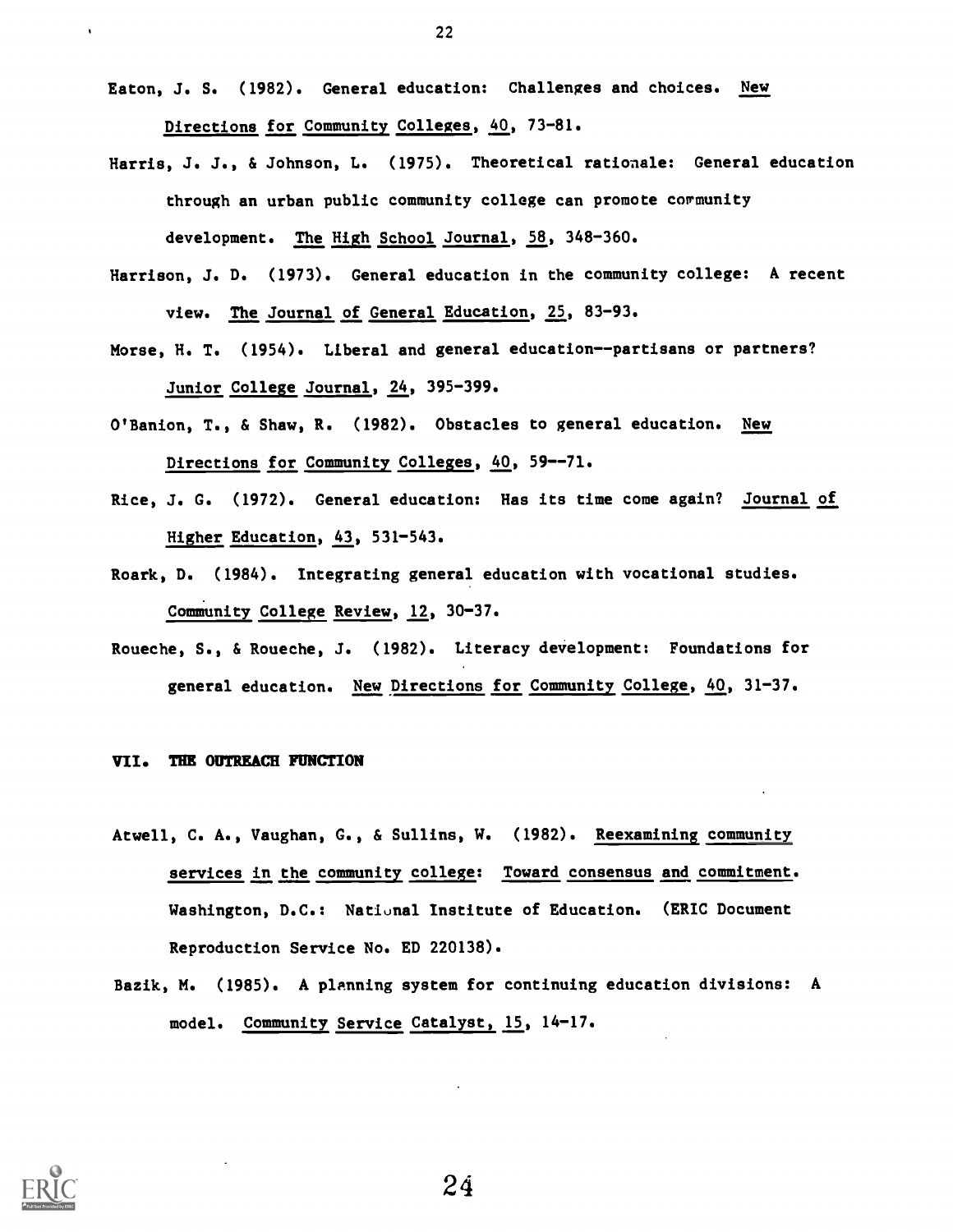- Demott, B. (1975, September 20). Adult ed--the ultimate goal. Saturday Review, pp. 27-29.
- Palmer, J. (1983). The community service program. Community Service Catalyst, 13, 22-24.
- Palmer, J. (1984). Developing and managirg the community service program. Community Service Catalyst, 14, 25-27.
- Van Dyne, L. (1973). Flathead valley community college: A college that believes in "community". Change, 5, 52-55.

#### VIII. DEVELOPMENTAL EDUCATION

 $\bullet$ 

- Barshio, D. E., & Guskey, T. R. (1983). Providing remedial education. In G. Vaughan & Associates, Issues for community college leaders in a new era. San Francisco: Jossey Bass.
- Erickson, M. (1978). Developmental courses are creditable. Community College Frontiers, 6, 18-22.
- Fadale, L., & Winter, G. (1985, March). Assessing the effectiveness of developmental/remedial programs in two-year college. Paper presented at meetIng of the American Educational Research Association. (ERIC Document Reproduction Service No. ED 254542).
- Miller, M. (1984). Developmental education and speech communication in the community college. Communication Education, 33, 5-11.
- Piland, W., & Pierce, D. (1984). Remedial education in the states. Community College Review, 12, 16-20.
- Roueche, J. (1978) Let's get serious about the high-risk student. Community and Junior College Journal, 49, 28-31.



25

 $\sim 10^{11}$  km  $^{-1}$ 

 $\sim$   $\sim$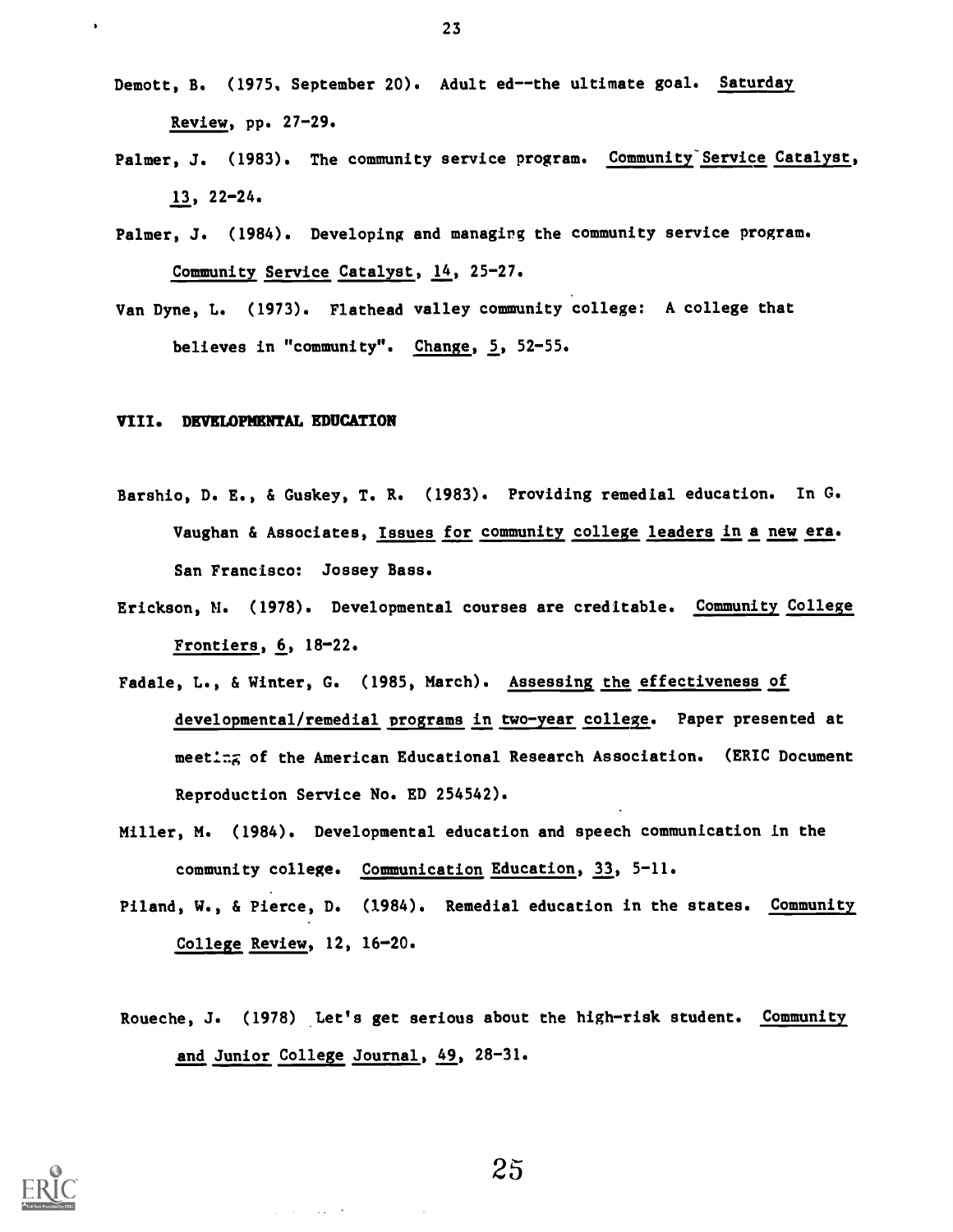Roueche, J., & Armes, N.R. (1980). Basic skills education:

Point-counterpoint. Community and Junior College Journal, 50, 21-24.

#### IX. STUDENT PERSONNEL SERVICES

- Elsner, P. A., & Ames, W. C. (1983). Redirecting student services. In G Vaughan & Associates, Issues for community college leaders in a new era. San Francisco: Jossey Bass.
- Friedlander, J. (1984). Delivering academic assistance: Exemplary approaches. Journal of Developmental and Remedial Education, 7, 13-15.
- Goodman, L.H., & Beard, R.L. (1976). An analysis of reported counseling services in selected public community colleges in the southeastern United States. Community/Junior College Research Quarterly, 1, 81-90.
- Matson, J.E. (1971). Student personnnel services in two-year colleges: A time for charting new directions. Peabody Journal of Education, 48, 276-281.
- Thurston, A. S., & Robbins, W. A. (1983). Counseling: A crucial function for the 1980's. New Directions for Community Colleges, 43. (ERIC Document Reproduction Service No. ED 235865).

### X. THB PROFESSIONAL STAFF: FACULTY

J.

- Boggs, G. R. A response to uncertainty: The increased utilization of part-time instructors in American community colleges. Community and Junior College Quarterly, 8, 5-17.
- Brower, F. B. (1973). Community college: Selecting and training new teachers. Change, 5, 56-57, 63.

26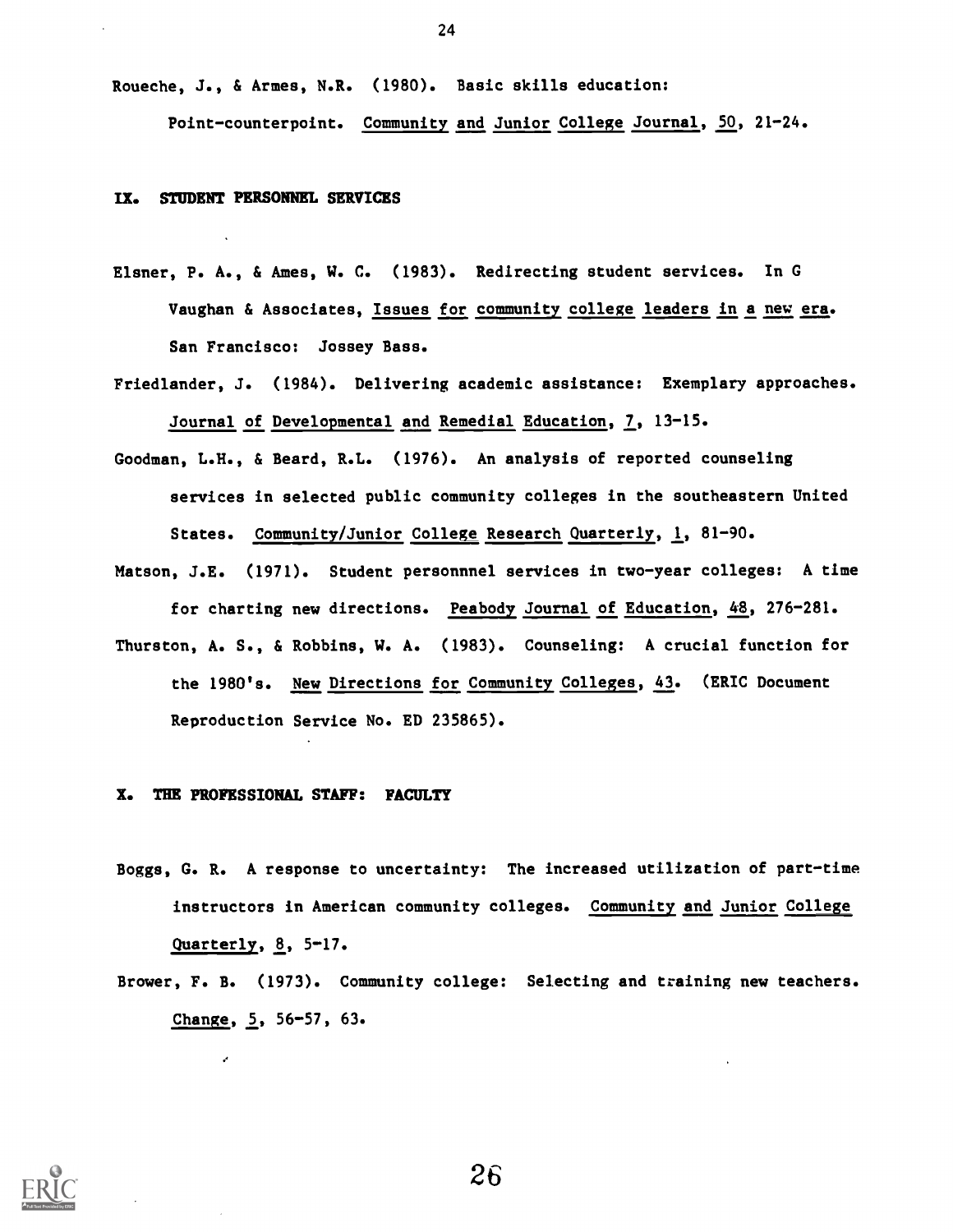- Guthela-Morse, B. (1979). The utilization of port-time faculty. Community Collage Presiders. 2. 0-17.
- Jemprace, P. (1979). The community college teachers A confused identity. Community College Prontiers, 2, 4-7.
- Donfold, R. (1984). Paculty growth through community development. Community Service Catalvot, 14, 0-11.
- Suden, N. L. (1984). A study of the status of tenure in the nation's public Eup-raag colleng. Son Marcos, TX: Southwest Tonne State University. (URIC Document Reproduction Service No. KD 250029).

### 11. THE PROFOSICIMA STAFF: ANNIHISTRATION

- Dere, T. (1980). Trustee characteristics and decision-making among suburban and rural essmanity collage trustees. Community and Junior College <u>imenanti Cuerterly, A</u>, 249-262.
- Slocker, C. E. (1972). The community college president. Postody Journal of Numetian, 19, 253-259.
- Compbell, D. P., and Associates. (1984). <u>Leadership strateries for community</u> malions affectiveness: Outcouse of the Horth Coroline community college sconidents' leadership institute. Raleigh, NC: North Carolina State University, Department of Adult and Community College Education. (ERIC Decument Reproductions Service No. 2D 251136).
- Nell, S. A., 6 Alfred, I. L. (1145). Applied reeeereb oe leadership in semmenty enlinge. Community Collage Review, 12, 36-41.
- G'Danisl, B. (1984). Nicrocomputer applications for community college edministrators. Hew Mrections for Community Colleges, 12, 61-69.



IS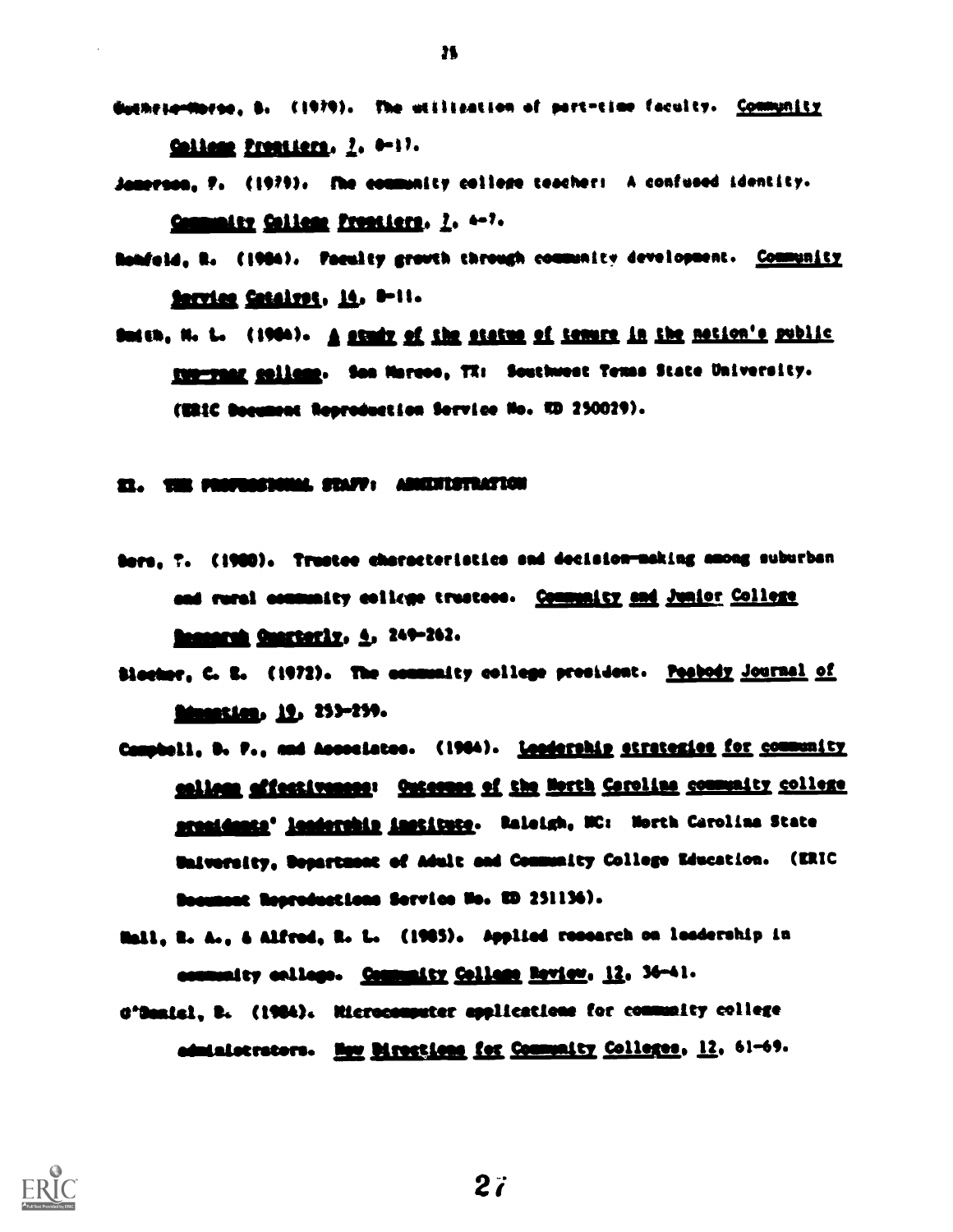Roueche, J., & Baker, G. A. (1984). Community college leadership for the '80s. Bookshelf Series 01. Washington, D.C.: American Association of Community and Junior Colleges.

#### III. INSTRUCTION

 $\bullet$ 

- Angel, D., & McCusker, B. (1983). Survey reveals dramatic growth of computer use. Community and Junior College Journal, 53, 23-25.
- Callahan, L. A. (1977). Quality and cost-effectiveness through skills centers. Community and Junior College Journal, 48, 27-29.
- Dellow, D. A., & Poole, L. N. (1984). The microcomputer revolution and its impact on community colleges. New Directions for Community Colleges, 12, 5-11.
- Duffy, K., & Fendt, P. (1984). Trends in adult learning: Implications for community college education. Community College Review, 12, 41-47.
- Neermann, B. (1984). Computer-assisted adult learning and the community college response. New Directions for Community Colleges, 47, 81-88.
- Keeton, M. (1983). Three hypotheses on good teaching. In Celebrating teaching excellence: Proceedings of the national conference on teaching excellence and conference of presidents. Austin, TX. (ERIC Document Reproduction Service No. ED 2371221).
- Palmer, J. (1984). Sources and information: Microcomputers. New Directions for Community College, 47, 109-115.
- Roueche, J. (1983). Wanted: Teaching excellence in the community college. Community College Review, 10, 52-57.
- Roueche, J.E., & Watkins, K. (1980). Increasing teaching effectiveness. Community College Frontiers, 8, 14-17.



26

 $2\delta$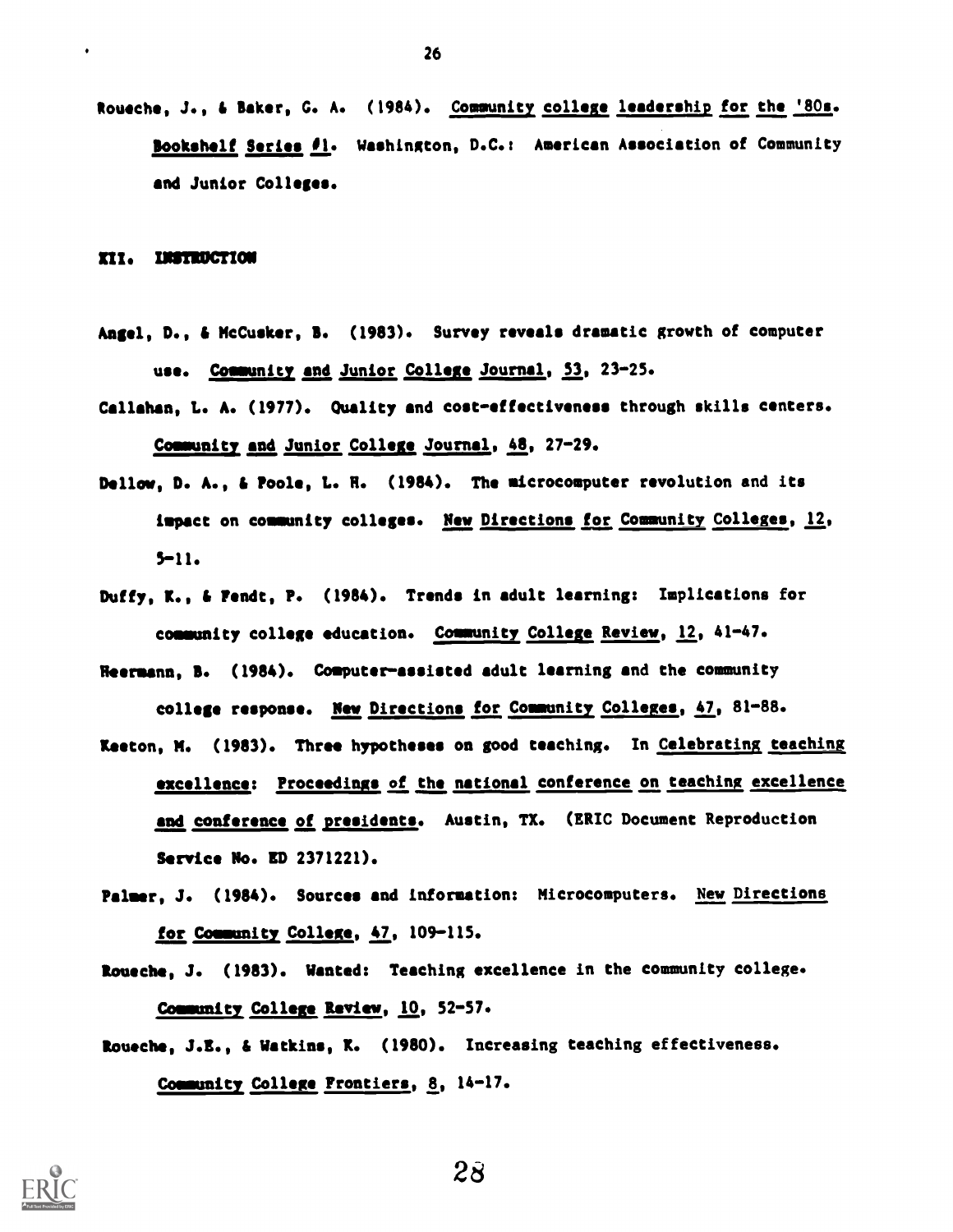- Stalcup, R., & Hall, R. (1979). Instructional TV and the community college. Community College Frontiers, 8, 14-17.
- Stewart, B.F., & Duffy, B. (1979). Telenetworking. Community and Junior College Journal, 50, 21-23.
- Wilson, R. E. (1972). Administering instructional programs in the community junior college. Peabody Journal of Education, 49, 260-267.

#### XIII. ORGANIZATION, ADMINISTRATION, AND FINANCE

- Adams, F. (1983). Evaluating, developing, and promoting commmunity college staff. New Directions for Community Colleges, 41, 95-103.
- Alfred, R. (1984). Paradox for community college education in the 80s. Community College Review, 12, 2-6.
- Birmingham, J.C., & Borland, D.T. (1980). Collective bargaining in the future: A study of administrator attitudes. Community and Junior College Research Quarterly, 4, 169-183.
- Bogart, Q. J. (1984, April). Four structures for marketing in the American public community college. Paper presented at the Annual Convention of the American Association of Community and Junior Colleges. Washington, D.C. (ERIC Document Reproduction Service No. ED 253279).
- Cohen, A. (1984). Helping insure the right to succeed: An ERIC review. Community College Review, 12, 4-9.
- Eisenstein, F. (1983). Issues in strategic management for noncredit continuing education operations. Community Service Catalyst, 13, 18-21.
- Hammons, J. O. (1983). Staff development isn't enough. Community College Review, 10, 3-7.



27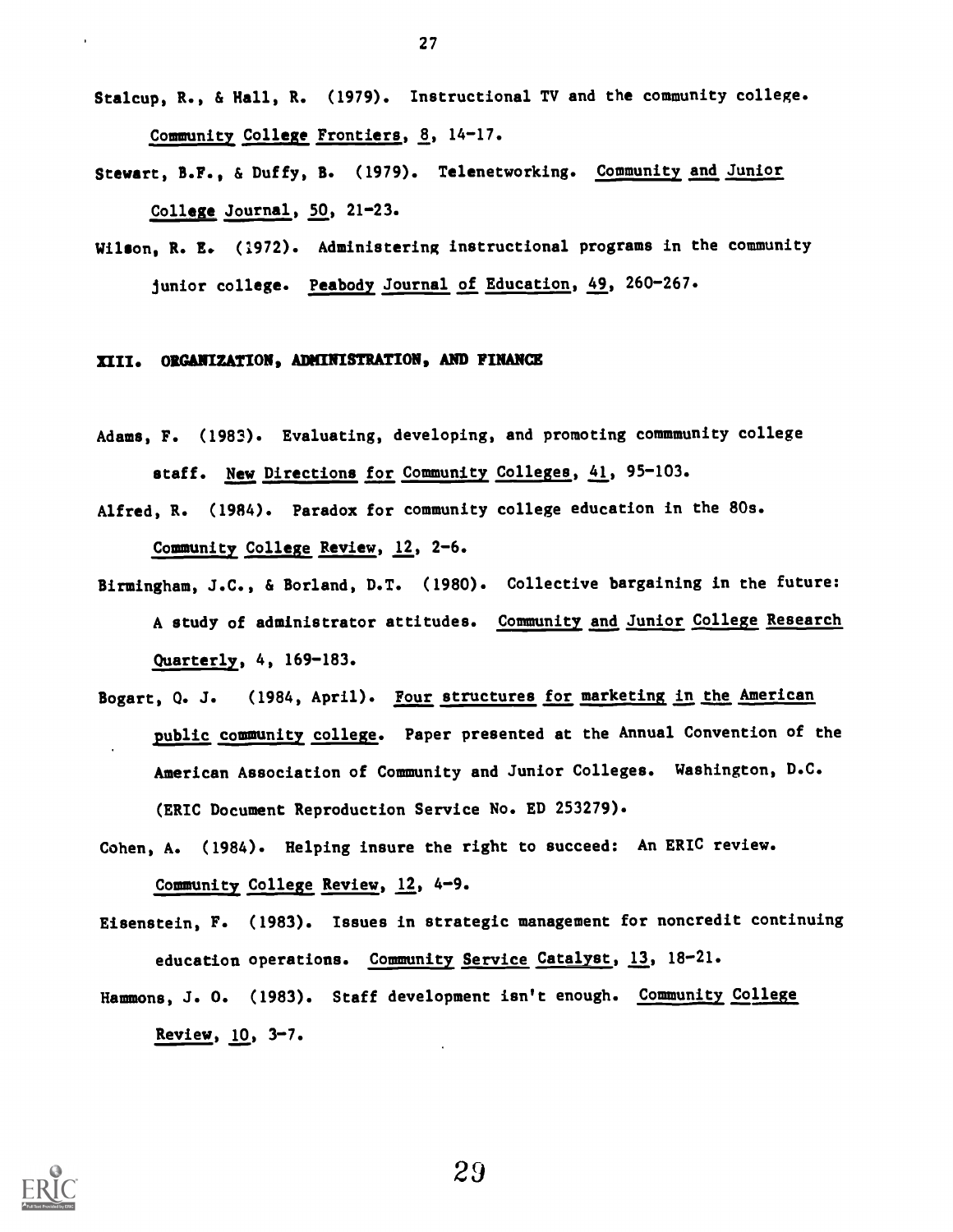- Koltai, L. (1978). Taxquake in Los Angeles. Community and Junior College Journal, 49, 24-28.
- Lahti, R. (1979). Management and governance in the two-year college. Community College Review, 7, 12-16.
- Martorana, S. V. (1978). Shifting patterns of financial support. New Directions for Community Colleges, 22, 1-13.
- Martorana, S. V., & McGuire, W.G. (1976). Survey confirms trend toward state control. Community and Junior College Journal, 47, 8-9, 16-17.
- Richardson, R. C. (1984). Management challenges, principles, and strategies for the 1980s. New Directions for Community Colleges, 12, 21-31.
- Richardson, R. C. (1973). Governing the multi-unit community college system. Educational Record, 54, 41-44.
- Richardson, R. (1967). Policy formation in the two-year college: Renaissance or Revolution? Junior College Journal, 37, 40-42.
- Wattenbarger, J. L., & Heck, J. (1983). Financing community colleges. Gainesville, FL: Institute of Higher Education. (ERIC Document Reproductions Service No. ED 232751).

#### XIV. THE FUTURE OF THE TWO-YEAR COLLEGE

- Breneman, D. W., & Nelson, S. C. (1981). The future of the community college. Change, 13, 17-25.
- Cohen, A. M., & Lombardi, J. (1979). Can the community college survive success? Change, 11, 25-28.
- Dubocq, T. (1981). American community college in crisis: A conversation with Robert H. McCabe. Change, 13, 26-31.

28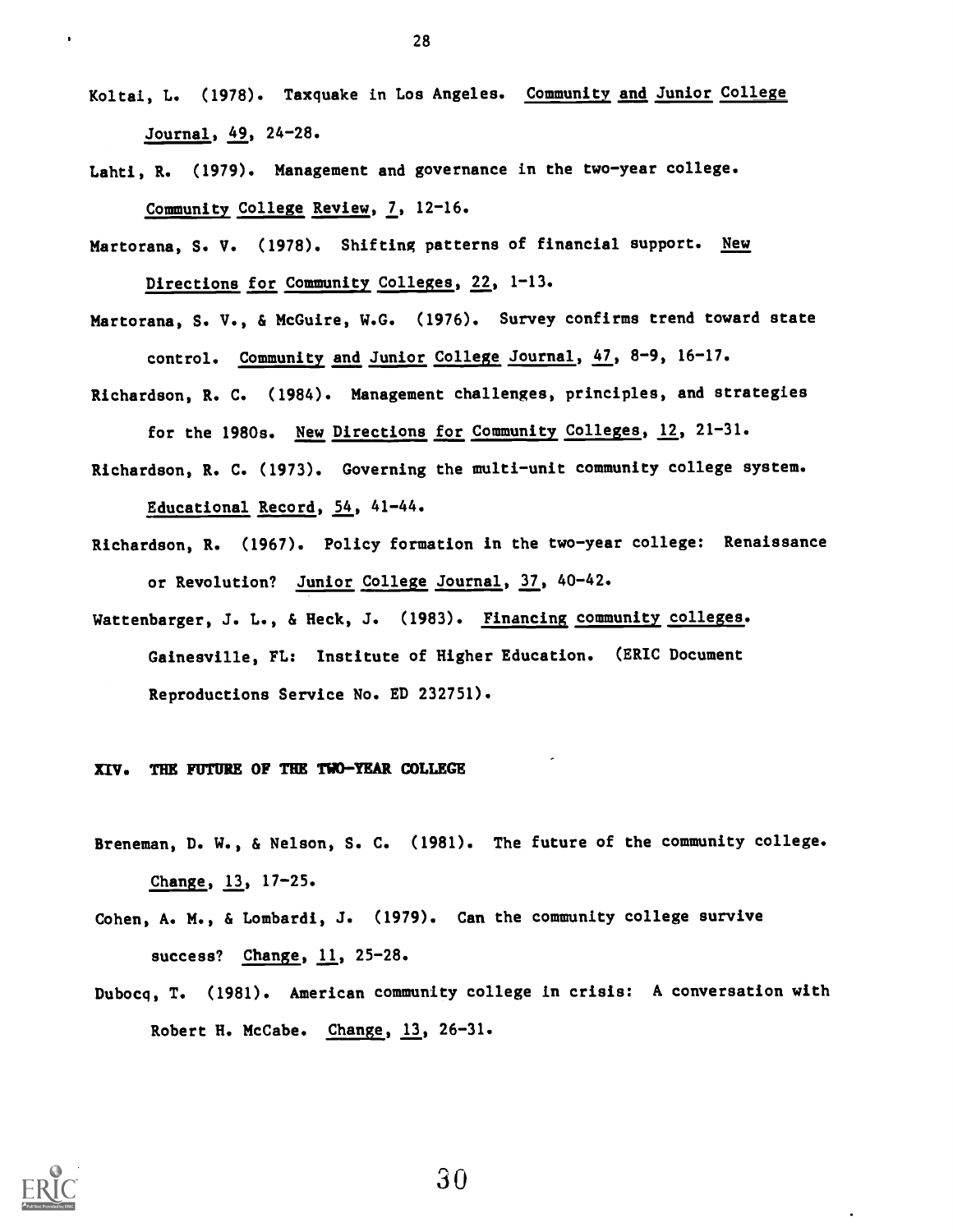Kerr, C. (1980). Changes and challenges ahead for community colleges. Community and Junior College Journal, 50, 4-10.

McCarten, A. (1983). The community college mission: Present challenges and future visions. Journal of Higher Education, 54, 676-692.

Perkins, C., Powell, P., Seyler, D., Trachtenberg, S., & Tyree, L. (1984). What American will need from its community colleges by the year 2000.

Community and Junior College Journal, 55, 36-40.

Schmid, R. G., & Russell, L. (1980). Plenty of clues to future trends.

Community and Junior College Journal, 50, 28-31.

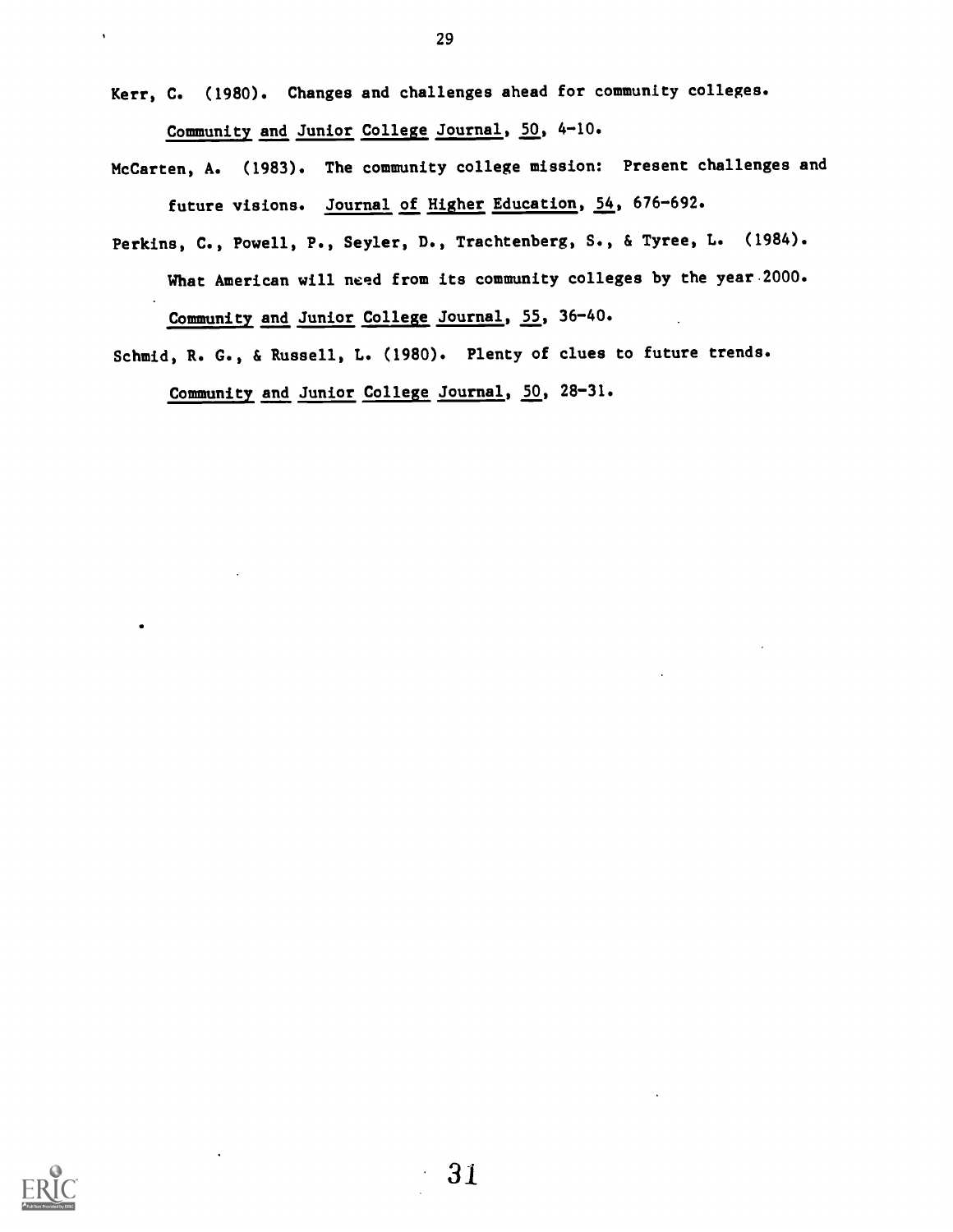## FIGURE 1

 $\mathcal{L}^{\text{max}}$ 

 $\mathcal{L}(\mathcal{A})$  and  $\mathcal{L}(\mathcal{A})$ 

## COURSE ACTIVITIES

Week #

 $\Box$ 

 $\langle \cdot \rangle$ 

| $\mathbf{1}$ | Course Orientation -- Explanation of course procedures and |
|--------------|------------------------------------------------------------|
|              | objectives.                                                |
|              |                                                            |
| $\mathbf 2$  | Lecture -- Characteristics and functions of the community  |
|              | college.                                                   |
|              |                                                            |
| 3            | Lecture -- History and present status of the community     |
|              | college.                                                   |
|              |                                                            |
| 4            | Discussion -- The external environment of the community    |
|              | college today; creation of the OCCC Scanning Taxonomy.     |
|              |                                                            |
| 5            | Discussion -- Class meets as OCCC Scanning Committee and   |
|              | engages in exercise of issue identification and analysis.  |
|              |                                                            |
| 6            | Discussion -- Class meets as OCCC Scanning Committee to    |
|              | perform environmental analysis.                            |
|              |                                                            |
|              |                                                            |
| 7            | Discussion - Class meets as OCCC Planning Committee to     |
|              | establish the administrative framework for Orange County   |
|              | Community College.                                         |

 $3\ddot{z}$ 

 $\sim$   $\sim$ 

 $\sim 10^{11}$  km  $^{-1}$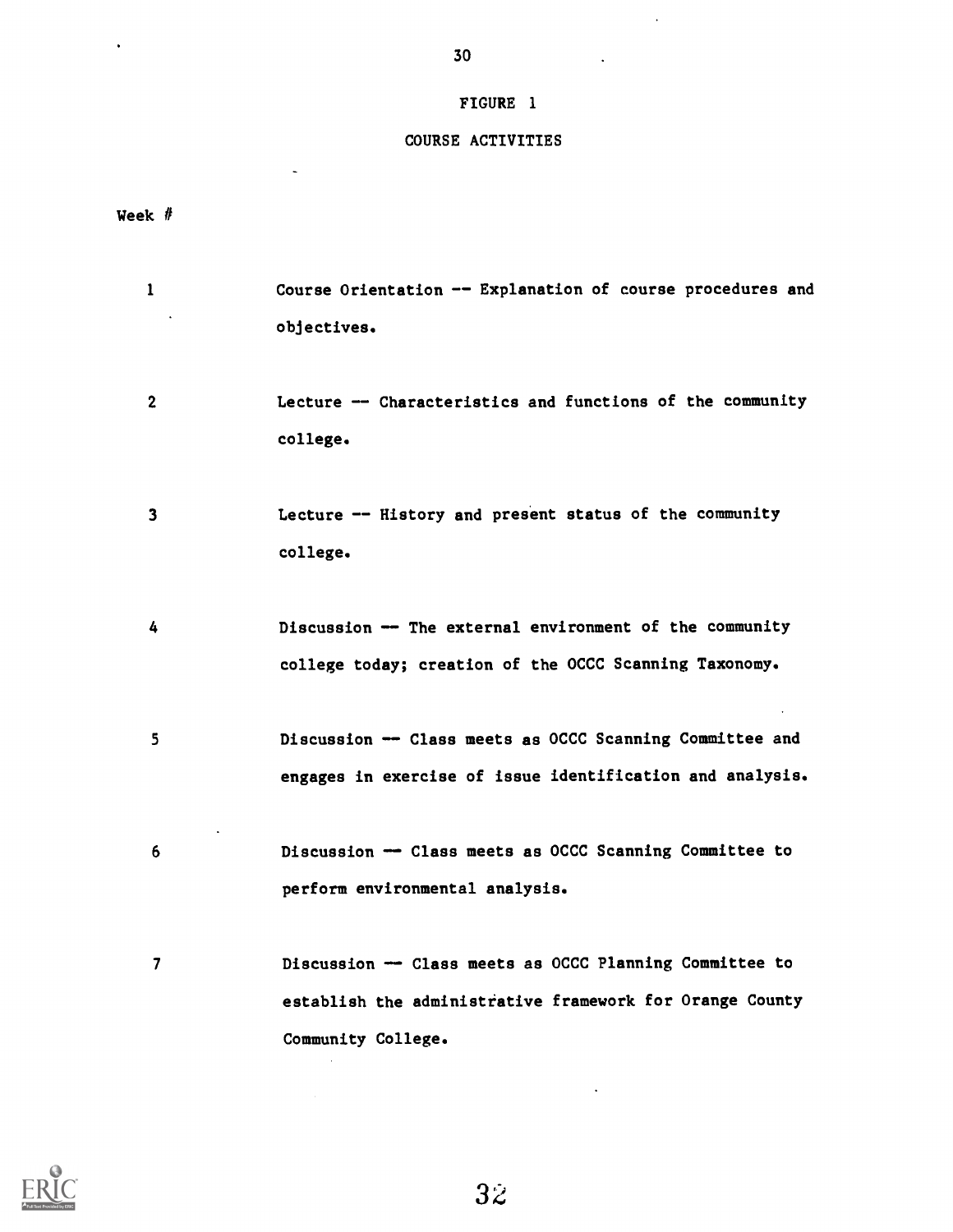- 8 Discussion -- Class meets as planning committee to review scanning abstracts and commission issue briefs.
- <sup>9</sup> Discussion -- Class meets as planning committee to draft personnel policies for OCCC.
- 10 Discussion -- Class meets as scanning committee to survey student demographics; meets as planning committee to establish student personnel services for OCCC.
- 11 Discussion -- Class meets as planning committee to draft instructional policy for OCCC; meets as the scanning committee to review remaining abstracts.
- 12 Discussion -- Class meets as planning committee to establish the developmental, general education, and transfer curricula.
- 13 Discussion -- Class meets as planning committee to establish career education and outreach curricula.
- 14 Discussion -- Class meets as planning committee to examine emerging issues facing OCCC.
- 15 Presentation of the OCCC plan.

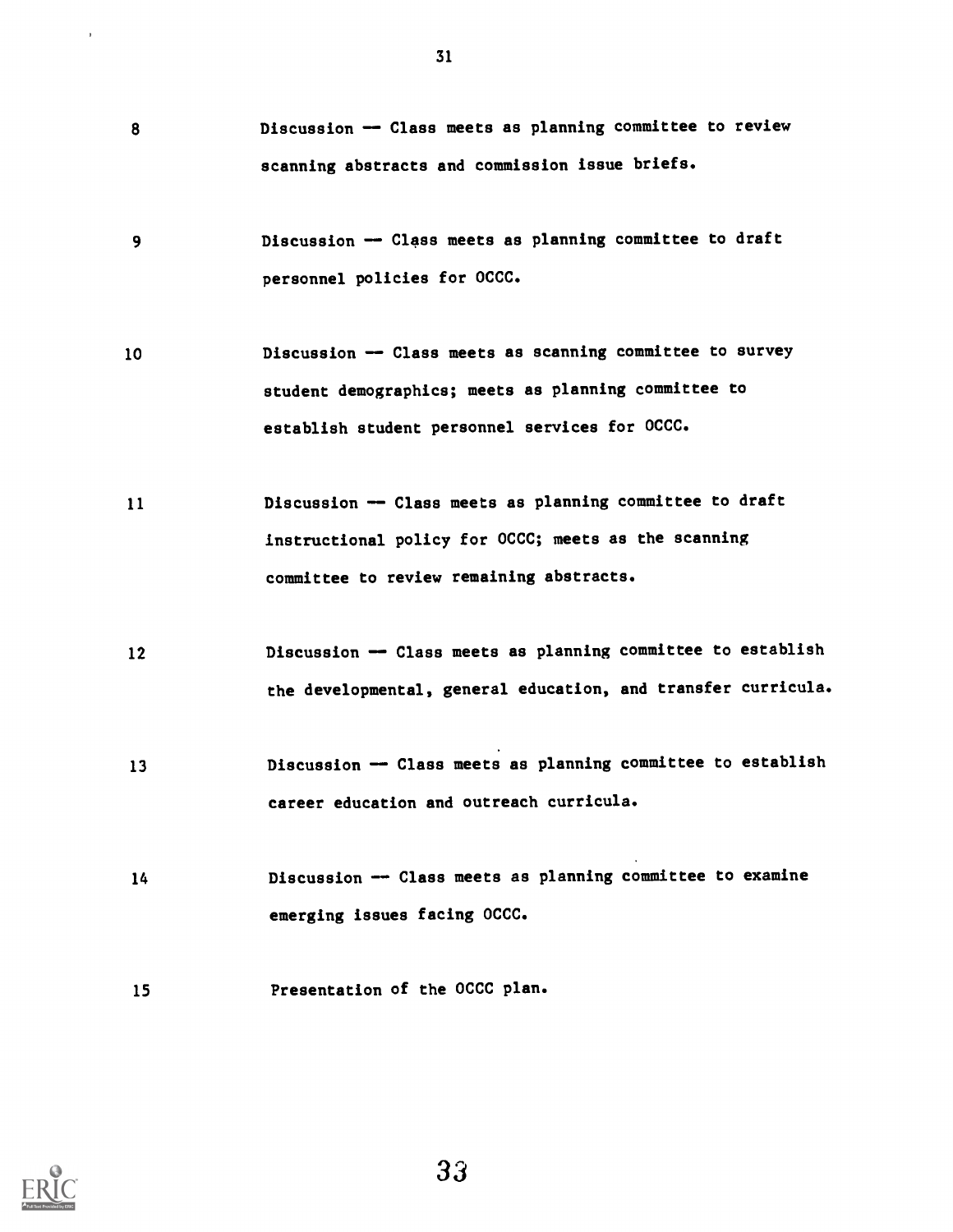FIGURE 2 PROBABILITY-IMPACT CHART

What is the probability that by the year 1995, 50% of community college instruction will be "nontraditional"?

What will be the degree of positive and negative impact on the faculty of the community college?



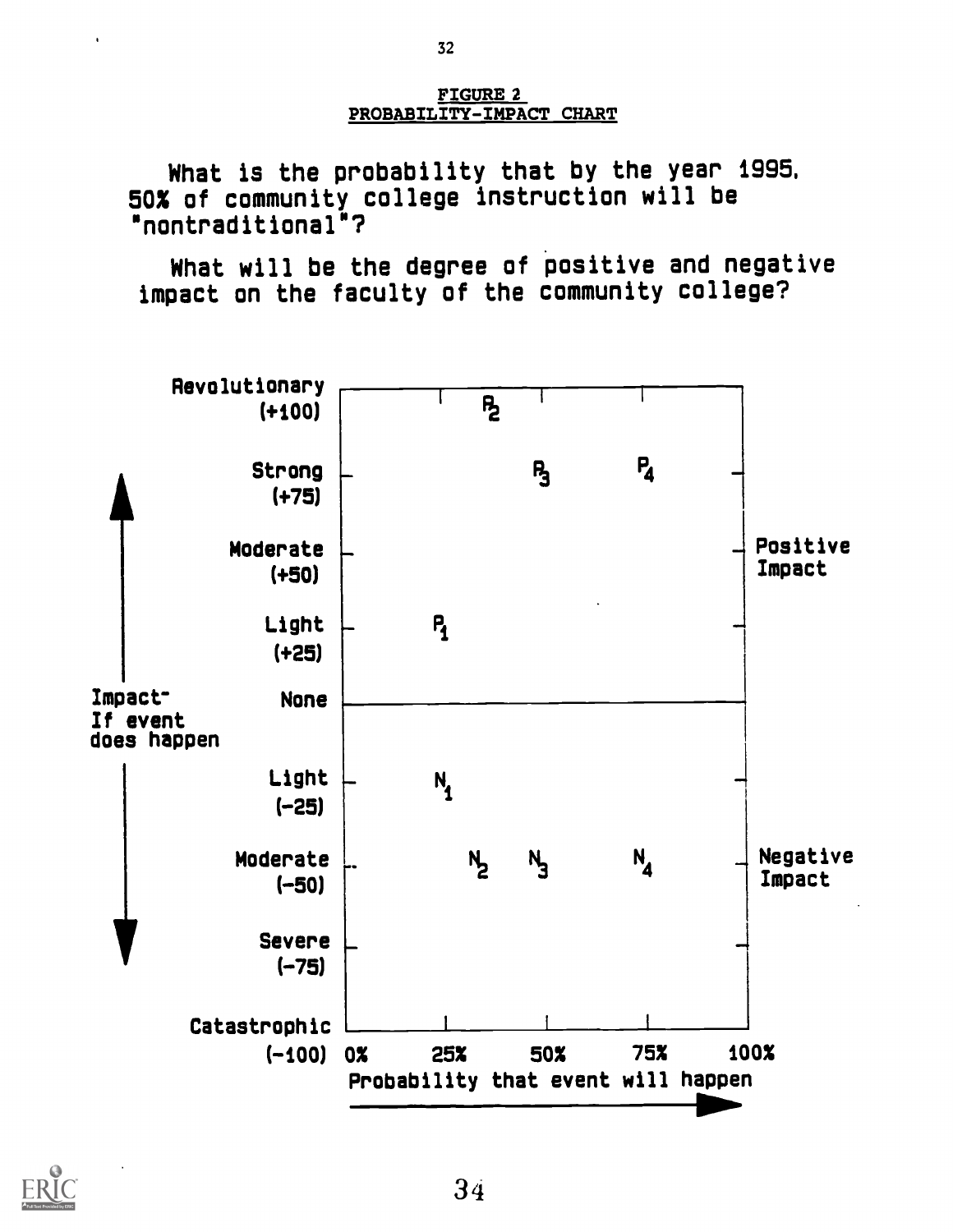# FIGURE 3 IMPACT NETWORK: "NON-TRADITIONAL INSTRUCTION"

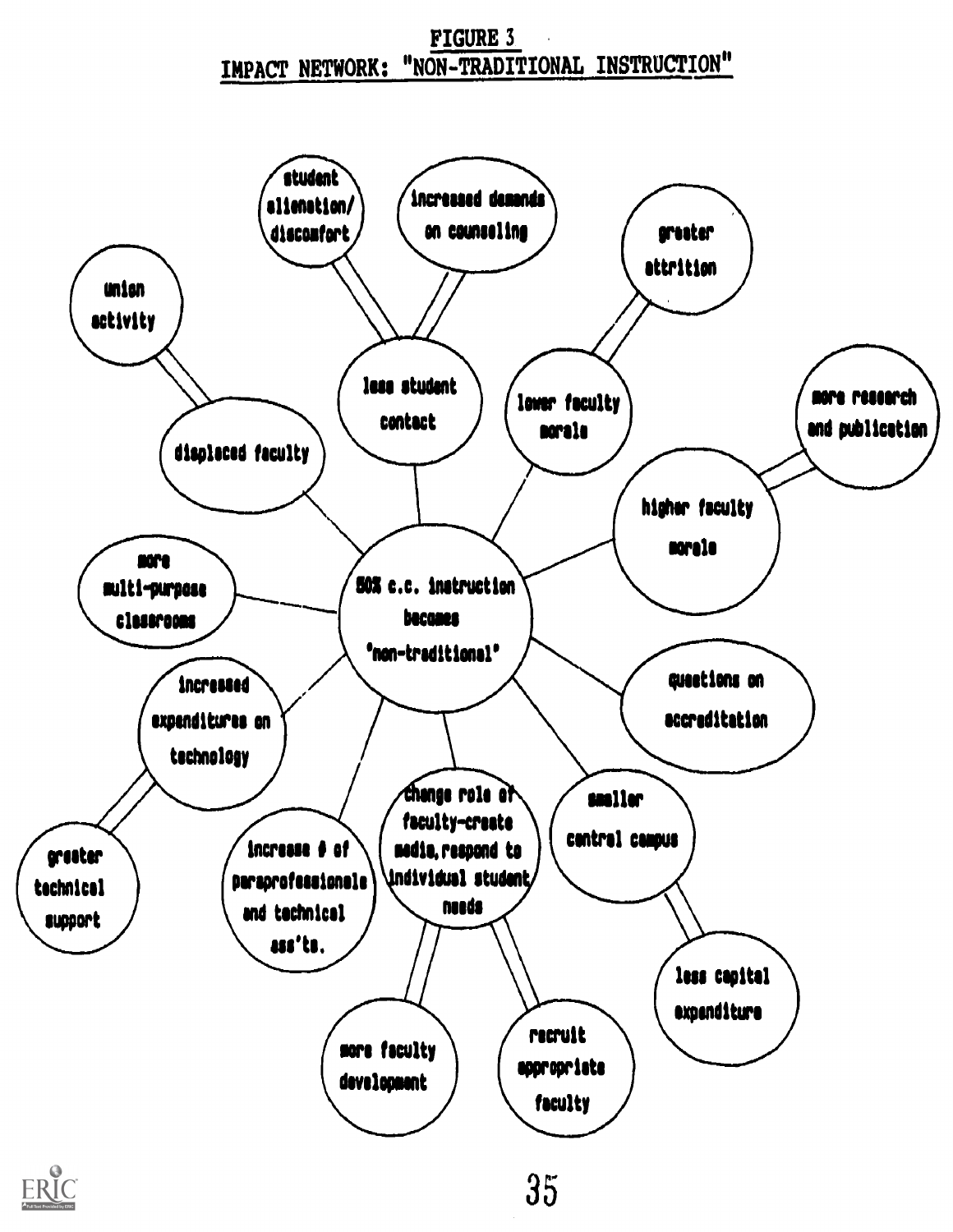# Figure <sup>4</sup>

Impact Network - Assuming that legisletion was pissed requiring

#### tudents receiving federal id to maintain a 'c' @serene er better. better qualified )<br>etudent ) (reduced need nore 2-yr. college\ student / (reduced<br>hody / FTE's staff time fission bod oy<br>803 drop out questioned seek other sources of aid  $\angle$ (mostly minorities) need more staff threstens upset citizens (students, parents support of 1/5 of students spouses) school increesed lose aid need more  $\equiv$   $\left( \begin{array}{c} \text{use of} \\ \text{ecedente} \end{array} \right)$ materiels 8 support equipment ("C" or)<br>מט eid) change gradin feculty practices (lower) stress standards) develop publicize early warning) threst system. Increased public use of questioning counseling of value of services Increased degree need more faculty staff end counseling need faculty time decresced more  $\sqrt{\frac{1}{\sqrt{1-\frac{1}{2}}}}$ enrollmentdecreased faculty morals

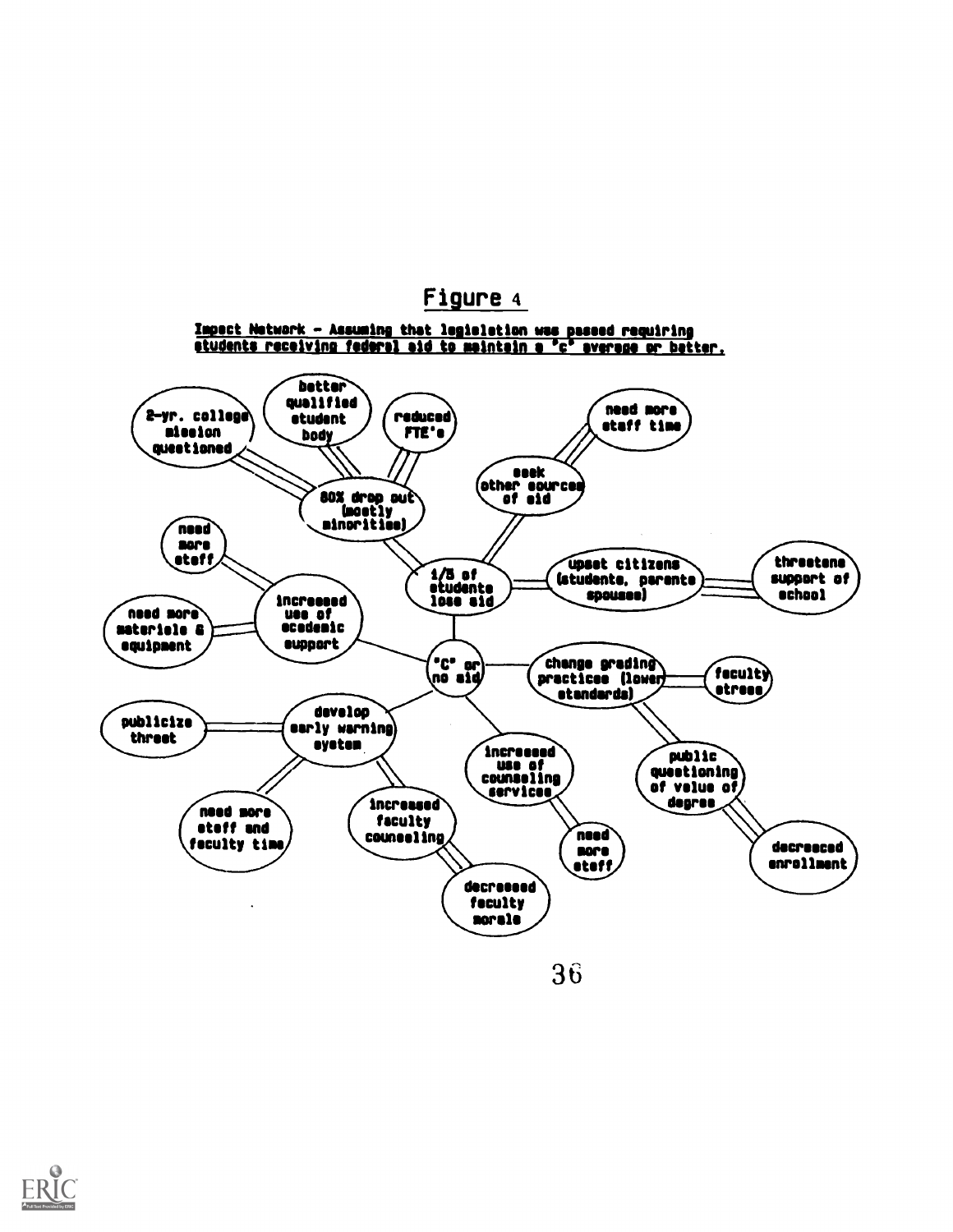#### FOOTNOTES

35

<sup>1</sup>We extend our appreciation to David Austell, Linda Lee, Jim Pierce, and Kenneth Whitehurst, the four students whose hard work in the class made it such a success.

 $2$ Textbooks used in the course were: Cohen and Brawer's, The American Community College; the Publication Manual of the American Psychological Association; and Morrison, Reniro, and Boucher's, Futures Research and the Strategic Planning Process: Implications for Higher Education. These materials were supplemented by professional journal articles reproduced by a local copy shop (see Bibliography).

<sup>3</sup>The ACLI TAP program's taxonomy may be obtained from Sharon C. Meluso, Trend Analysis Program, American Council of Life Insurance, 1850 K Street, N.W., Washington, D.C. 20006-2284. The United Way taxonomy may be obtained from Linda Forbes, United Way of America, 701 North Fairfax, Alexandria, Virginia 22314. The University of Georgia Center for Continuing Education's taxonomy may be obtained from Donna McGinty, Assistant to the Director, The University of Georgia Center for Continuing Education, Athens, Georgia 30602.

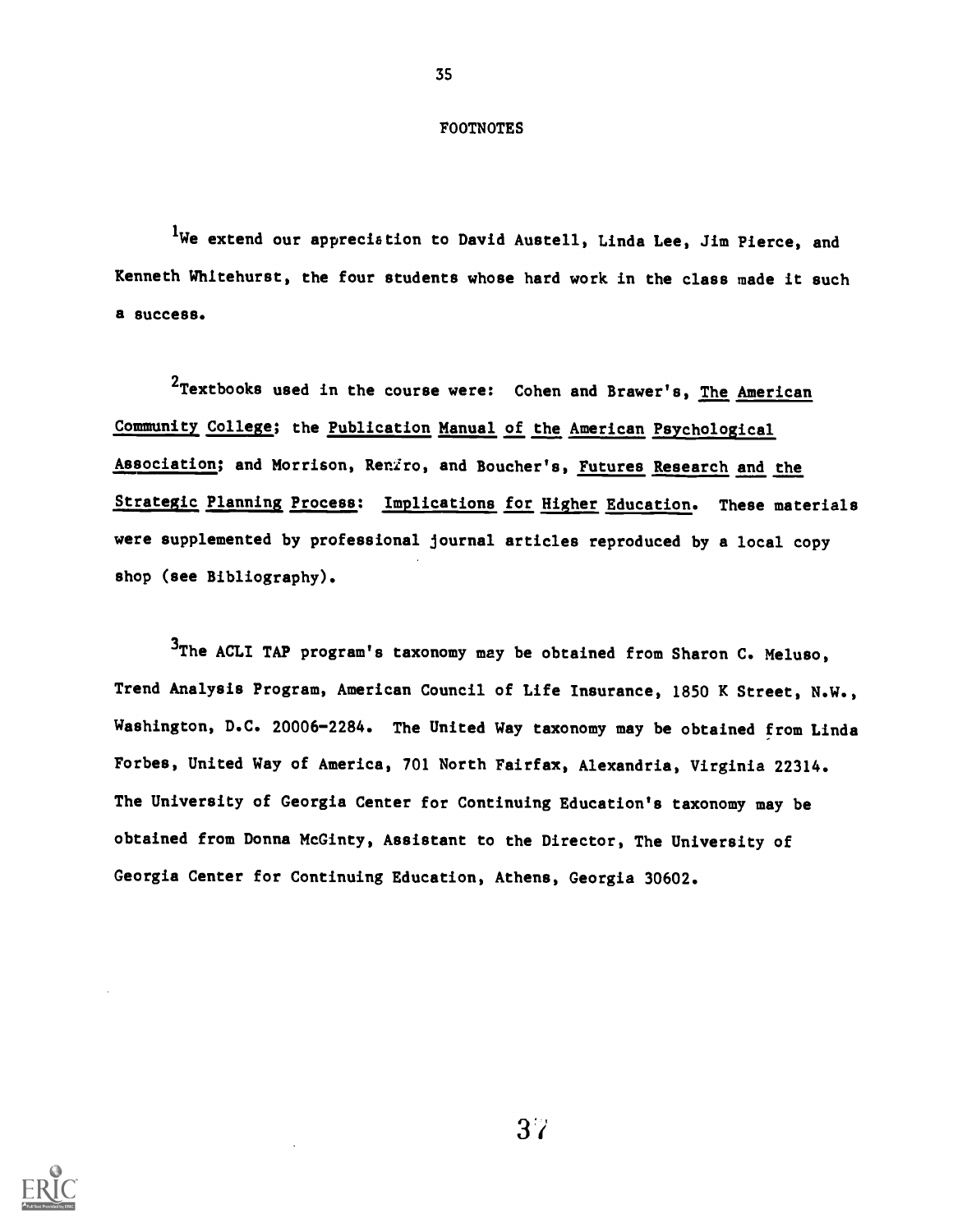#### Appendix A

#### Study Guide

The following questions are grouped topically to give direction to your learning about the two-year college and to provide direction to the planning committee's activities.

#### Topic I: Characteristics and Functions of the Two-Year College

- 1. What is the role and function of the two-year college in American society?
- 2. What elements differentiate the purposes and functions of traditional junior colleges, technical institutes, and comprehensive community colleges? Where does Orange County Community Coleege fit in this scheme?
- 3. Specifically, what should be the objectives of Orange County Community College? Are the objectives both realistic and relevant? Who will be best served by the college? Least? Will the college strive to meet "all the needs of all the people?"

#### Topic II: History and Present Status of the Two-Year College Movement

- 1. Who were the significant early leaders of the movement and how did they influence its deVelopment?
- 2. Why were junior colleges established initially?
- 3. How nave the functions of the two-year college changed over the years? What forces account for these .aanges?
- 4. What is the present status of the movement?
- 5. What is the relationship between the "open door policy" and problems of educational standards in the two-year college?

#### Topic III. Organization, Administration, and Finance

- 1. What would a typical organization chart for a community college look like? How will the organization of OCCC compare with this scheme?
- 2. What two approaches to governance are now being used in community colleges? Which will be used at OCCC?
- 3. In what ways are community colleges usually financed? How will OCCC be financed?
- 4. What are the advantages and disadvantages of the various forms of local

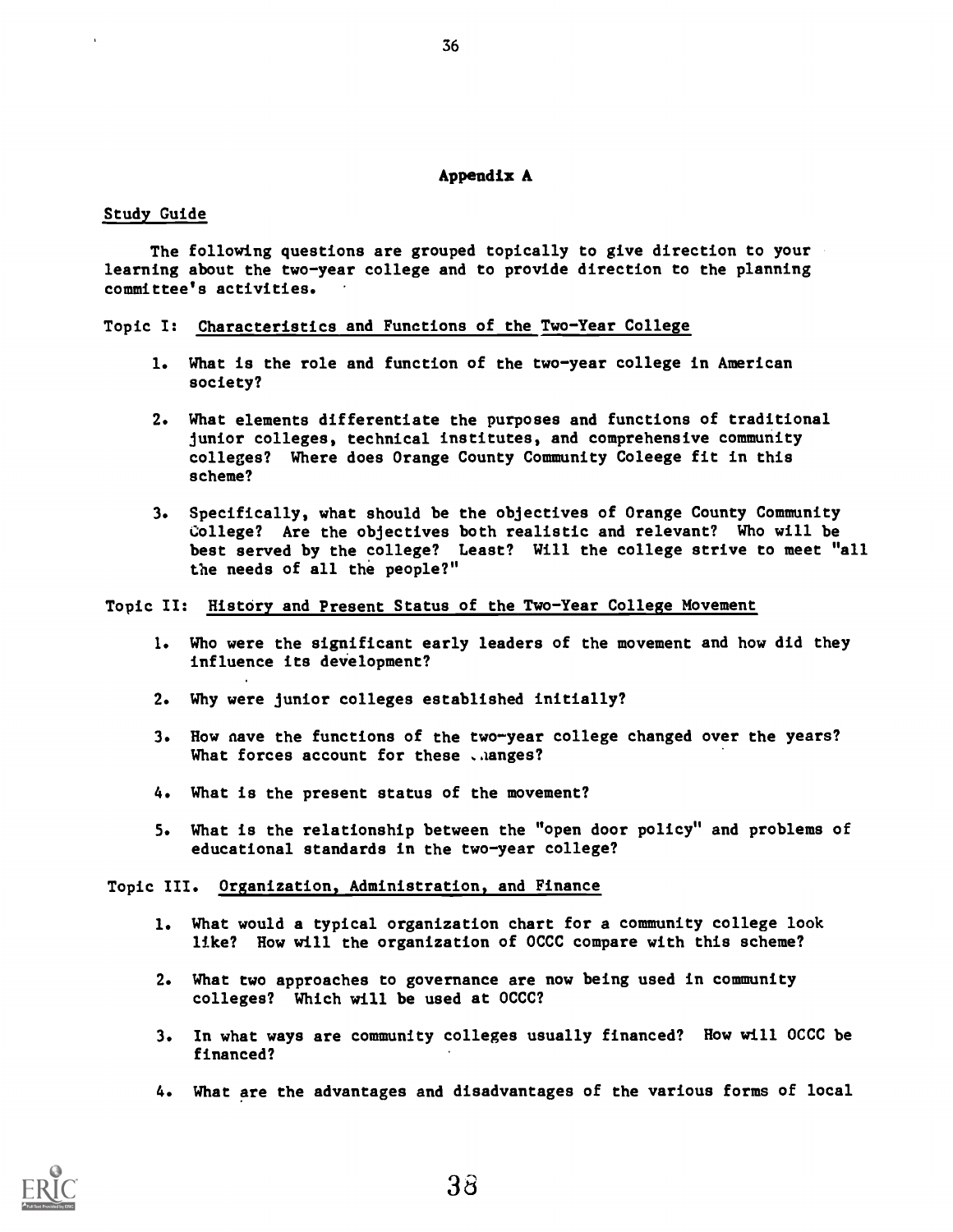control now in use? What form of local control is envisaged for OCCC?

- 5. What are the advantages and disadvantages of the forms of state control/coordination of community colleges? What form of state control will OCCC be subject to?
- 6. Specifically, what form will the administrative structure of OCCC take? What functions will the various administrators serve? What divisions/departments will it have?
- 7. What will be the function(s) of the Board of Trustees at OCCC? How will board members be chosen, and how long will they serve?
- 8. How will OCCC be governed? Will there be collective bargaining?

#### Topic IV: The Professional Staff: The Two-Year Administration

- 1. What is the role of the typical community college president? What personal and professional characteristics should the OCCC President have?
- 2. What personal characteristics should a member of the OCCC Board of Trustees possess?

#### Topic V: The Professional Staff: The Two-Year College Faculty

- 1. What generally are the attitudes, backgrounds, and socioeconomic status of two-year college faculty members? How do these differ across the major instructional areas of the college? (e.g. college transfer, vocational-technical, etc.)
- 2. What does research reveal about typical faculty attitudes in the two-year college, especially with respect to determinants of positive and negative attitudes? Do methods of "improving" attitudes seem to work? Will the administration of OCCC attempt to work on this problem?
- 3. What are the major problems, issues, and concerns of the faculty, and how have these changed over the years? (Especially with respect to the concepts of rank, teaching doctorates, teaching unions, load requirements, new teaching techniques, and research.) What problems and concerns do you anticipate for the faculty of OCCC?
- 4. What are the major components of a comprehensive inservice development program for faculty? Will OCCC have such a program?
- 5. Specifically with regard to Orange County Community Ccllege, what recruitment policies and guidelines should be followed in order to acquire the best faculty for the college? What personnel and governance policies should be followed in order to reduce turnover and promote career development?

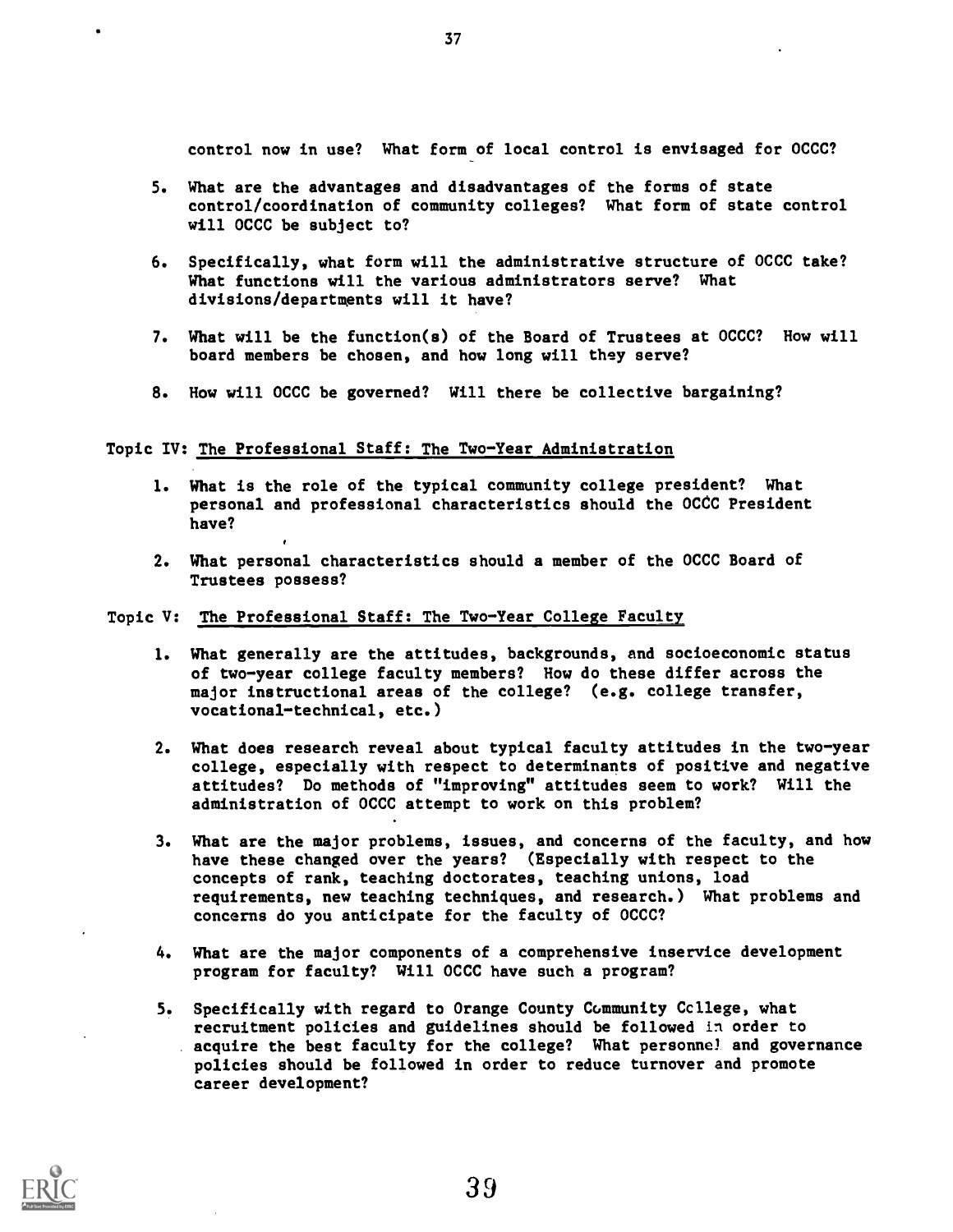Topic VI: The Two-Year College Student

- 1. What are the major reasons students choose to attend a two-year college?
- 2. How do the aspirations and interests of two-year college students compare with their abilities and performance?
- 3. What are the typical problems two-year college students face? How do the colleges attempt to help them find solutions to their problems?
- 4. What are typical students like in two-year colleges with respect to family background, personal backgrounds, preparation, objectives, learning styles, abilities, etc.?
- 5. What will the "typical" students be like at OCCC? How will students at OCCC compare to students at other two-year colleges? What types of non-traditional students will be served? Will most of the students who enter OCCC receive credentials?

Topic VII: Student Personnel Services

- 1. What differences exist among the functions of guidance, counseling, student activities, and student personnel services?
- 2. Why do two-year colleges provide student personnel services?
- 3. What are the purposes and responsibilities of a student personnel program?
- 4. What non-instructional services will be offered at OCCC? What will be the counselor/student ratio? How will students be advised into the various curricula? Will the "cooling out" function be in evidence?
- 5. At OCCC what tests will be administered to incoming students? Will anyone be turned away? What types of financial aid will be available?
- 6. How extensive will the student activities program be at OCCC? How will veterans be served? What services will be provided for evening students?
- 7. What is the relation of academic advising, student counseling, entrance assessment, placement procedures, developmental programming, and retention?

#### Topic VIII: Instruction in the Two-Year College

1. How do the claims of instructional excellence made by two-year colleges compare to their practices?



38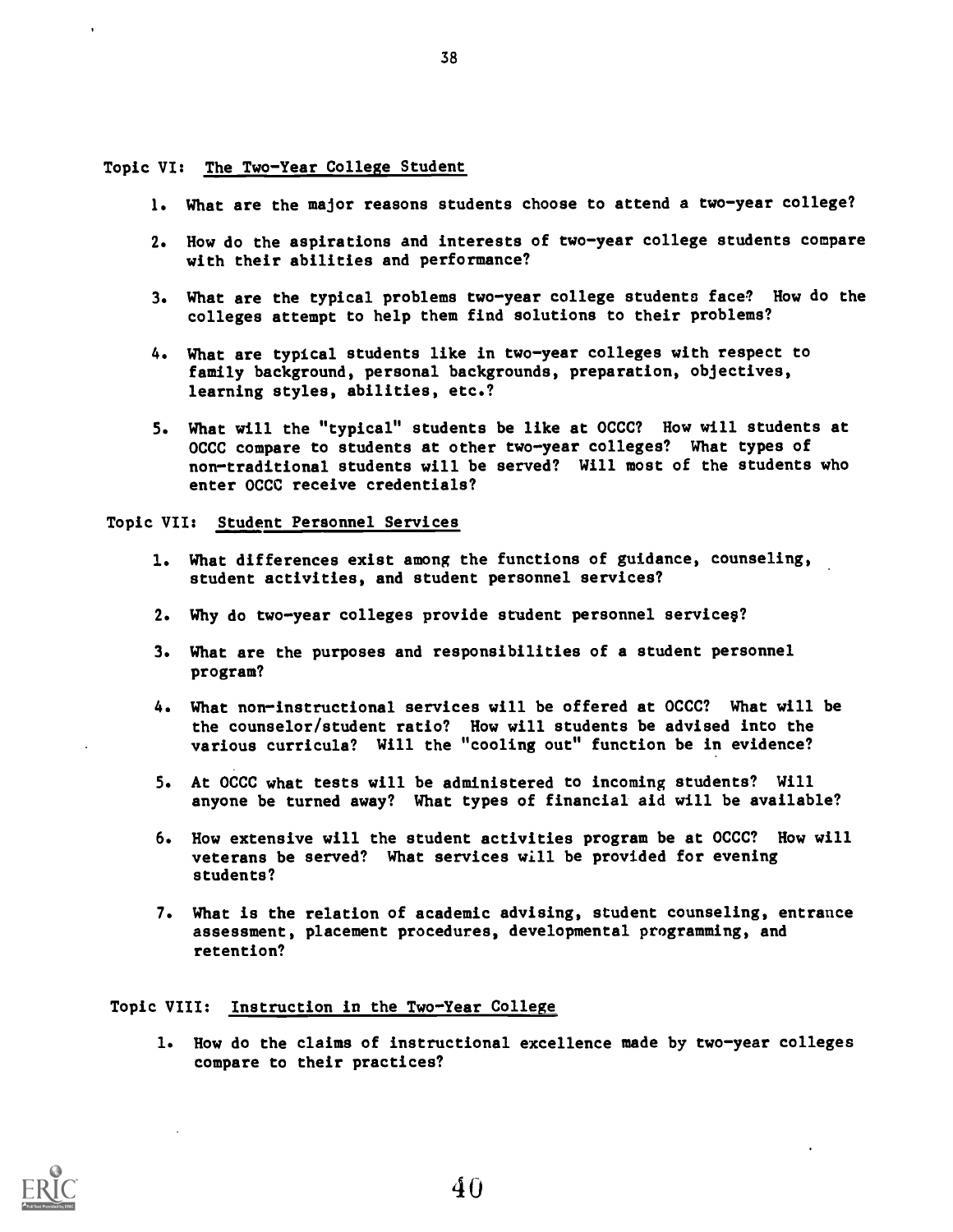fopit 41 The Iran-for function

- I. What forces have influenced the devolopment of the transfer curriculum in terpoor colleges,
- 2. What types of transfer programs have been developed in tvo-year colleges? What hind of transfer program will exist at OCCC?
- I. What is the record of performance and retention of trarefer-oriented student: (a) in the two-year college and (b) when they transfer to the four-year colleges and universities?
- a. Whet see the typical problems thst tve-year college transfer students face at the four-yes, colleges and universities? What steps could be taken to alleviate ti « problems at 0000?

#### Topic XII The Career Education Punction.

- I. Now well hove two-yeer colleges performed in career education?
- 1. Mist kinds of siren programs have bees developed in the two-year soilage. Met kind will aCCC hove?
- 3. What role do eitisem advisery committees play in the occupational eurriculum at two-year colleges? Will they have a role at OCCC?
- 4. What measures weeld ease the disparity between academic education and sareor (job related) odnestica?
- S. Cos esesor programs be justified in light of their relatively limited semellessee aed high soots?
- **b. What kinds of problems de two-year colleges face in developing** oesampatiomal eerrisela sod what might be dose to solve these problems at **GCCCT**
- 7. Will proprietary schools or industrial training programs present a threat to eareer education at OCCC?

#### Topie XIII: The Outreach Punction: Adult Education and Community Service.

- 1. What are the definitions of community college adult education and esememity servioef
- 1. Should community colleges provide minit education and examinity correlation
- 1. What types of programs do two-year colleges offer in adult education and ommemity serviees.
- 4. What problems stead in the way of the two-year college in its effort to provide adult education and community services? Now can these problems be solved et OCCC?

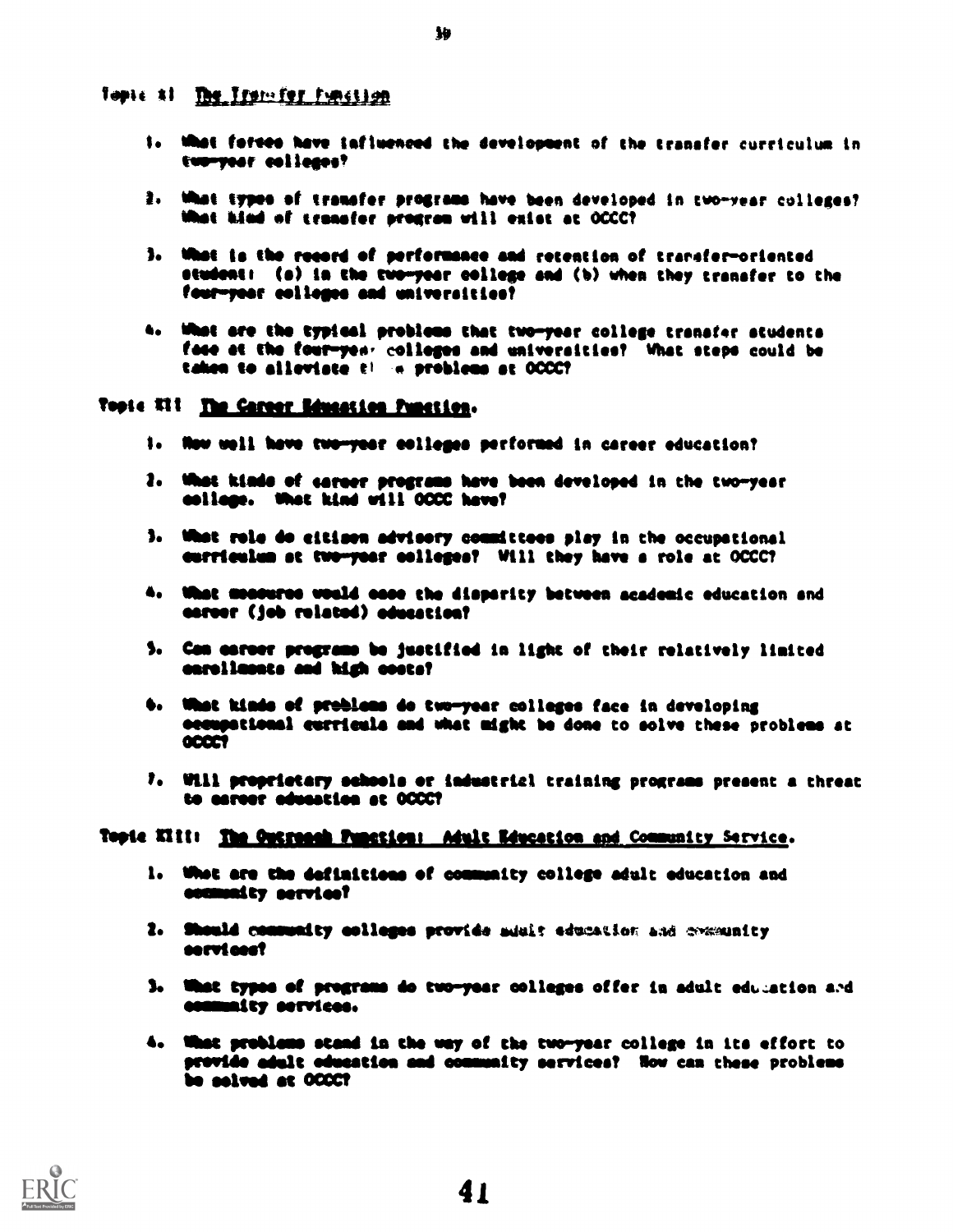- 2. What innovative approaches to instruction are being implemented at two-year colleges?
- 3. What factors are necessary to facilitate innovation and instructional improvement at the two-year college?
- 4. What factors tend to prevent the instruction at two-year colleges from reaching its full potential?
- 5. What standards of excellence will OCCC aspire to? How will the college promote instructional innovation and improvement?
- 6. Who will develop the various curricula at OCCC?
- 7. Will curriculum programs be offered at night as well as in the daytime?

### Topic IX: Developmental Education

- 1. How many full- and part-time students will be enrolled in the developmental curriculum at OCCC?
- 2. What is the profile of a "typical" student enrolled in most community college development programs? How will this profile compare to that of OCCC's developmental students?
- 3. What methods are being employed to serve these students? How will OCCC serve them?
- 4. What are the issues and problems involved in serving these students?
- 5. Should the community college be involved in the business of offering developmental education courses?
- 6. Row will the developmental program be integrated with the rest of the curriculum at OCCC?

#### Topic X General Education

- 1. What is general education? What types of programs or approaches for general education are utilized at the two-year college level? What approach will be used at OCCC?
- 2. Should general education be an important part of the two-year college curriculum? Will it be important at OCCC?
- 3. What are some of the curriculum problems in general eduction and how will these problems be solved at OCCC?

Topic XI The Transfer Function

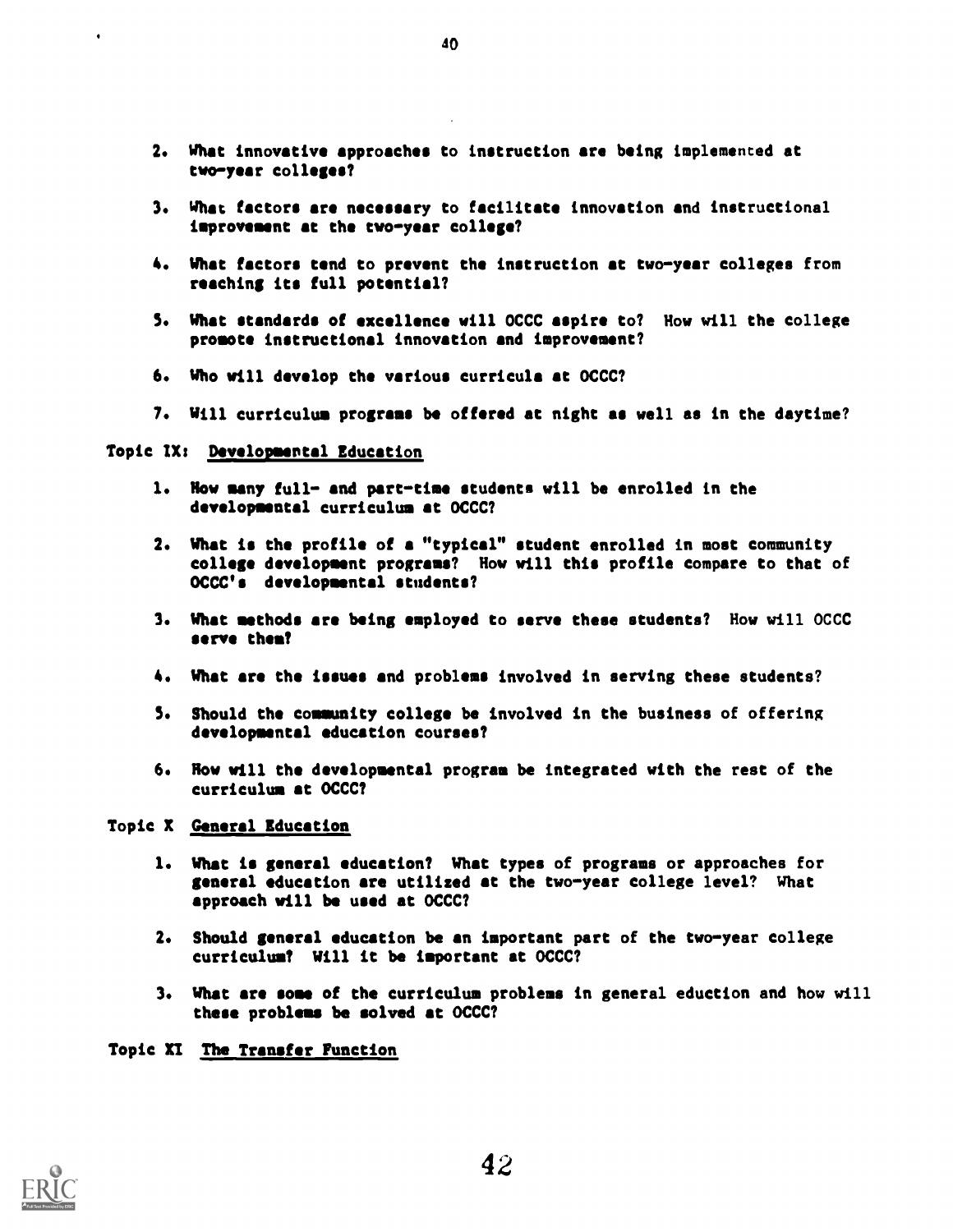- 5. What effort will the OCCC make to reach non-traditional students? What information services will be required? Will extension courses be offered through the continuing education program?
- 6. Will any programs be offered for prison inmates, the elderly, and the mentally retarded? Will the institution serve new industry in the area? How will OCCC cooperate with business and industry? What community services will be offered?
- 7. Well the facilities be accessible for the handicapped? Will the facilities be flexible (geared to a variety of uses)?

41

# Topic XIV: The Future of the Two-Year College

- 1. What external and internal factors are likely to have a significant bearing on the future of the two-year college?
- 2. What current issues affect the organization and operation of two-year colleges?
- 3. What are the major issues and controversies regarding the role of the two-year college in American education?
- 4. What seems to be the prospect for the community college concept to be adopted by other countries?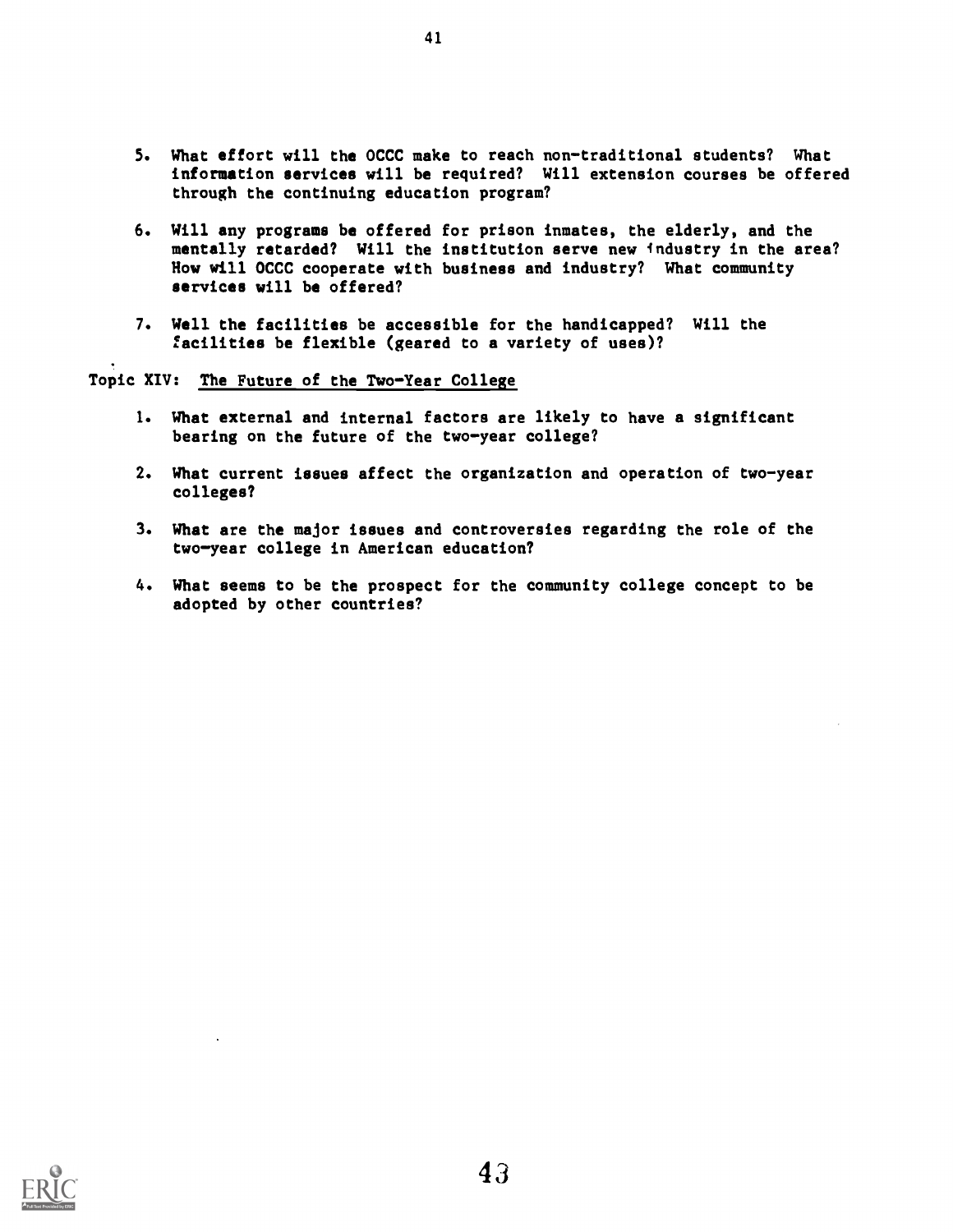#### APPENDIX B

#### ORANGE COUNTY COMMUNITY COLLEGE INITIAL PLAN

#### Institutional Objectives

Orange County Community College, established under the provisions of North Carolina Statutes 115-1, will operate as an open door institution. In keeping with the stated philosophy of the North Carolina Community College system, " . . . a philosophy of total education; a belief in the incomparable worth of all human beings . . . whose talents (however great or however limited or however different from the traditional) the state needs and must develop to the fullest degree . . .", the college is established for the following purposes:

- 1. To provide postsecondary occupational education so that individuals may develop the skills to enter a trade or vocational occupation.
- 2. To provide educational opportunities so that individuals may improve and upgrade their occupational skills in occupations in which they are presently employed.
- 3. To provide the opportunity for basic skills improvement through high school completion, vocational advancement, and activities to enhance personal growth and development.
- 4. To provide college transfer programs so that individuals will have an avenue to continue education beyond the first two years of college.
- 5. To provide training programs to meet the changing needs of area industry.
- 6. To be sufficiently flexible to meet the changing needs of the community served by the college.
- 7. To provide avenues for high school students to participate in college Level academic and technical/vocational curricula.

#### Organization and Administration

Orange County Community College will be governed by a Board of Trustees, selected in the following manner:

- 1. Four members to be selected by the county commissioners of the three counties served by the college; two from Orange county, and one each from Durham and Chatham counties.
- 2. Four selected by the school boards; two each from the Chapel Hill-Carrboro School Board and Orange County School Board.
- 3. Four appointed by the Governor, in accordance with state codes.
- 4. One studert member the President, OCCC Student Government, Ex-officio



42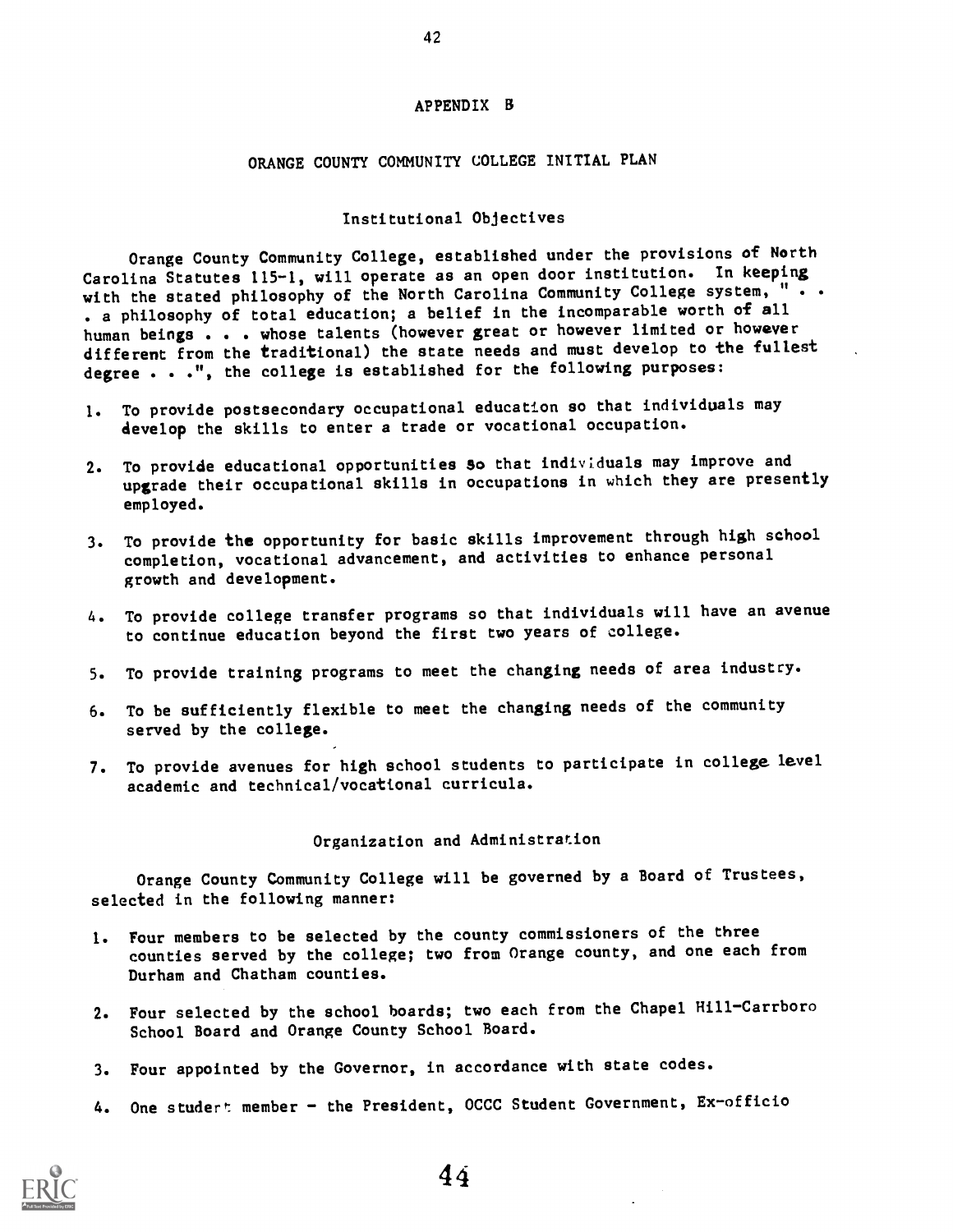The Board members will serve terms of two years, with the opportunity of succession, with one-fourth rotation every year.

43

The responsibilities of the Board of Trustees will be those as described by John Nason in the Association of Governing Board Reports, Jan./Feb., 1976:

- 1. Selection, nurturing, and termination of the President.
- 2. Financial support and management.
- 3. Maintenance and expansion of the physical.plant.
- 4. Public relations.
- 5. Clarification of purposes.
- 6. Assessment of performance in meeting purposes.
- 7. Bridging the gap between the community and campus.
- 8. Preservation of institutional independence.
- 9. Court of final appeal.
- 10. Self-evaluation.

The most important task of the new Board of Trustees will be the selection of the first president of the college. It is imperative that the Board articulate the mission of the college appropriately in the recruitment and selection of the president. The OCCC Planning Committee has identified the following characteristics considered to be essential in the new president. The president must be a planner, a leader, an articulator, a manager, a teacher, and a communicator. The president must have good interpersonal skills and genuinely like students. The president must be community-oriented, willing to maintain a high degree of visibility. The president must have a history of involvement in education, with teaching experience in the two-year college. Above all, the president must be committed to the goals of the institution.

In keeping with the principles established in Peters and Waterman's In Search of Excellence, the administrative structure of the college will be relatively flat. The president will be the chief executive officer, reporting directly to the Board of Trustees. Deans responsible for the areas listed below will report directly to the president.

- 1. Dean of Student Affairs counseling, placement, admissions, student records, testing, financial aid.
- 2. Dean of Community Service public relations, continuing education, conference center.
- 3. Dean of Business Affairs budgeting, bursars office, physical plant, auxiliary enterprises.
- 4. Dean of Academic Affairs curriculum programs, basic education, developmental studies, co-operative education, learning resource center.

In addition to these Deans, an Institutional Research and Planning Officer will report directly to the President.

 $\ddot{\phantom{a}}$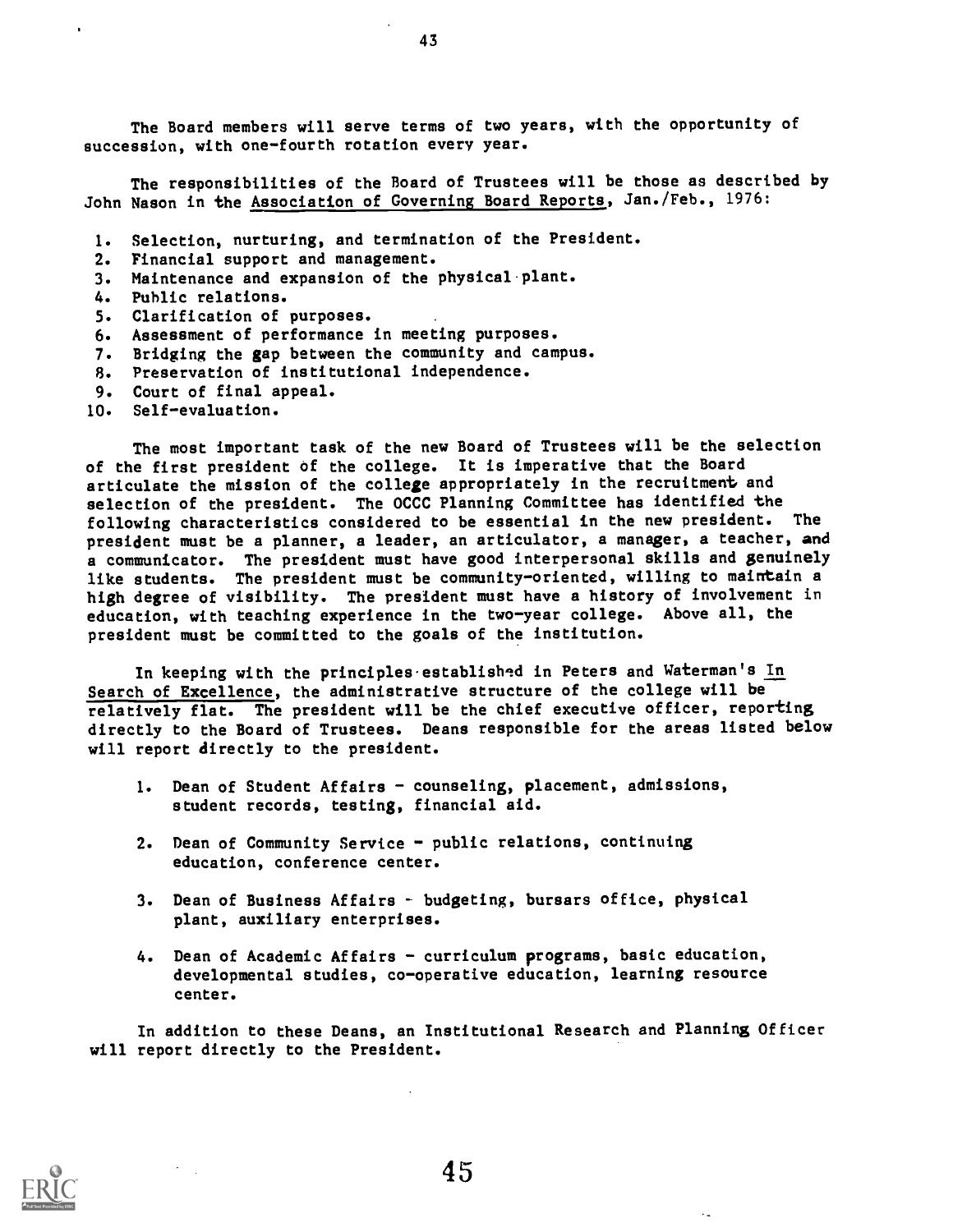44

#### Finance

Orange County Community College will be financed through a variety of funding sources, typical of all colleges in the North Carolina Community College System:

- 1. State tuition at a rate established by the state.
- 2. State funds allocated on the basis of a formula.
- 3. Local taxes requested from the county governments of the three counties served.
- 4. Student fees.
- 5. OCCC Foundation discussed later in this document.
- 6. Other federal and private grants obtained through the development office.

The Board of Trustees will appoint a 20 member Board of Visitors, charged with the responsibility of establishing an Orange County Community College Foundation. The Board of Visitors will be appointed by the College Board of Trustees, upon the recommendation of the college administration. The Board of Visitors will be responsible for setting priorities for fund-raising, working with the Development Office, and acting as liason with local industry executives and philanthropists. The speedy establishment of a foundation will be critical to the success of the college in maintaining a solid financial base in times of shrinking federal and state dollars.

#### Student Personnel Services

The total development of students at Orange County Community College requires an array of services which are both flexible enough to meet the individual needs of OCCC constituents and comprehensive enough to enhance the educational experience in the community college. The counseling function is key to the success of students within our institution, and we adopt as our governing principle for this division the following statement found in the set of philosophy statements which accompany Title 16, Chapter 4, of the North Carolina Administrative Code:

This counseling service is the first of three essential parts of an open door institution. The student must be helped to find the educational program that is best for him. If he is found ready, he can enter directly the program of his choice. If he is found not ready, his choice may be redirected to another program better fitted to his ability, educational background, and needs . . . .

We not only endorse this concept of counseling for students as a part of the open door philosophy of OCCC but also work to achieve its implications by pledging full human, educational, and technical resources of the college to the student personnel services division that it may achieve its goals.

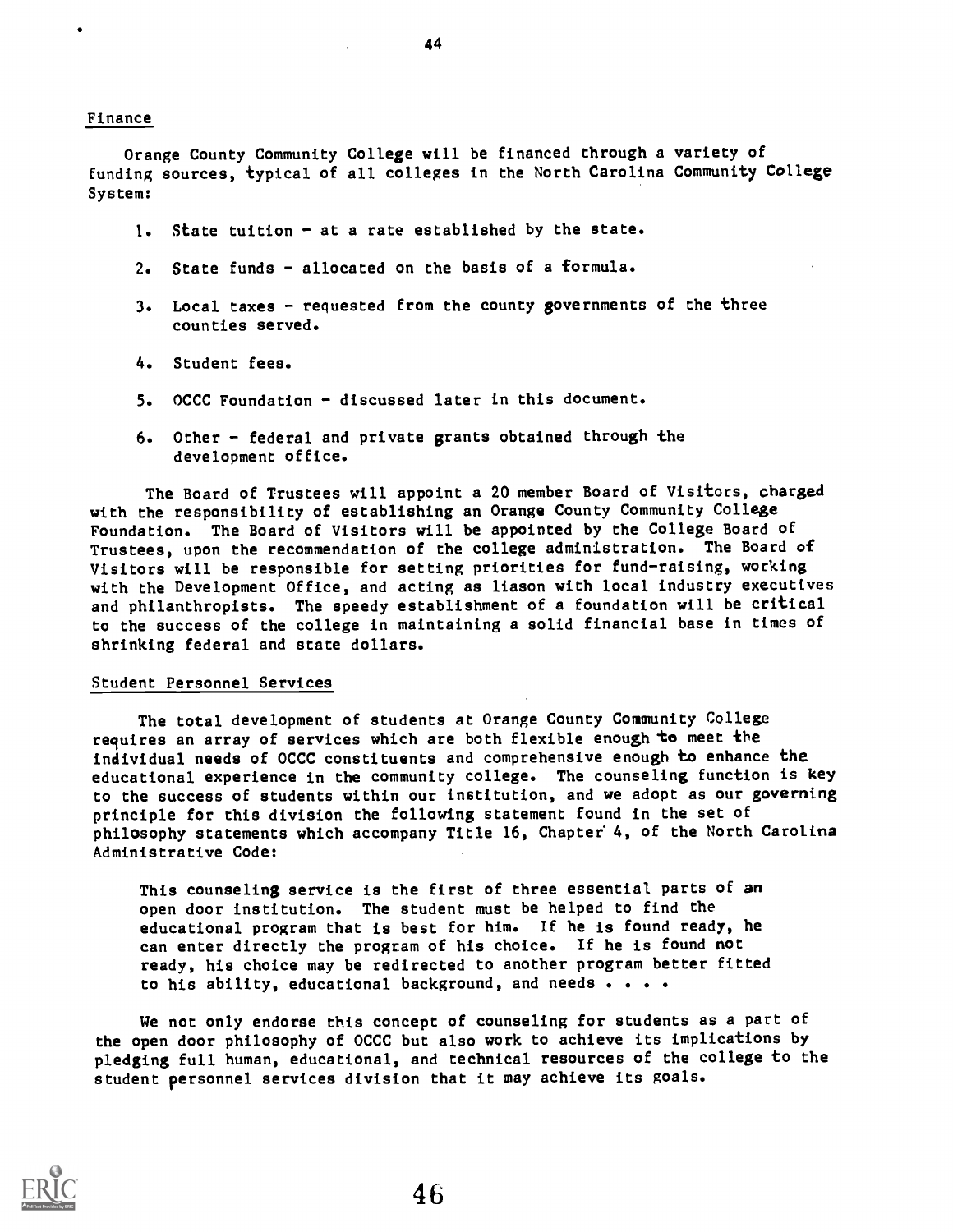The OCCC Student Personnel Services Division shall provide support services for full and part-time students in the areas of guidance and counseling, registration, extracurricular activities, recruitment, and orientation. To achieve the goals of each area, the division will commit its resources to create innovative outreach counseling services such as telecommunication links.

Twenty-one student personnel functions identified by the Committee on Appraisal and Development of Junior College Student Personnel Programs (Collins, 1967) form the nucleus of the division's operation. These functions are grouped under the major classifications: orientation, appraisal, consultation, participation, regulation, service, and organization.

Orientation of potential students to the programs of study at OCCC will be a major function of student personnel services and an integral part of the overall marketing strategy of the college. Recruitment strategies will include:

- 1. offering small group sessions in high schools, industry, shopping malls, and at social service delivery agencies designed to create an awareness of program choices at OCCC;
- 2. sharing data with high school counselors regarding career information, vocational tracking, and college transfer options;
- 3. developing multi-media advertising campaigns for print and broadcast media presentations; and
- 4. planning orientation courses (with credit) which will enable students to make an easy transition to the community college regardless of background, age or experiences.

Appraisal of student qualifications for admission and placement will be included in the duties of the student personnel services staff. A variety of paraprofessional, professional, and managerial staff should be involved in monitoring of student's initial contact with the college. Appraisal of students will be handled in the following manner:

- 1. Computerized testing of students for academic placement will be accomplished by the use of machine scorable answer sheets which are then processed either within the department through the institution's computer system or through contracting with a testing company in the Research Triangle Park.
- 2. Applicant appraisal can be assigned to a paraprofessional position wtth the responsibility of insuring that documents are received and meet the general eligibility requirements for the institution.
- 3. Health appraisal will be contracted through public health organizations in the community.

Consultation is a vital part of the counseling function of student personnel services and will be tailored to the needs of the student body:



45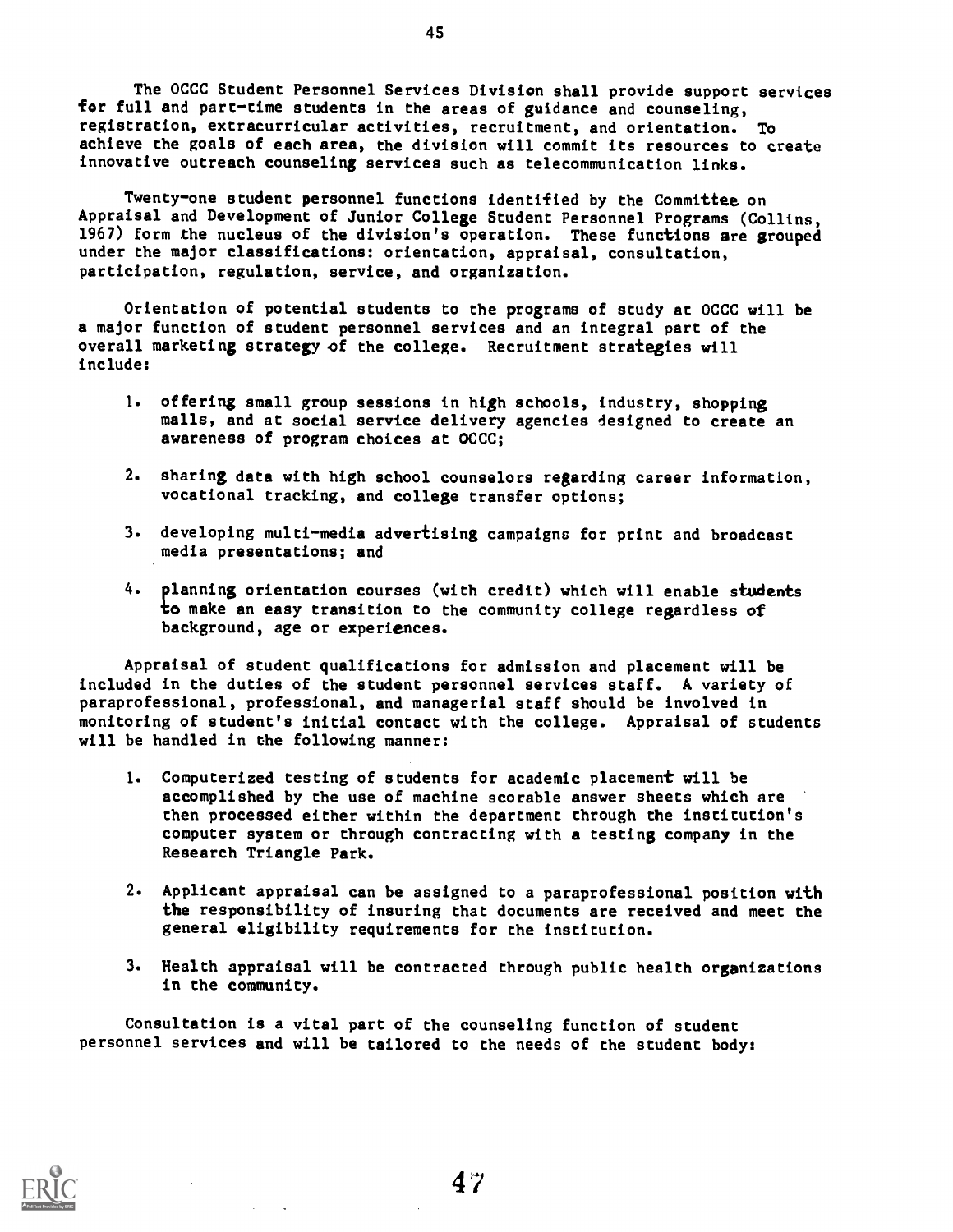- 1. Part-time counselors will assist in providing services to students on the main campus as well as in clusters where curricula programs are being offered away from the campus.
- 2. Computer assisted counseling will be integrated into the department with ample training for counselees so that maximum benefits may be derived from the process.
- 3. Student guidance will be initially provided by the counseling staff for new students with faculty advisement integrated into the student's sebsequent quarters of enrollment.
- 4. Counseling services will provide teleconferencing assistance for those students who are already involved in courses through computers located in their homes or at sites near their jobs.

The decentralization of traditional curricula offerings to remote areas of OCCC's service area will inevitably result in some discomfort for students who are more comfortable with traditional academic settings. Increased emphasis on direct counseling will be needed to offset any negative feedback or feelings of insecurity which may accompany increased reliance on technology. It is presumed from our impact network that some students in non-traditional course offerings will experience difficulty due to reduced "eye-to-eye" contact with an instructor. The availability of staff for consultation will be crucial to the success of more traditionally oriented students.

Participation of students in the extracurricular activities of the institution is an important part of the educational process. Provisions will be made to include an increasing number of part-time students in the college's programs.

- 1. The availability of athletic facilities in Orange County negates the need for building such facilities on this campus.
- 2. The Student Government Association (SGA) provides for the participation of students in a democratic process and heightens civic awareness. Therefore, the SGA will be organized to allow maximum participation by full and part-time students.
- 3. The student personnel services will provide academic recognition for full and part-time students whose achievements are deserving of honor.

Regulation of student conduct will be monitored by the student personnel services staff to insure compliance with rules of the Board of Trustees, the administration and the student government. Regulations governing social conduct will be determined from local policies, state laws, and student government agendas.

Services not covered in the above which are crucial to the success of the institution and are supportive of the student body will be provided by the student personnel services staff:

1. The financial aid process will be handled by a financial aid director with the assistance of the school's foundation staff. Industry will be encouraged to provide financial assistance for employees for job upgrading and self-improvement.



 $\bullet$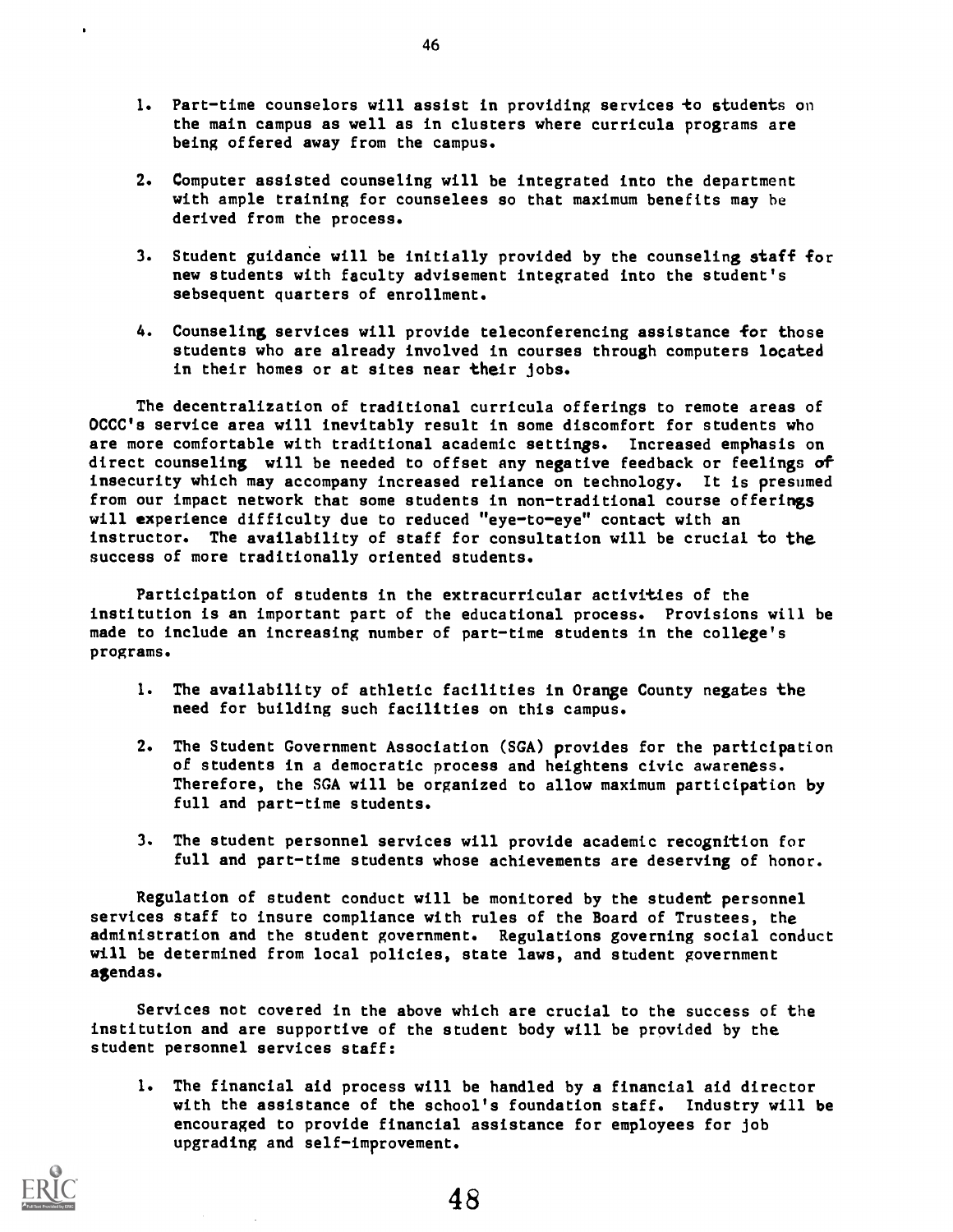2. The placement process will be handled by a placement office which is charged with the tasks of determining job market demands and matching students with careers which utilize their training. The migratory pattern of the population in this region will necessitate the placement officer having access to regional and national employment opportunities.

Organizational policies within the purview of student personnel services will include program articulation with senior institutions as well as with public schools.

- 1. Student personnel services will be responsible for maintaining records of academic progress and their transfer to senior institutions or other educational institutions as requested by the student.
- 2. Articulation agreements will be enforced by the student personnel services division to assure senior institutions of quality programs of study.
- 3. In-service education of personnel in student services will be arranged by the dean of the division to insure up-to-date techniques are employed by employees of the division.
- 4. Program evaluation will be housed in the office for institutional research with input by the division dean in order to assess organizational effectiveness.

#### Community Services

 $\ddot{\phantom{1}}$ 

The Community Service division adopts as its principal philosophy the components of the Report of the Commission on Goals for the North Carolina Community College System (1977) as they relate to "access to the open door" and "eliminating illiteracy." Those principles are:

- 1. The system (and OCCC) must bring education to the people.
- 2. Education must be offered at times that are convenient to the people.
- 3. North Carolinians must be made more aware of the educational opportunities available at their community colleges and technical institutes.
- 4. The needs of special groups must be recognized.
- 5. A functional literacy curriculum and sufficient supportive learning materials need to be developed and implemented . . . .

Most notably, the philosophy of the division is stated simply by Thomas Wolfe in You Can't Go Home Again--

So then, to every man his chance--to every man regardless of his birth, his shining golden opportunity--to every man the right to live, to work, to be himself, and to become whatever thing his manhood and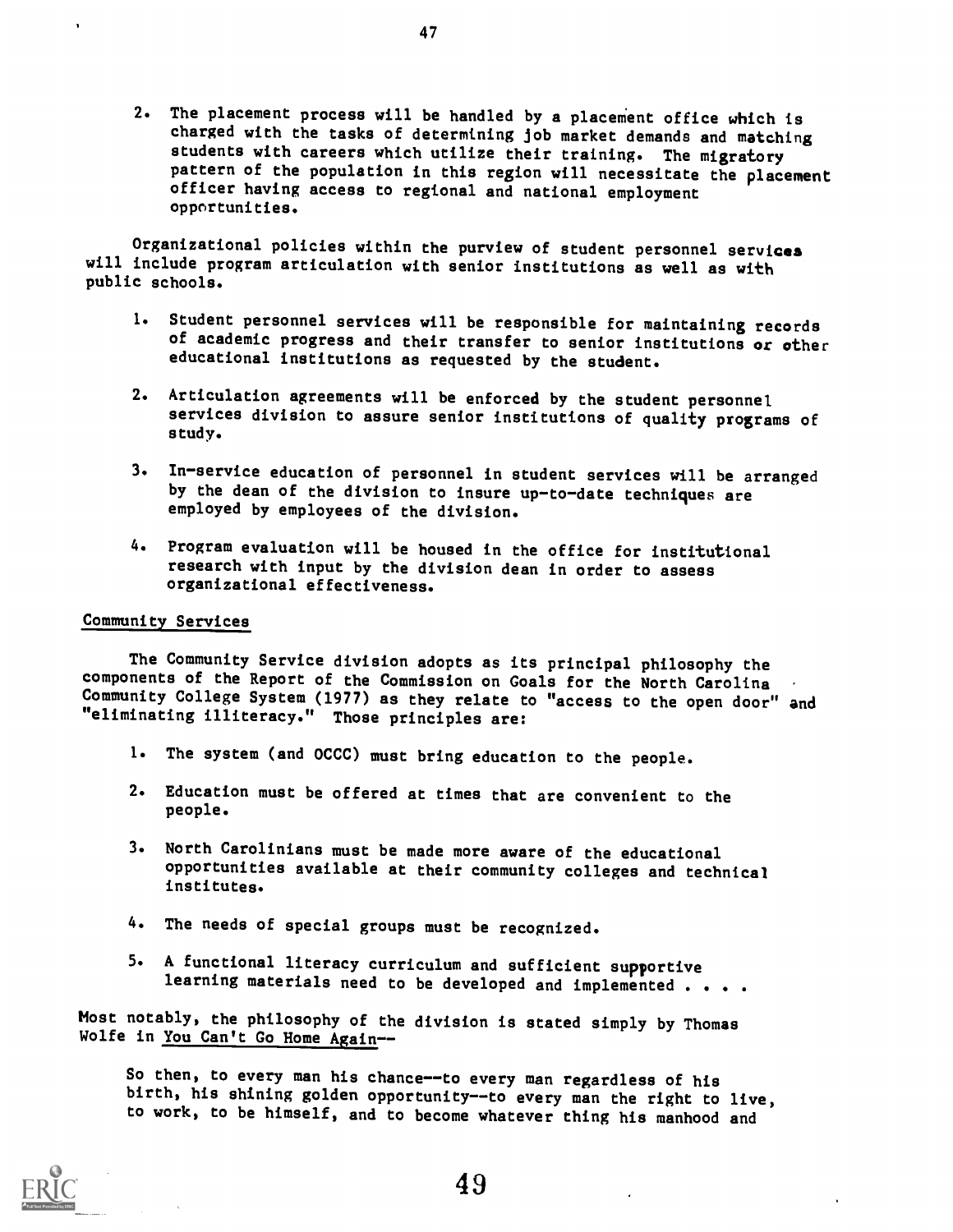his vision can combine to make him--this, seeker, is the promise of America.

Recognizing the availability of a wide range of continuing education programs in the area served by the OCCC, the division will provide courses and educational opportunities which will fill the void that exists between the public school offerings and the senior institutions offerings in the target area. Care will be taken to avoid duplication of services, especially those of publicly supported institutions, and to concentrate the resources of the college's continuing education program in areas where there is greatest need. The relatively low unemployment rate especially in the Durham-Chapel Hill area will mean potential students will probably have fewer hours to devote to class offerings; therefore, timing of courses, variety of offerings, and ease in registration will be key components of the marketing plan of A&CE offerings.

Legislative concern over the funding of avocational courses has been identified as a potential problem in the OCCC abstract L-1.2 and E-1.12. Careful planning by OCCC will be required for the college to continue meeting its obligation to the community in this area without placing undue burden on the resources of the institution, especially in terms of tax dollars allocated by the N.C. General Assembly.

Community Services is organized in three areas: instructional services, noninstructional services, and facilities services.

Instructional services will include courses designed to increase the cultural awareness of students in the OCCC community. These offerings will appeal especially to the projected 11.2 percent of the population who will be 65 and over by 1990, as well as to the broader population which may be technically trained and will be looking for enrichment activities to broaden their experiences. Also included will be a generous selection of courses designed to enhance skills needed for promotion or re-training due to expansion and replacement needs of various classes of workers.

Non-instructional services will involve coordination of programs with business, industry, and civic organizations. In addition, consultation concerning rapidly developing trends and fast breaking events which require immediate reorientation of personnel or programs will be provided. The Community Services Division may assume some of the research and development activities required to lay the groundwork for new and expanding industries in the area.

Facilities services will encompass the use of property and equipment by various organizations in the community consistent with the purposes, practices, and policies of OCCC. Exposure of the community to conference facilities will promote visibility of the institution in the service areas and represent a wise use of tax supported facilities , providing a better return on county commissioners' investment in capital outlays.

In addition to this group of services, we will add a compensatory education service which will provide adult basic education, adult high school programs, and general educational development tests. These programs should appeal to those who have not completed high school as reflected in the environmental analysis of educational trends.

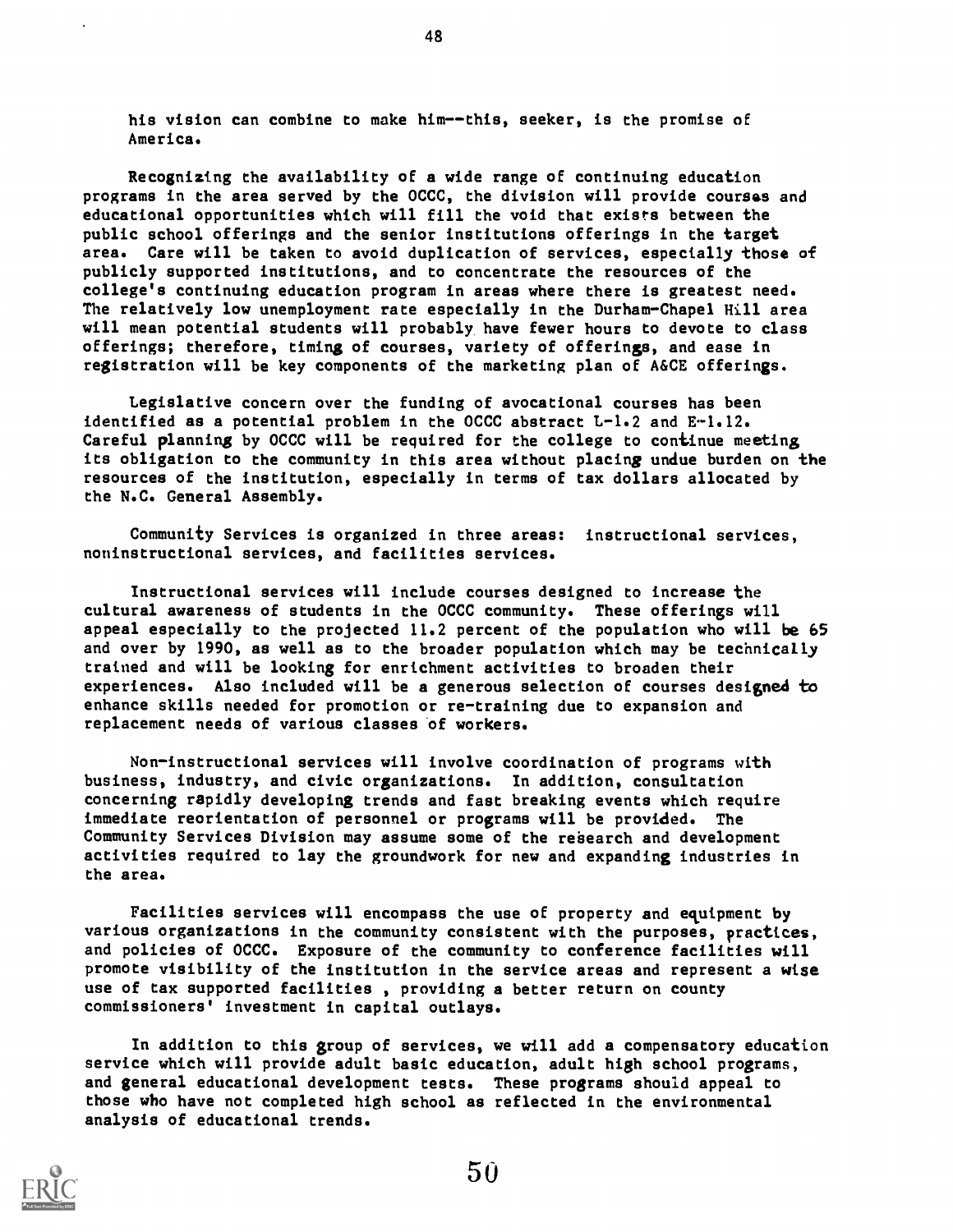Of the five organizational patterns identified by G. A. Myran (1969), the pattern most suitable for the nontraditional programs of OCCC are reflected in the community specialist model whereby staff members are located in the community rather than on campus. The decentralization of the staff will provide closer contact with the constituents in the work and social environments. In addition, those who choose to avail themselves of the opportunities of adult education might be more comfortable in a noncampus setting thus removing a barrier to their educational development. Staff for counseling, guidance, and instruction should be dispersed through community agencies including public libraries, community action agencies, neighborhood schools, area councils, and recreation centers. Also, private agencies including churches with educational/alternate use facilities, non-profit agencies such as Red Cross centers, and industrial services such as teaching facilities, laboratories, and employee recreation facilities will be utilized.

Staffing patterns should allow for maximum flexibility through the use of part-time instructors drawn from the trades or vocations where course demands are most prevalent. Avocational courses in particular should rely heavily on individuals who are dedicated and who see the subject matter as a hobby as much as a profession.

Funding of continuing and adult education courses will pose a problem well into the twenty-first century. Avocational courses will need to become entirely self-sustaining as public tax dollars and legislative support for them dwindles. The following patterns of funding are suggested:

- 1. Avocational courses 100% student fees for instruction/direct costs 90% industry or business/indirect costs
- 2. Vocational/Occupational  $100\%$  student fees and state funding/direct costs 40%-60% state funding/remainder local funds
- 3. Adult Education courses 100% state funding/direct and indirect costs

#### Academic Affairs

The Dean of Academic Affairs will be the institution's chief instructional officer and will be responsible for all academic programs and the learning resource center.

Institutional philosophy as reflected in the college's mission statement espouses a belief in the worth of all human beings and a commitment to develop the talents of all the people, regardless of level or individual limitations. In keeping with this philosophy, special attention will be given to the development of the following areas:

Educational Program Committee. This committee, charged with establishing and maintaining the academic integrity of the institution, will provide the vehicle for continuing faculty input on curriculum matters. Cohen and Brawer (1982) cite an authoritarian decision-making structure with little faculty input (an outgrowth of two-year college's roots in public school systems) as a barrier to faculty satisfaction. This committee is designed to alleviate that potential problem.

49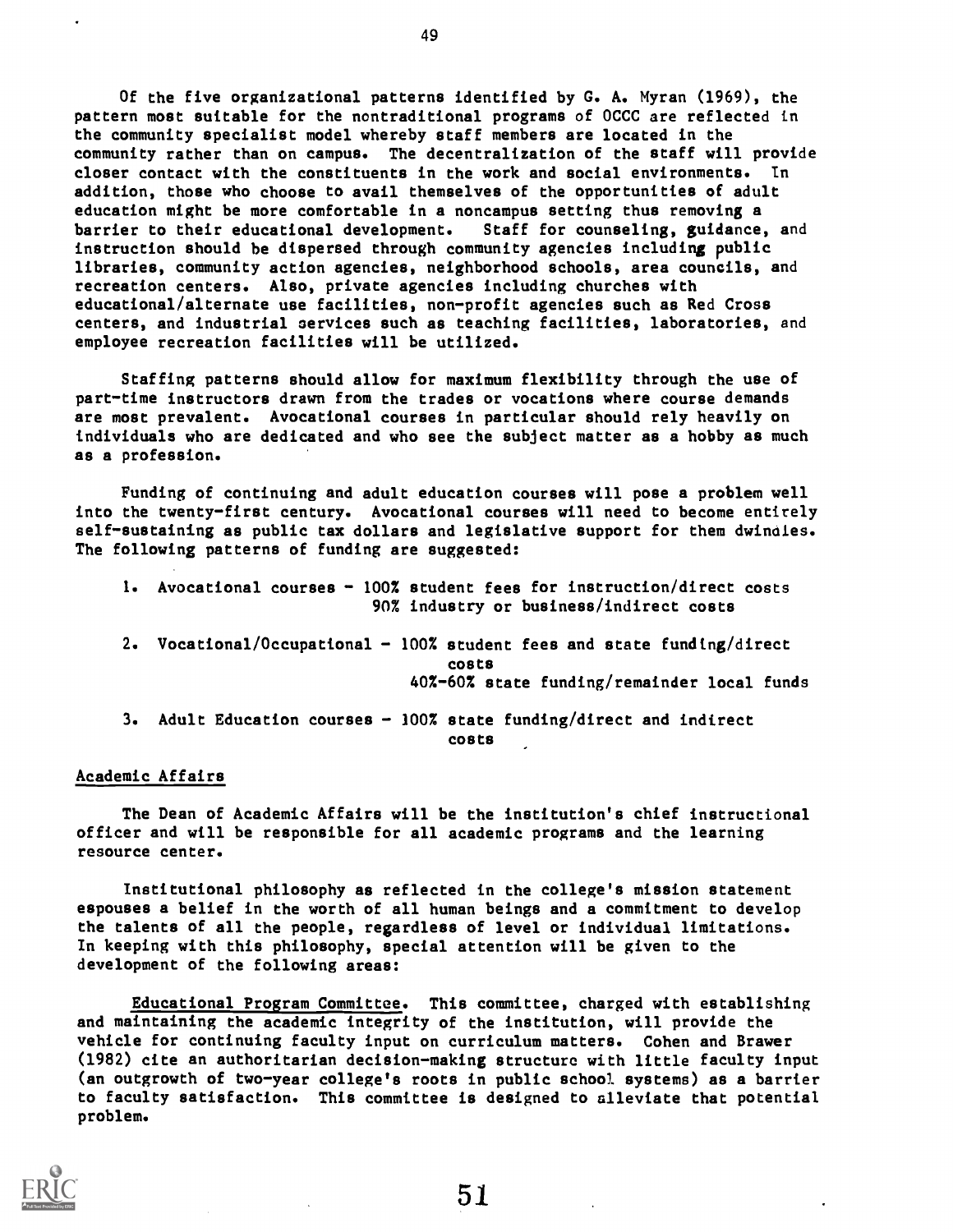The committee, convened by the Dean of Academic Affairs, and consisting of faculty representatives from each academic area, will establish a system for periodic review and updating of the curriculum.

Faculty Recruitment. It is apparent from the institutional pholosophy regarding open door admissions that the college will serve a population of wide-ranging abilities and interests. It can be reasoned that faculty recruitment will be critical, as not all potential teachers will support the mission nor be interested in teaching the heavy loads typical of two-year colleges.

Consideration also must be given to the potential impact on instruction which is illustrated by the impact network analysis relative to the increase in "non-traditional" instruction in two year colleges. OCCC will not recruit faculty members who will be able to meet the demands of the institution's commitment to carry out its mission and who possess the skills and interest required to adjust successfully to the impact of technology.

It will be necessary for the institution to implement a compensation plan for faculty which will be attractive and competitive in the Triangle market. OCCC will be competing with four universities, two medical centers, and the research and development opportunities of the Research Triangle Park. Development of a strong faculty development program is imperative.

In order for the institution to develop an outstanding faculty, dynamic leadership will be required. The selection of the Dean of Academic Affairs will be critical. This individual must be an educator, thoroughly grounded in instructional principles and methodologies. However, additional qualities such as a commitment to the institutional philosophy, an understanding of organizational behavior, and human relations/communications skills will be desirable. This individual should be a "risk-taker", enabling the school to stay on the cutting edge of educational change.

Faculty Development. A well-funded, well-defined faculty development plan will assist in the college's efforts to recruit dynamic faculty. The following components will be included:

- 1. Orientation extensive orientation to the institution and the community.
- 2. Enhancement  $-$  regular inservice programs concerning management, word-processing, etc. will enhance the faculty's ability to manage time and effort.
- 3. Development systematic assessment of needs and in-service training in technological applications in instruction.
- 4. Leadership encouragement of a cadre of "master teachers" to facilitate development activities.

Use of Community Resources. Orange County Community College will be located in an area abundant with resources which, if properly cultivated, would greatly enhance the college's programs.

1. Universities - (UNC-Chapel Hill, N.C. Central, Duke, and UNC-Raleigh (more commonly known as NC State)



52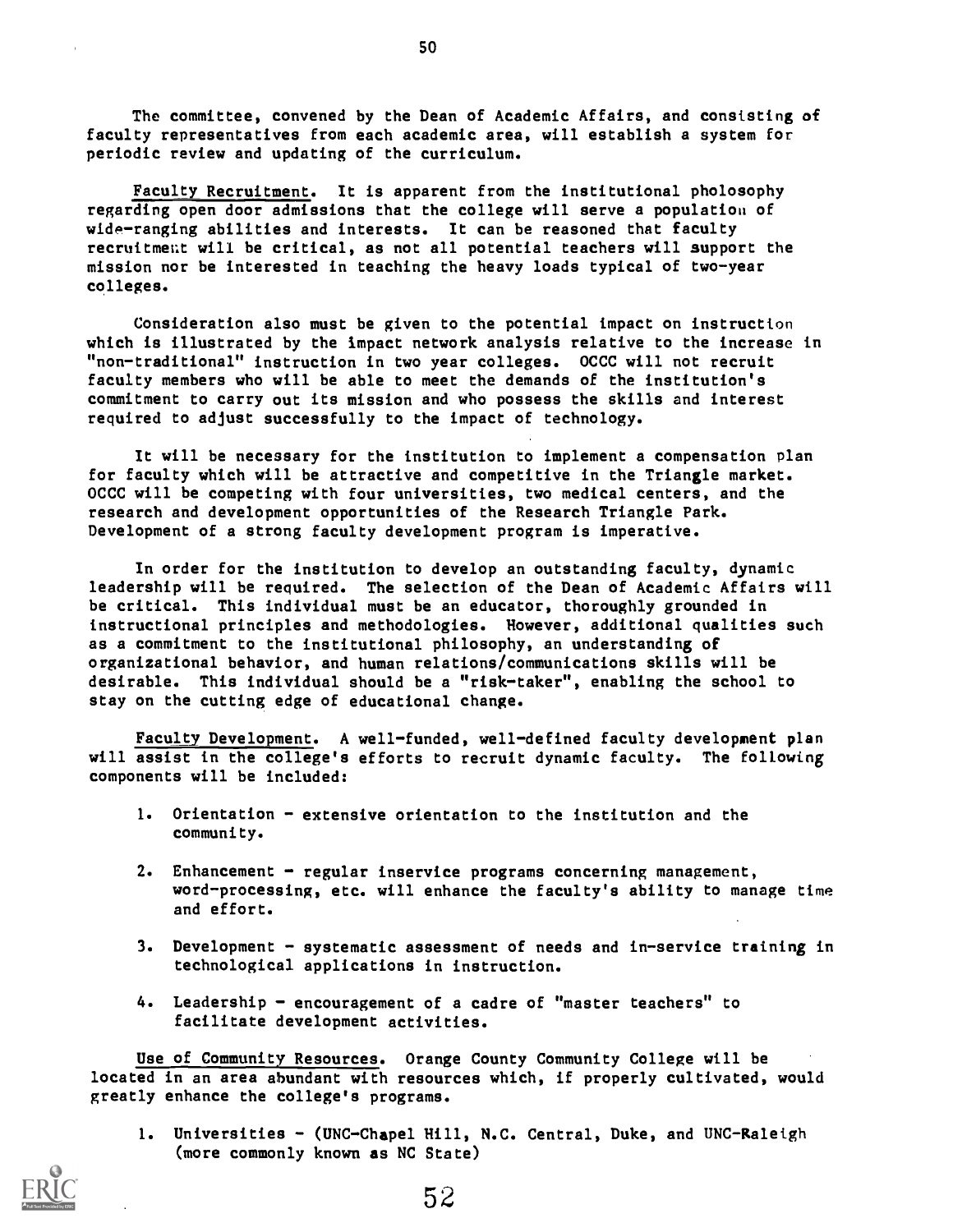- a. Potential sources of part-time faculty
- b. Potential sites for course offerings.
- 2. Research Triangle Park
	- a. Professional and technical expertise for advisory committees.
	- b. Potential source of part-time faculty.
	- c. Potential location for training sites with state-of-the-art equipment.

Standards of Student Progress. Establishment of academic policy relative to student progress must consider the institutional philosophy regarding total education as well as the need to establish academic credibility in the Triangle area. Expectations of employers in the Research Triangle Park will be high. The area also enjoys the presence of four universities which have little involvement in vocational/occupational education. In addition, policy development must recognize the potential for changes in eligibility for student financial aid.

Learning Resource Center. If assumption regarding the impact of technology on instruction hold true the Learning Resource Center will evolve as a primary campus resource. In addition to traditional library and media services, the LRC must expand to include:

- 1. Computerized testing services
- 2. Production of CAI programs and telecourses
- 3. Broadcast facilities
- 4. Technical support for operation, maintenance, and repair of telecommunications network.

#### The Curriculum

In acLordance with mission statements and curricular standards found in the North Carolina Administrative Code, in the Curriculum Standards for Technical and Vocational Curriculums, and in administrative writings previously presented in this document by members of the founding body of Orance County Community College-(OCCC), this section of the OCCC Planning Document is submitted by the Division of Academic Affairs as a compilation of guidelines for the curriculum of the college.

The curriculum of OCCC has been carefully developed using the strategic planning processes of "futures research" and "environmental scanning"; this controlled speculation is designed to help educational planners identify events and trends that may have significant impact on an educational organization, in this case, OCCC. The processes are described more fully elsewhere in this document.

#### Planning Assumptions

Through the OCCC strategic planning processes, the following planning assumptions were derived; the concerns inherent in these assumptions served as the foundation for decisions relating to the OCCC curriculum: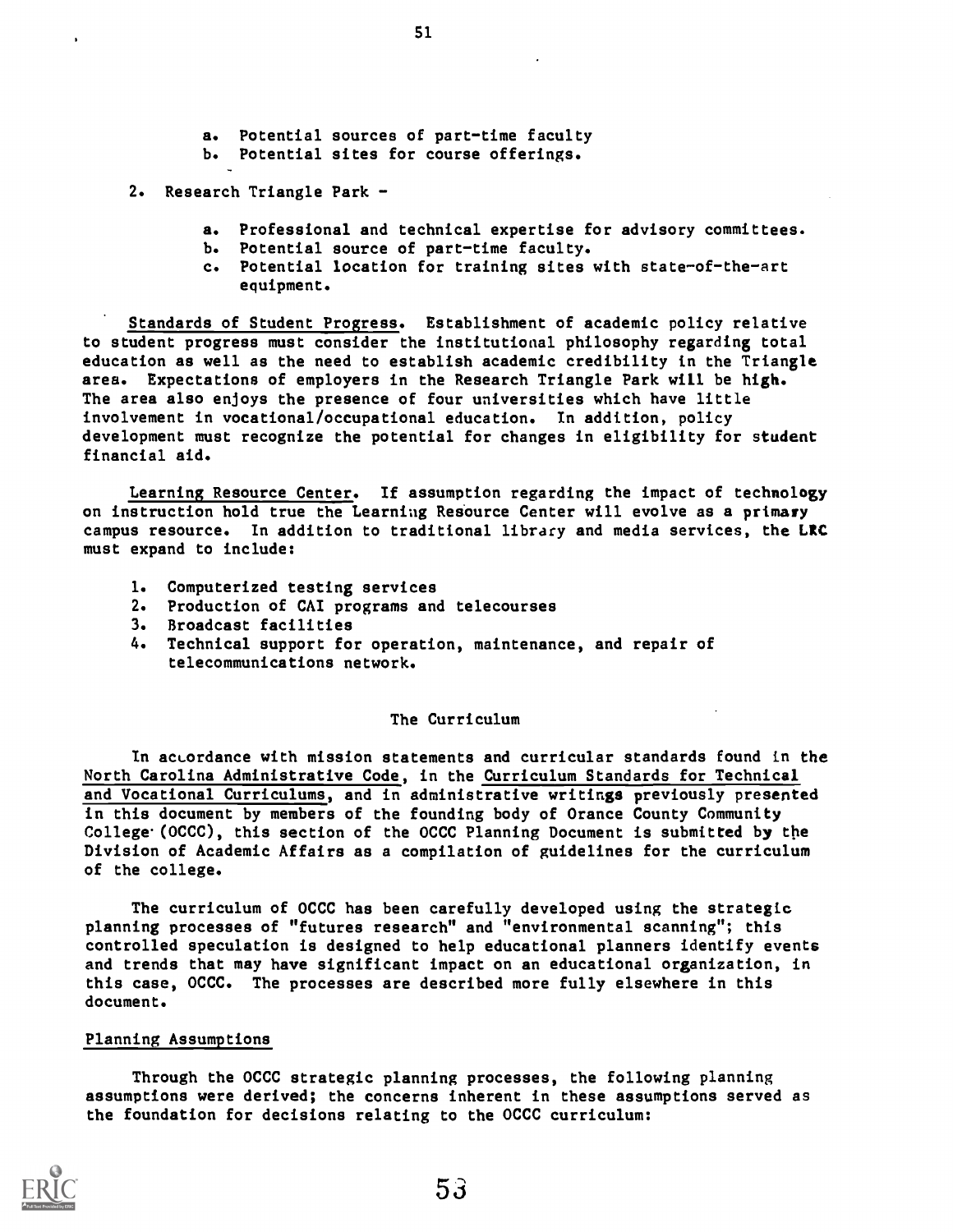- 1. Increasing use of non-traditional instruction; data derived from North Carolina Community College System (NCCCS) presidents and deans, and modified using the "impact network";
- 2. Increasing centralization of program offerings in curricular "huba" (see "Technical and Vocational Programs"); based on interviews with NCCCS administrators;
- 3. Increasing need for more instruction in the humanities, particularly in technical-vocational curricula; data der'ved from governmental reports;
- 4. Demographic changes in the Triangle area (see Environmental Analysis);
- 5. Increasing employment opportunities in the following areas; data derived from Triangle "J" Council of Government and N.C. Employment Security Commission:
	- a. Computer Science, especially micro-technology and robotics;
	- b. Allied health sciences;
	- c. Construction;
	- d. Communications, especially fiber optics, lasers, and telephony;
	- e. Public services;
	- f. Business technologies.

#### Program Areas

In keeping with.educational criteria established by the Deparcment of Community Colleges (DCC), the following program areas will be offered at Orange County Community College:

- 1. college transfer;
- 2. general education;
- 3. technical/vocational;
- 4. developmental/remedial.

#### The "Core"

A general education "core" of required courses has been established by OCCC. These courses must be taken by all students at OCCC who are seeking an associate degree; a modified version of the core will be taken by vocational students seeking either the one-year diploma or the certificate. The core was initiated at OCCC as a result of trend data indicating the increasing need for instruction in the liberal arts. Moreover, OCCC is dedicated to the concept which insists that a functioning and healthy democracy requires an educated citizenry. To this end, the core curriculum at OCCC will emphasize the humanities via required "omnibus" courses designed to place the humanities in the context of the American citizen and working person. These omnibus, or overview, courses will be entitled "The Pursuit of Happiness" (Parts I and II), and will be designed as survey courses incorporating many of the humanities disciplines, for example, art, music, literature, philosophy, history, ethics, and civics. The objective of this humanities requirement will be to introduce technical and vocational students to the world of the humanities, particularly, as this world interfaces with the world of work. The ultimate goal will be to whet the students' appetites for further leisure reading and study in the humanities. The OCCC core curriculum will be based on agreements of

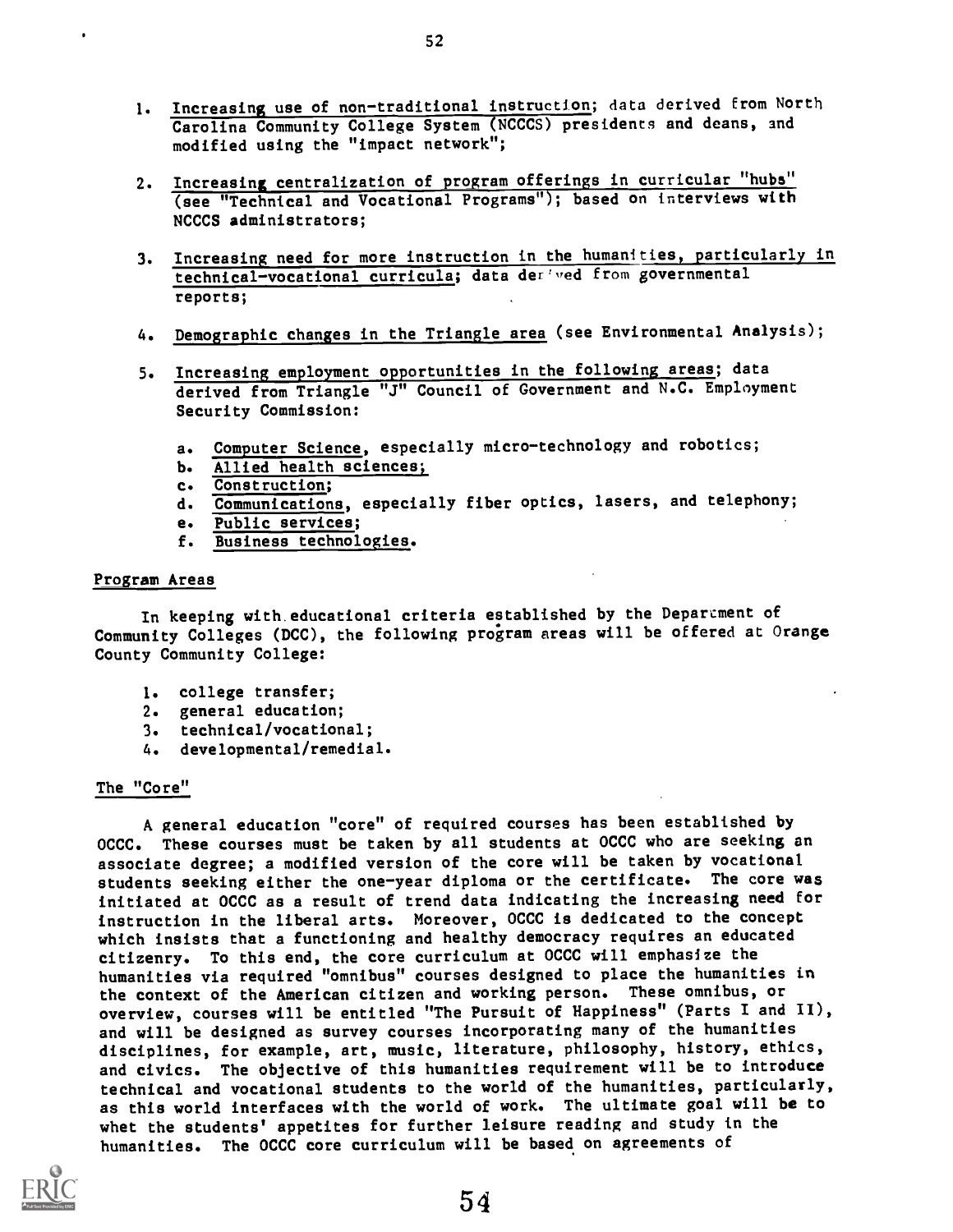dPrtlyeleliee betveen MCC ao4 Orem omnitor tootitutIono, 4n4 wit; Ine1444 the follewing:

- 1. <u>Engliph</u>, including composition and speech 9 quarter hours;
- $\mathbf{P}$ ehavioral Selences - 6 quarter hours:
- $\mathbf{h}$ manitien, via "The Pursuit of Noppiness" - 6 quarter hours;
- 4. **Electives** = 6 quarter hours;
- etotal: 27 quarter hours.

#### **Advisery Beards**

Area epecialists in technical-vocational and academic fields will be eopplated to field=smeelfie advisory boards. These boards will advise the faculty and administration on matters of curricular programming in order that course offerings at OCCC might stay on the "cutting edge." Each curriculum will be advised by a separate advisory board made up of specialists in the particular eerrieelmm ores.

#### **Dearees Offered**

Orange County Community College will offer the following degrees upon rempleties of the appropriate courses of study:

- 1. Accoriate of Arts (A.A.), designed for college transfer;
- 2. **Associate of Sciences (A.S.)**, designed for college transfer;
- ). <u>Accoriate of General Education (A.G.E.)</u>, designed for general interest epeelfically for college transfer; where  $\sim$
- 4. Accoriate of Acolied Sciences (A.A.S.), for technical areas.
- (including general education); S. **Malema, for vocational students who complete their vocational pregrams**
- 6. Certificate, for vocational students who complete only the technical courses of their vocational program.

#### <u>*Peculty*</u>

The faculty of OCCC will be hired on the basis of D.C.C. standards, end adoptaeility sod seeeitivity to the OCCC curricula. OCCC will hire full-time faculty members form the applicant pool; moreover, OCCC will hire part-time foenity embers free industrial centers and senior collegiate institutions in the area to teach speciality courses (see "Personnel Policies").

#### Program

College Transfer. OCCC has established a program of college transfer which, in accordance with the N.C. Administrative Code, "consists of planned academic curriculum pregrams leading to the Associate of Arts and the Associate of Setemee." OCCC is le egreemeat with the worts of former chairman of the N.C. State board et Semeatiom, Or. Dallas lorries, who noted that "no men is educated who deee mot have some meatery of  $\ldots$  , what the ancient Romans called <u>artes</u> liberales, or loarning in the arts that befit free men." Therefore, the OCCC collage transfer program is carefully organised to thoroughly prepare students to treasier to area soder imstitutieee la the junior year of study.



 $\frac{1}{2}$ 

 $\bullet$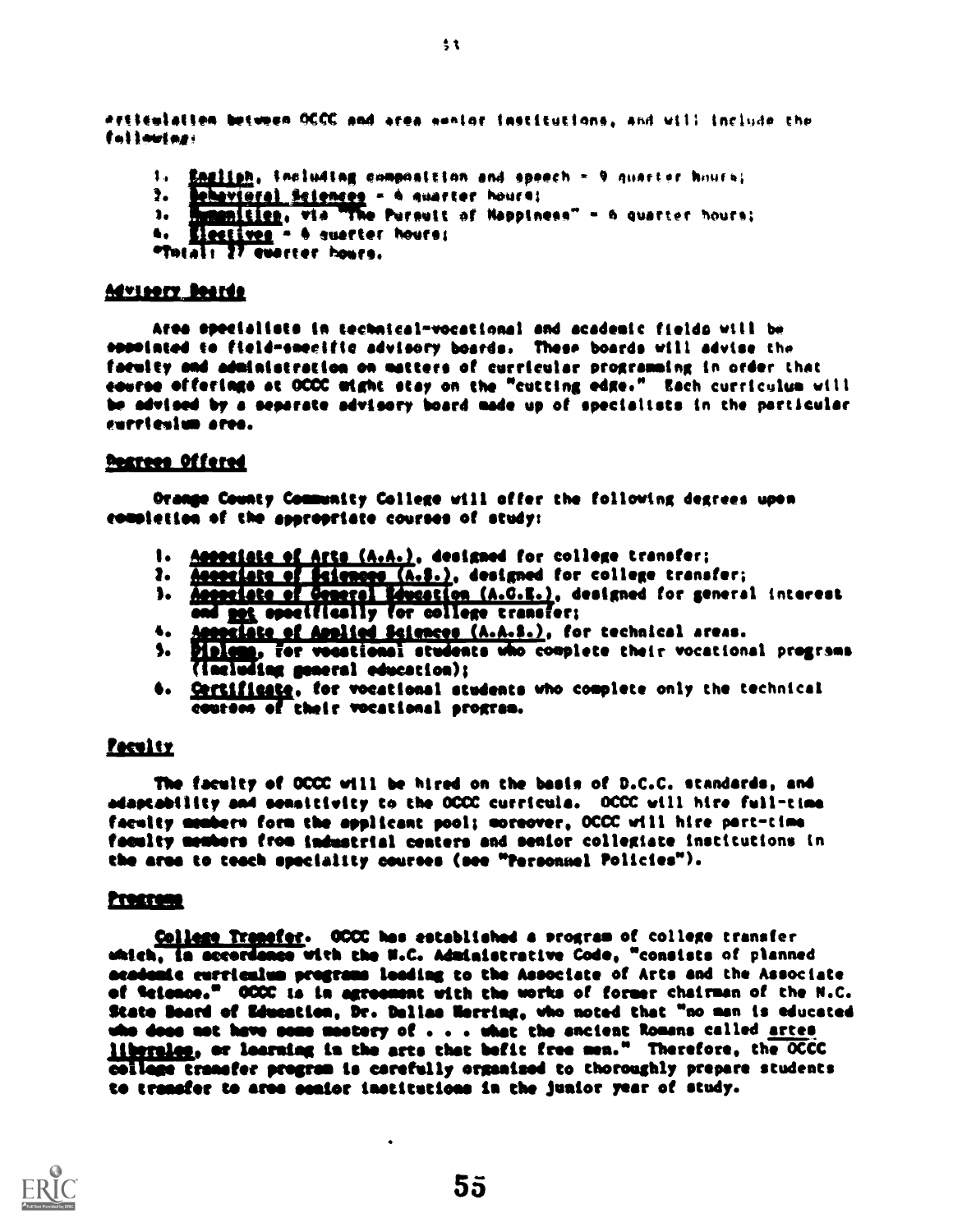1. Requirements for Associate of Arts:

 $\ddot{\phantom{0}}$ 

- a. English 15 quarter hours of which 9 hours must be in composition and speech
- b. Mathematics  $-6$  quarter hours;
- c. History 12 quarter hours;
- d. Science 12 quarter hours, which must be taken in a 3-quarter laboratory science course sequence in biology, chemistry, or physics;
- e. Physical Education 3 quarter hours;
- f. Behavioral Sciences 6 quarter hours;
- g. Humanities 15 quarter hours, six of which must be in the omnibus courses "The Pursuit Of Happiness" (Parts I and II);
- h. Electives 27 quarter hours;

\*TOTAL: 96 quarter hours.

- 2. Requirements for Associate of Sciences:
	- a. English 9 quarter hours in composition and speech;
	- b. Mathematics 18 quarter hours;
	- c. Science 24 quarter hours, in sequential laboratory science;
	- d. Behavioral Sciences 9 quarter hours;
	- e. Humanities 6 quarter hours, in "The Pursuit of Happiness";
	- f. Physical Education 3 quarter hours;
	- g. Electives 27 quarter hours;

\*TOTAL: 96 quarter hours.

General Education. A description of the OCCC general education core has been previously given; this core will be required of all students seeking the associate degree. OCCC will offer the Associate of General Education (A.G.E.) for "students who desire two years of general education beyond the high school level." This program will be primarily a general interest program, and will not be principally designed for college transfer.

- 1. Requirements for Associate of General Education
	- a. English 9 quarter hours, in composition and speech;
	- b. Behavioral Sciences 3 quarter hours;
	- c. Science or Mathematics 3 quarter hours;
	- e. Humanities 6 quarter hours, in "The Pursuit of Happiness";
	- f. Electives 75 quarter hours;

TOTAL: 96 quarter hours

Technical and Vocational Programs. OCCC is firmly committed both to its own mission statements concerning technical and vocational education, and to the guidelines established by the DCC which state, in part, that such programs "should be designed to prepare individuals for employment in fields recognized as semi-professional or para-professional in status." In order to accomplish this mission, OCCC has employed strategic planning processes developed to help identify the educational needs of the Orange County community. The forecasted trends resulting from OCCC strategic planning have been previously discussed, but two of them (points B and E of "Planning Assumptions") warrant further attention. 56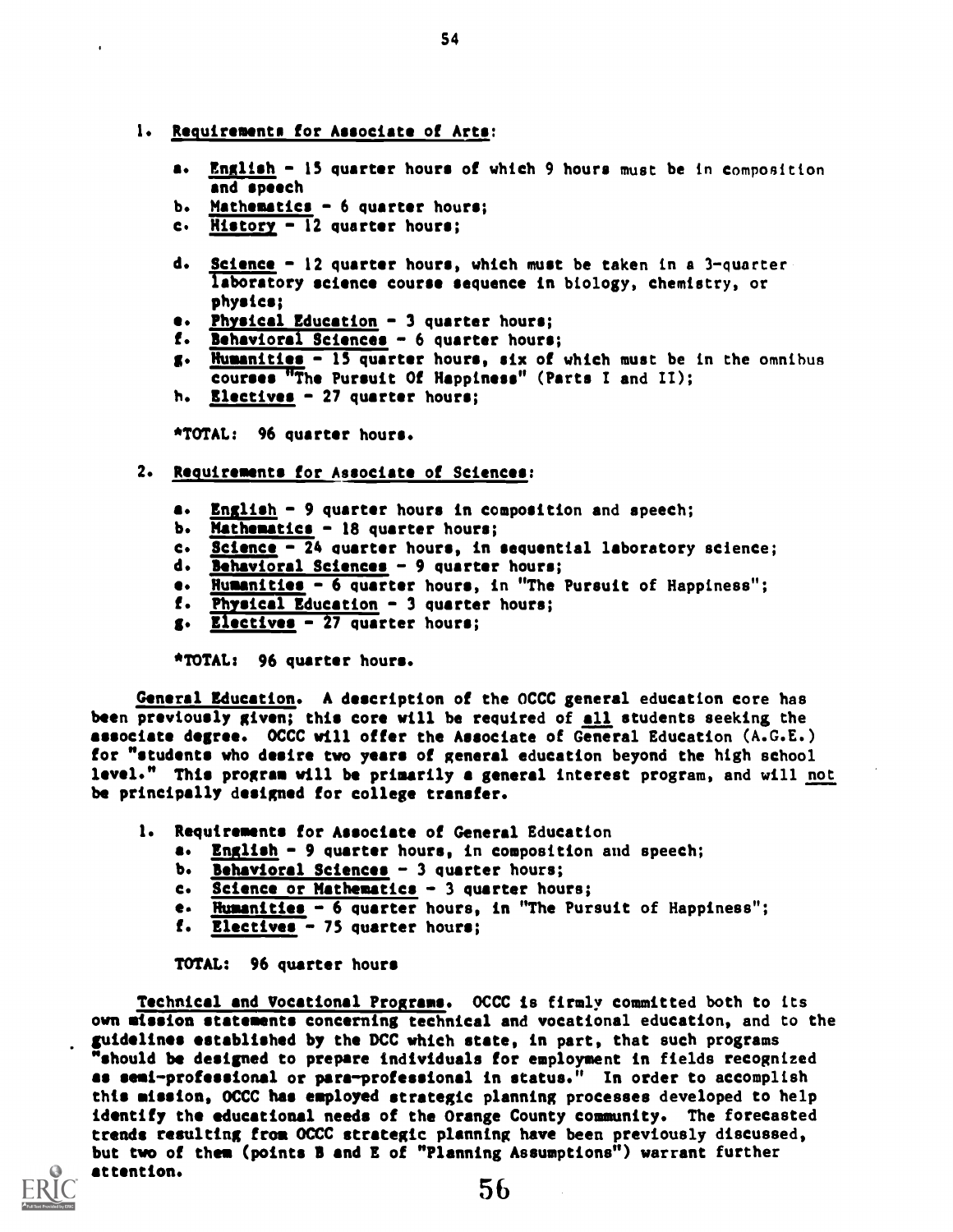OCCC strategic planning has identified a trend relating to the increasing centralization of program offerings in curricular "hubs". These hubs consist of technical/vocational programs that are specifically needed by individual communities; for example, community colleges in the coastal areas of North Carolina might be considered hubs for nautical technologies essential to their communities alone. Because of its location near the Research Triangle, three senior collegiate institutions, and two major medical centers, OCCC has organized its technical/vocational offerings around six curricular hubs specifically needed by the Orange County community--Computer Science Technology; Allied Health Technology; Construction Technology; Communications Technology; Public Services Technology; and Business Technology. Although the hub approach is a departure from more traditional programming classifications, we feel that this approach is an appropriate way to meet the needs of Orange County and the surrounding areas.

- 1. Computer Science Technology (Program Hub)
	- a. Micro-Technology
	- b. Robotics
	- c. Computer and Information Sciences
		- i. Data Processing
		- ii. Computer Maintenance
		- iii. Work Processing
		- iv. Computer/Electronic Technology
- 2. Allied Health Technology ( Program Hub)
	- a. Radiologic Technology
	- b. Pharmacy Technology
	- c. Physical Therapist Assistant
	- d. Dental Laboratory Technology
	- e. Opticianry Technology
	- f. Medical Laboratory Technology
	- g. Emergency Medical Science
	- h. Occupational Therapy Assistant
	- i. Medical Records Assistant
- 3. Construction Technology ( Program Hub)
	- a. Drafting
	- b. Carpentry
	- c. Plumbing/Piping
	- d. Masonry
	- e. Welding
	- f. Heating and Air Conditioning
	- g. Surveying
- 4. Communications Technology (Program Hub)
	- a. Fiber Optics
	- b. Lasers
	- c. Telephony

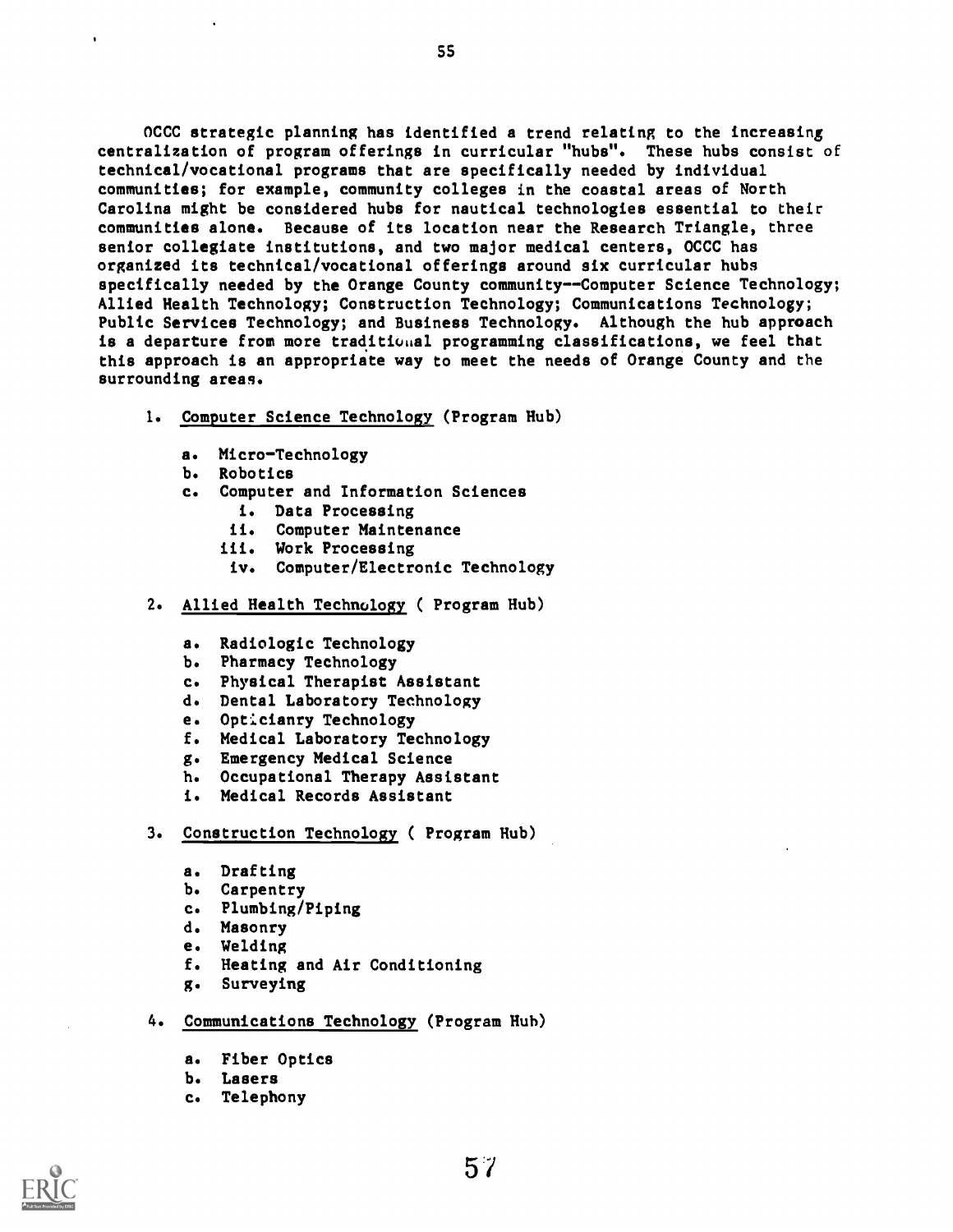- 5. Public Services Technology (Program Hub)
	- a. Criminal Justice
	- b. Para-Legal Assistant
	- c. Teacher's Aids
	- d. Day Care Assistant

#### 6. Business Technology (Program Hub)

- a. Secretarial Science
- b. Accounting
- c. General Office Technology

#### Technical Programs

Technical programs are designed to lead to the Associate of Applied Science degree (A.A.S.), and generally require two years of full-time etudy for completion. Requirements for Associate of Applied Science are as follows:

- a. The general education core  $-27$  quarter hours;
- b. Technical specialty courses the number of quarter hours is relative to the particular program, and should require between 69 and 101 quarter hours; the total hours needed for completion of the A.A.S. fall between a minimum of 96 hours and a maximum of 128.

#### Vocational Programs

OCCC will offer one-year vocational programs which are "primarily oriented to the development of manipulative skill competencies for use in specialized occupations." These vocational programs can be centered in any of the curricular hubs. OCCC will award both a diploma and a certificate for completion of vocational programs:

- 1. Requirements for Diploma:
	- a. Completion of modified general education core 12 hours, which includes 6 hours in English composition and speech, and 6 hours in Humanities ("The Pursuit of Happiness);
	- b. Technical specialty courses the number of hours is dependent on the particular program of study, but a minimum of 52 hours is required; total hours for diploma: 64.

### 2. Requirements for Certificate:

Generally, a certificate will be awarded to a student who completes the technical specialty courses specific to a particular program. However, OCCC requires that all students seeking the certificate take "The Pursuit of Happiness" which OCCC considers a further modification of the general education core.

- a. Completion of "The Pursuit of Happiness" 6 hours;
- b. Technical speci<sub>*ilty* courses  $-$  the number of hours will be dependent on</sub> the particulat program of study; a certificate may be awarded for

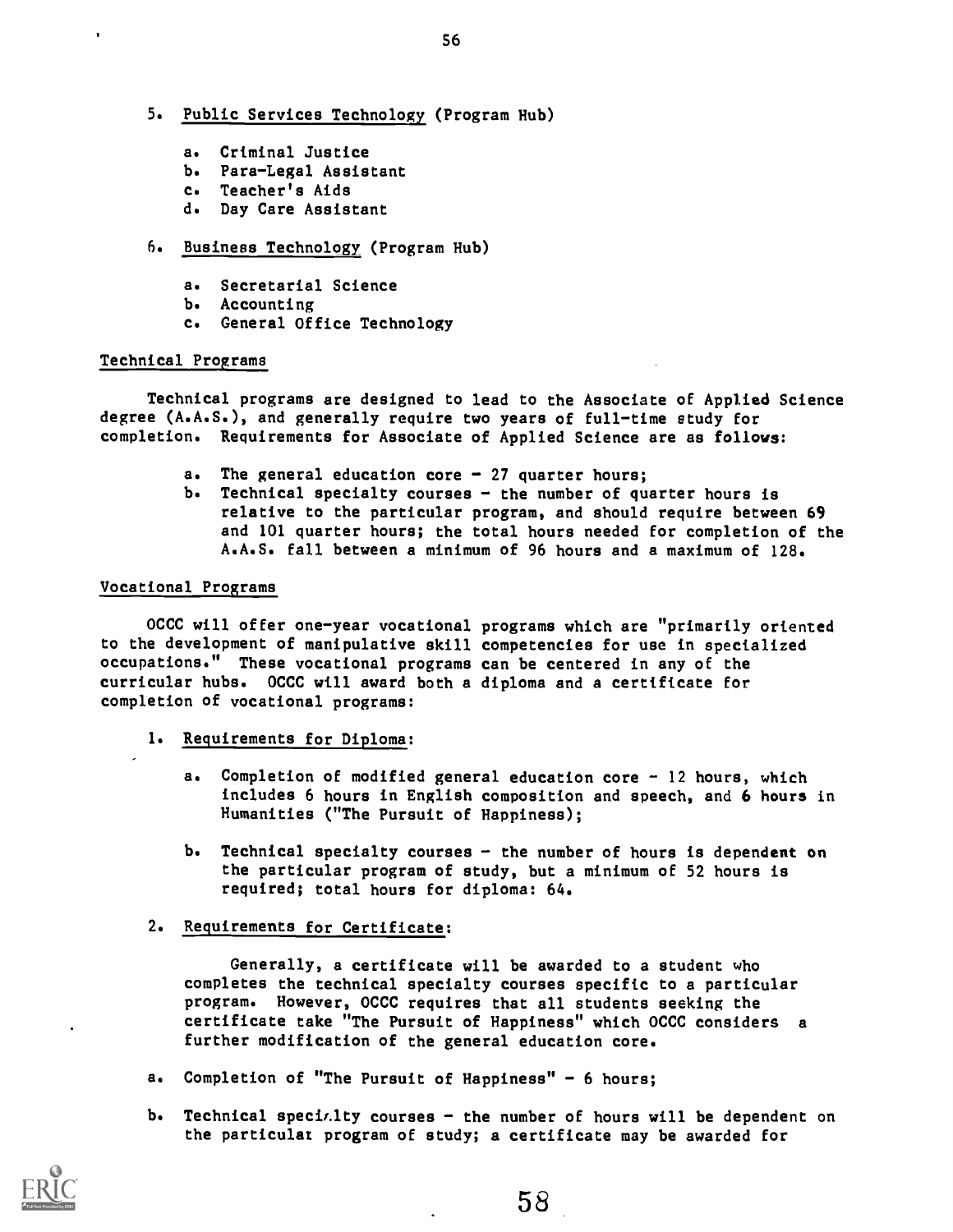technical coursework amounting to less than 52 quarter hours; the total hours for the certificate may be fewer than 64 quarter hours.

Developmental Programs. As stated in the institutional objectives, OCCC seeks to "provide the opportunity for basic skills improvement." OCCC is dedicated to "total education," and a basic policy of the institution insists that all students should achieve basic competencies; therefore, developmental/remedial course offerings will be made available to OCCC through the Learning Resource Center (Library). These courses will be designed to be a part of the general education component of the OCCC curriculum; developmental/remedial course work may count as elective credit. Students will be placed in developmental courses based on college placement examinations.

Visiting Artist Program. OCCC will co-operate with the DCC and the N.C. Arts Council in serving as a host institution for the artist-in-residence (see. 0304, page 113 of the N.C. Administrative Code).



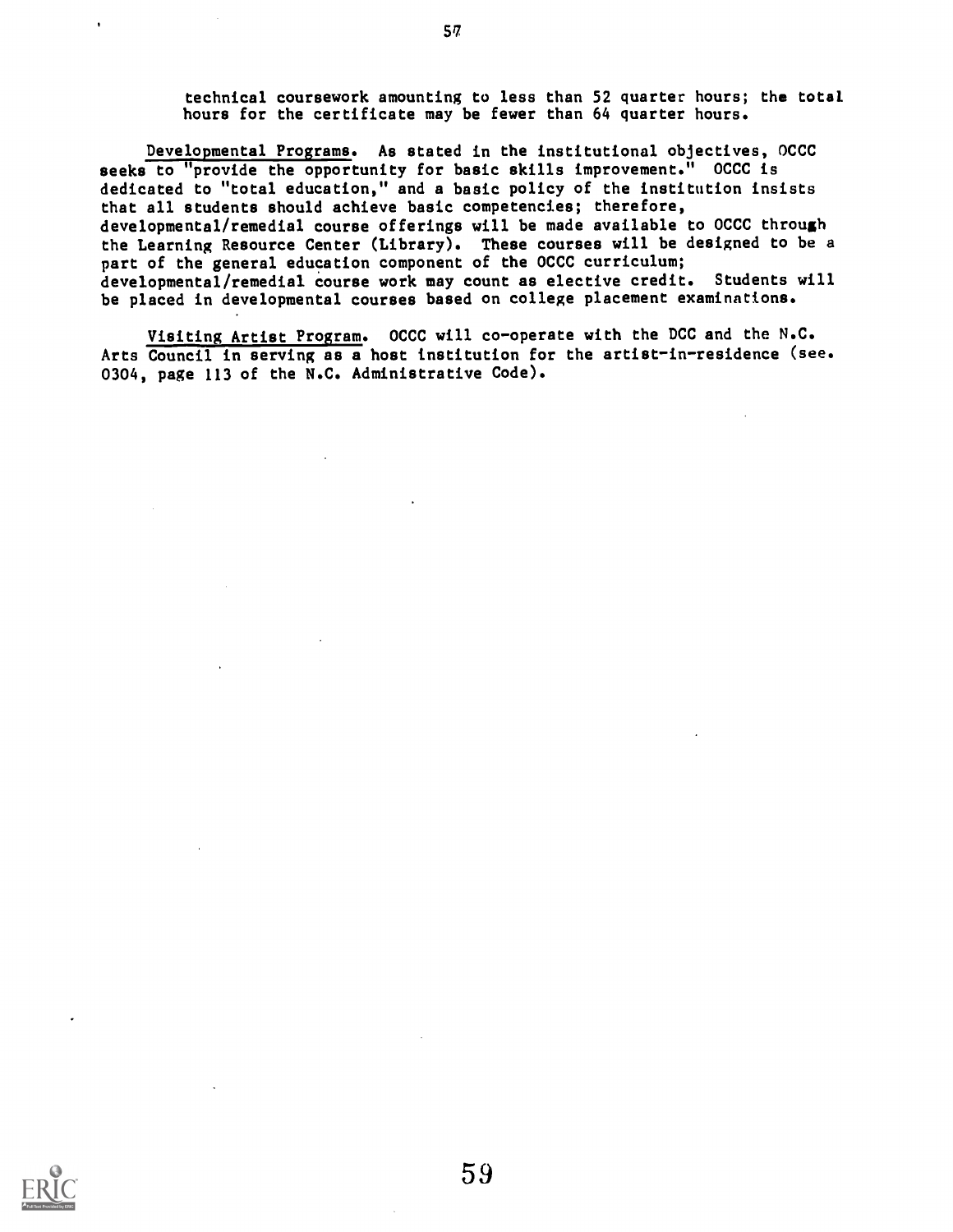#### Scanning Taxonomy

Orange County Community College

#### S-0.00 SOCIAL

S-1.00 Demographics S-1.10 Population S-1.20 Migration Patterns S-1.30 Birth Rate S-1.40 Retirement S-1.50 Households S-1.60 Prison Populations S-2.00 Education S-2.10 Enrollment Trends S-2.20 Aspirations and Goals S-2.30 Public Opinion S-2.31 Support S-2.32 Values S-2.33 Confidence S-3.00 Crime S-4.00 Drug Issues S-5.00 Opinions and Attitudes S-5.10 Religious Issues S-5.20 Political Issues S-5.30 Community Issues S-5.40 Other Issues S-6.00 Family Life S-6.10 Employment Patterns S-6.11 Role of the Female S-6.12 Role of the Male. S-6.20 Day Care

#### E-0.00 ECONOMIC

E-1.00 Governmental Expenditures E-1.10 Education E-1.11 Elementary and Secondary E-1.12 Community and Junior College E-1.13 Four Year Colleges E-1.14 Other Educational Expenditures E-1.20 Other Areas E-2.00 Job Opportunities E-2.10 Employment Trends

E-2.11 Growth of Jobs

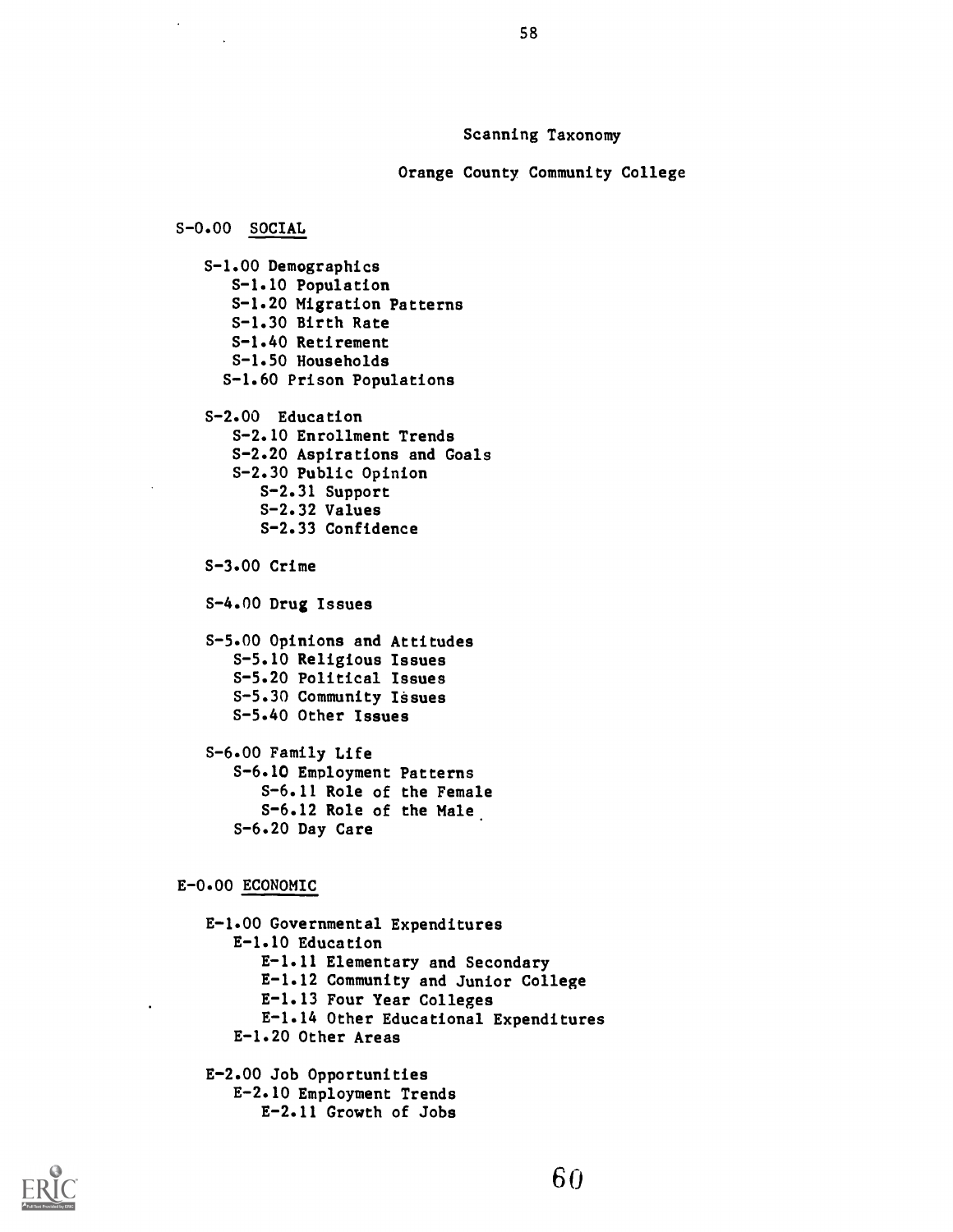E-2.12 Decline of Jobs E-2.13 Retraining E-2.20 Teachers E-2.21 Employment Prospects E-2.22 Training and Certification E-2.30 Full- vs. Part-Time Employment E-2.40 Future Occupations E-3.00 Taxation E-3.10 Federal E-3.20 State E-3.30 Local E-4.00 Business Trends E-5.00 Income E-5.10 Income Growth E-5.20 Poverty L-0.00 LEGISLATIVE/REGULATORY L-1.00 State L-1.10 Laws Affecting Education L-1.11 Elementary and Secondary L-1.12 Community and Junior Colleges L-1.13 Four Year Institutions L-1.14 Other Educational Areas L-1.20 Educational Expenditures L-1.21 Elementary and Secondary L-1.22 Community and Junior Colleges L-1.23 Four Year Institutions L-1.24 Other Educational Areas L-2.00 North Carolina Colleges and Universities L-2.10 Community College System L-2.11 Regulations L-2.12 Relationship with Individual Community Colleges and Institutes L-2.13 Relationship with the U.N.C. System L-2.14 Relationship with Other Institutions L-2.20 University of North Carolina System L-2.21 Regulations L-2.22 Relationship with the Community College System L-2.23 Relationship with Other Institutions L-3.00 Federal L-3.10 Education L-3.11 Student Aid L-3.12 Educational Support L-3.13 Department of Education L-3.14 Curricula Areas L-3.15 Athletics L-3.20 Commerce/Trade



L-3.30 Other Areas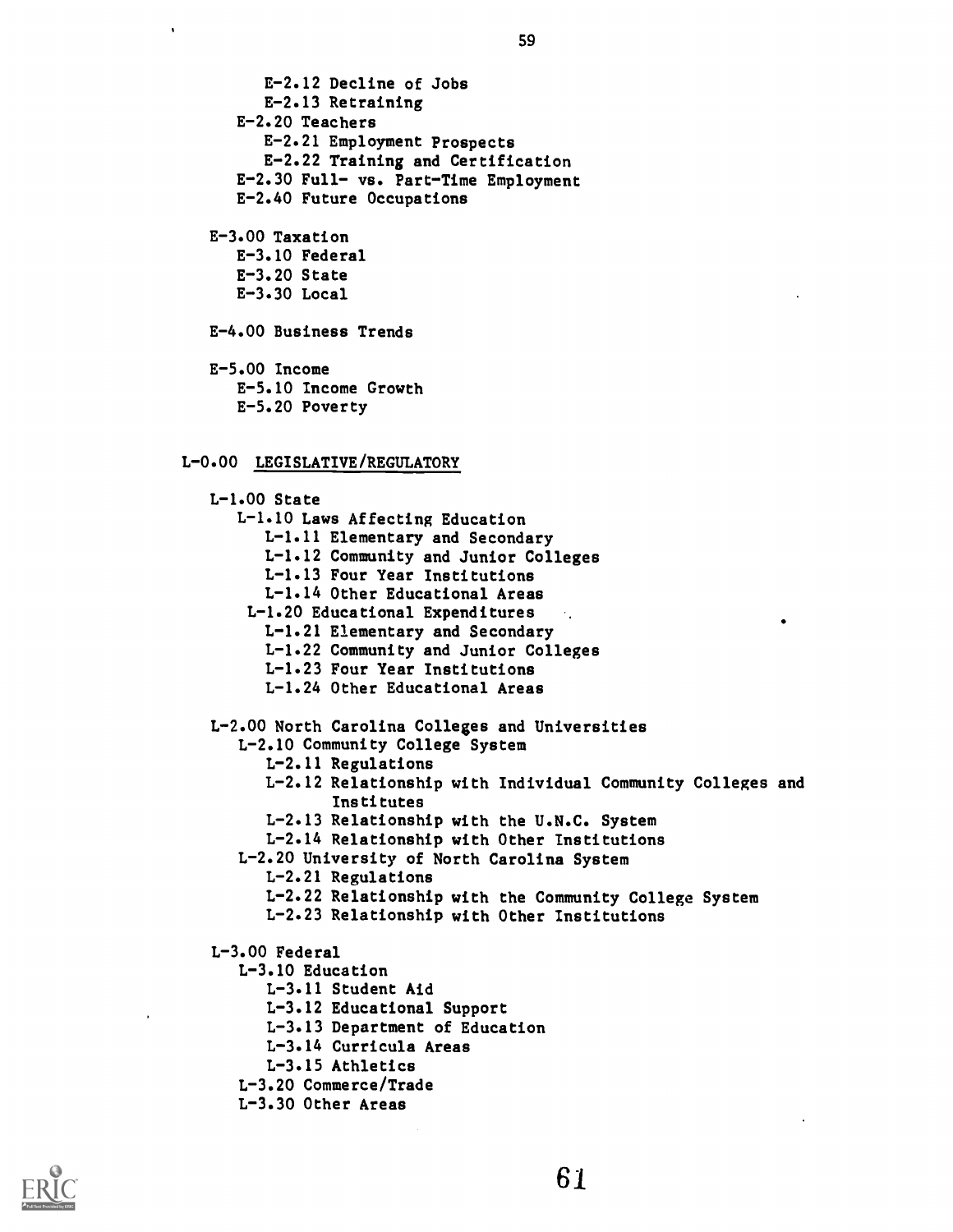L-4.00 Accrediting Agencies L-4.10 SACS L-4.20 Professional Agencies L-5.00 Local

L-5.10 County Government L-5.20 City Government L-5.30 Regional Agencies

# T-0.00 TECHNOLOGY

 $\sim$ 

T-1.00 Instructional/Educational T-1.10 Computers T-1.20 Audio/Visual T-1.30 Tele-links T-1.40 New Curricula Areas

T-2.00 Business

T-2.10 Robotics

T-2.20 Computers

T-2.30 Biotechnical

T-2.40 Other New Trends

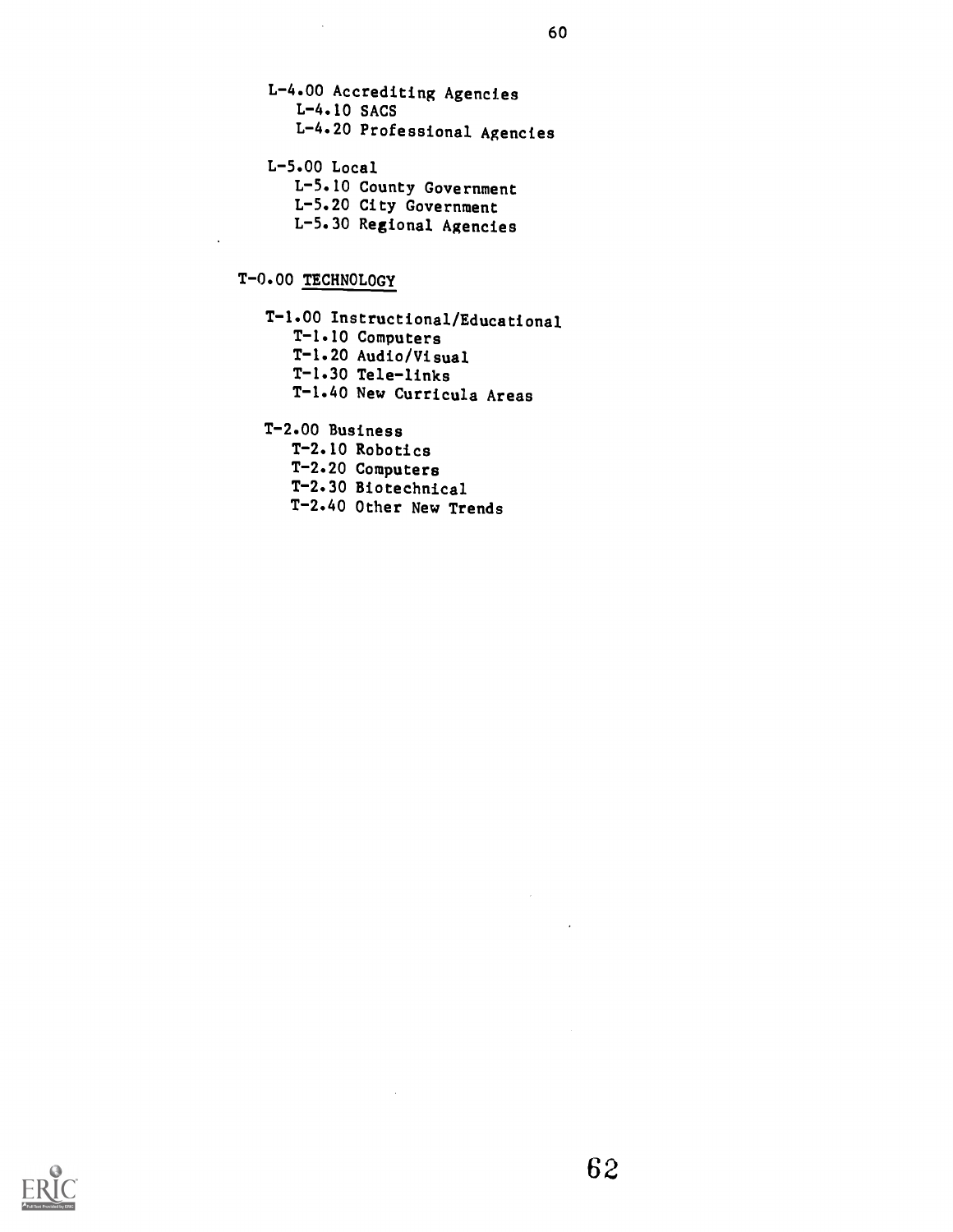#### APPENDIX C

### HOW TO BE AN ENVIRONMENTAL SCANNING MONITOR

The primary task of an environmental scanning monitor is to identify (I) good and objective descriptions of the current environment and (2) signals of potential change. Therefore, you need to abstract such items as analyses of perceived changes in societal values, an increase in worker dissatisfaction, or even changes in life expectancy. You should be particularly alert for forecasts about the future by known authorities, such as:

By 1990 health care costs will equal 15% of the United States' gross national product.

Between 1980 and the year 2000 life expectacy will increase by 5 years.

• In the year 2000, 40% of the world electrical power will be generated by nuclear power plants.

Articles which include time series information are often appropriate for abstraction. For example: In 1970, 35% of married women were in the labor force; by 1980 this percentage had risen to 49%.

### **TERMS**

A trend is a series of social, technological, economic or political characteristics which can usually be estimated and/or measured over time, such as the number of adults enrolling in continuing education programs since World War II. Trend information may be used to describe the future, identify emerging issues, and project future events.

An emerging Issue is a potential contoversy that arises out of a trend or event which may require some form of response. For example, during World War II, many married women entered the labor force for the first time. An emerging issue at that time would have been controversy over women's roles in the home and family.

An issue is a controversy with defined stakeholder interests that requires some form of action. An issue for TIAA/CREF, for example, is the controversy over use of unisex actuarial tables for life insurance and pensions.

An event is a discreet, unambiguous, confirmable occurrence which makes the

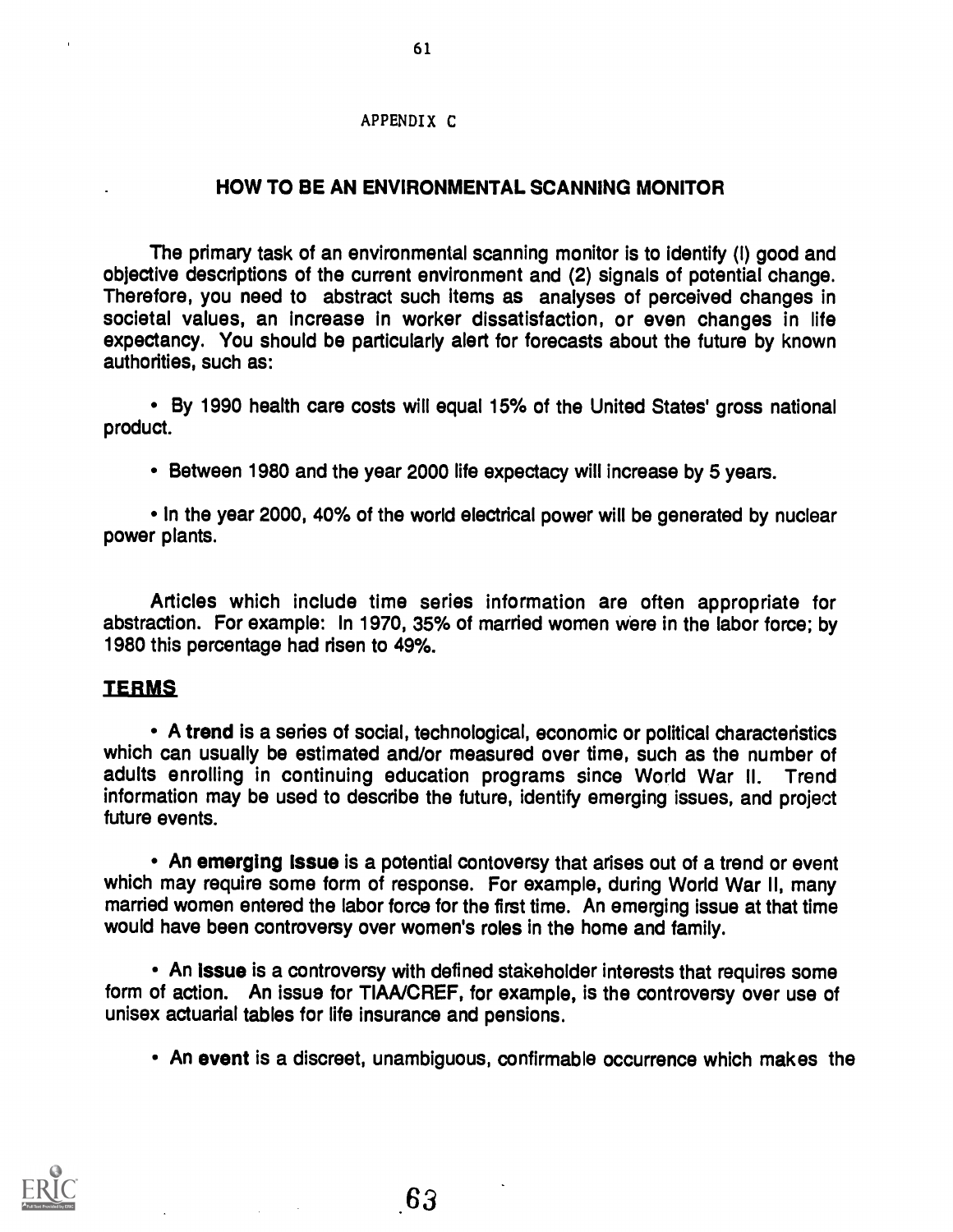future different than the past. An event would be passage of the "flat tax."

A major purpose of analyzing trends is to identify emerging issues which may affect the programs and administration of Orange County Commnity College. Identifying issues early on enables us to take advantage of upcoming opportunities or to plan for possible brush fires.

### CRITERIA FOR ABSTRACTING

Does the item represent events, trends, developments, or ideas that you have never before encountered?

Does the item contradict previous assumptions or your own beliefs about what seems to be happening?

• Is the article from a surprising source, such as a liberal or conservative journal?

Can you link the item to other abstracts which you have previously written or seen?

Do the implications of the item have explicit or implicit bearing on the long-range program or management of OCCC?

## WRITING AN ABSTRACT

An abstract is an easy-to-read digest of original material. The goal is to write a concise, accurate presentation of the material that is fully understandable without reference to the original source.

To begin the summary section, ask yourself, "If I had only a few minutes to describe this article to a colleague, what would I say?" What is the most important idea or event that indicates change? Your response to these questions should be the lead sentence of the abstract. Follow this sentence with development and explanation. Use quotation marks to make it clear when you are making direct citations from the text. Whenever possible, include statistical data. Limit the summary to no more than one-half page of single-spaced, typewritten copy.

The implications section of the abstract is where you respond to the question, "How will the information in this article affect OCCC's programs or management?" You might also include a list of those emerging issues suggested by the article, a description of future events you see occurring as a result of the trend identified by the

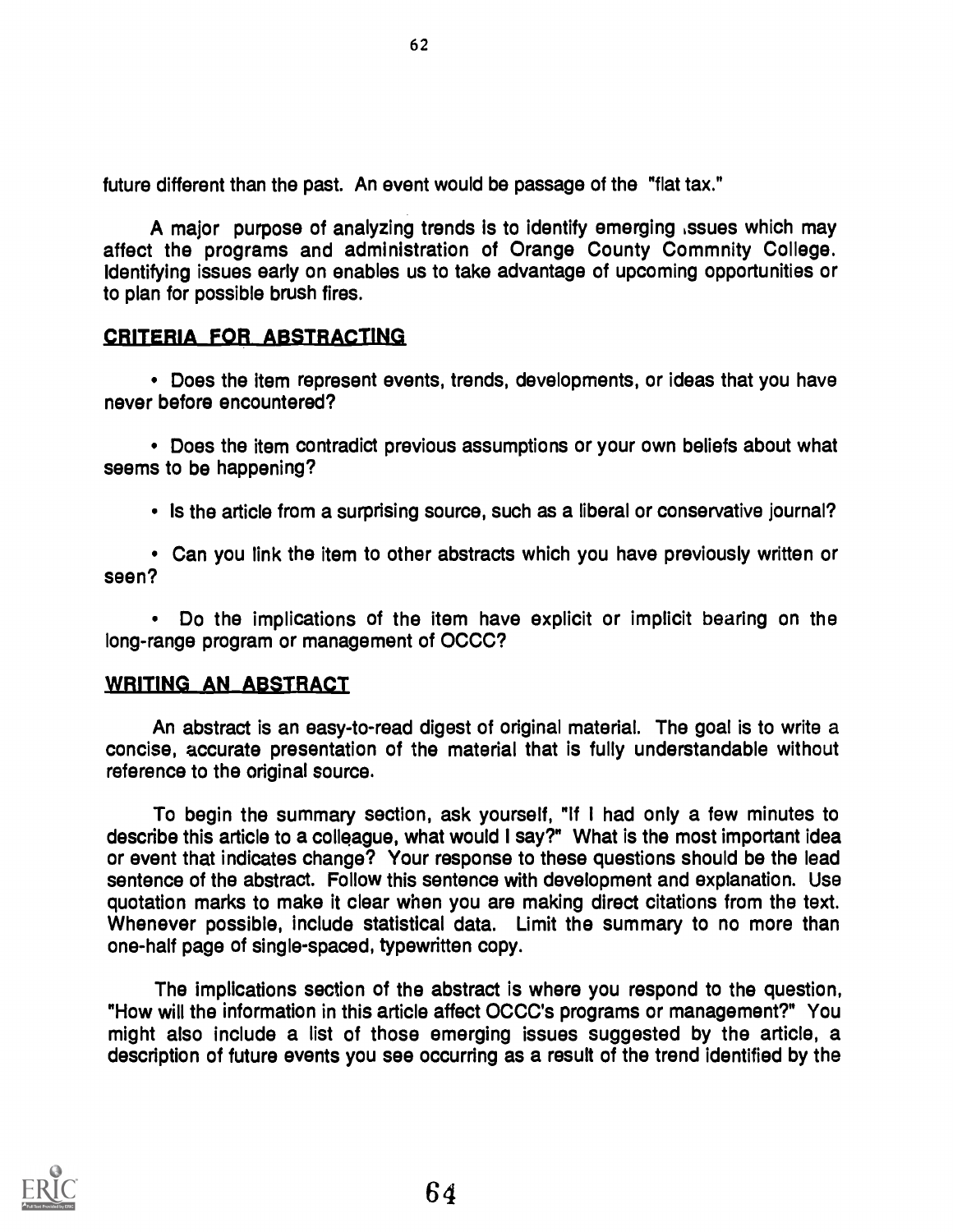article, and/or an identification of issue stakeholders if they are not listed by the article.

Speculation about implications is a part of the scanning and abstracting process. Here you try to determine an item's potential for affecting other facets of the social environment and/or OCCC. There are no "right" answers in this section. Note, however, that some articles may offer no implications that are immediately apparant. The analysis and evaluation committee, with the benefit of related abstracts from your colleagues, may be able to detect implications that a single monitor cannot.

Limit your abstract to one page, somewhat equally divided between the summary and implications sections. Pay special attention to correctly citing the periodical (title, date, and page numbers).

Each abstract should contain the following information in the indicated order: Taxonomy number: Title of article: Author: Publication: Date: Pages: Vol.: No.: Summary: Implications: Monitor's Name:

### NEWSPAPERS AND JOURNALS TO BE MONITORED

The following newpapers and journals will be scanned in the OCCC environmental scanning system. Each member of the ED QUEST team will be assigned one or more information resources, one newspaper, and one or more journals in several sectors:

65

### Major Newspapers

The New York Times The Wall Street Journal The Los Angeles Times USA Today The Times Higher Education **Supplement** 

The Miami Herald The Chicago Tribune The Christian Science Monitor The Chronicle of Higher Education Education Week

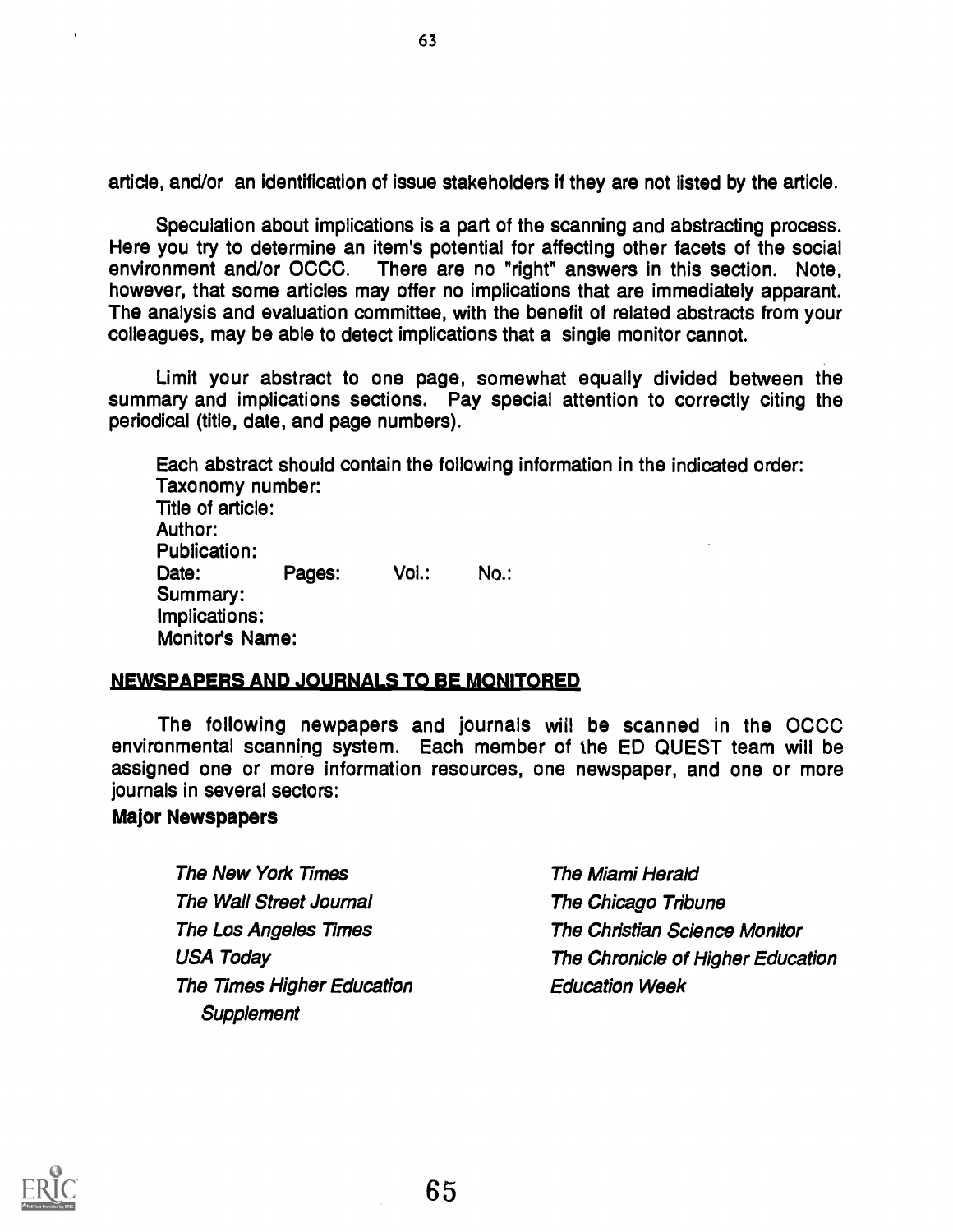### Major Journals

## Social/demographic

American Demographics Public Opinion Quarterly Public Opinion

### Economic

Business Week The Economist Fortune Forbes **Money** Ina Monthly Labor Review

### All Sectors

Vital Speeches of the Day Across the Board Naisbitt Trend Letter U. S. News and World Report The Futurist

# **Technological**

High Technology **Datamation Byte** Computer World **Discover** Technological Forecasting and Social Change Information World

### Political

New Republic The National Review The National Journal Mother Jones

**Kiplinger Washington Letter** Time **Newsweek** Future Survey

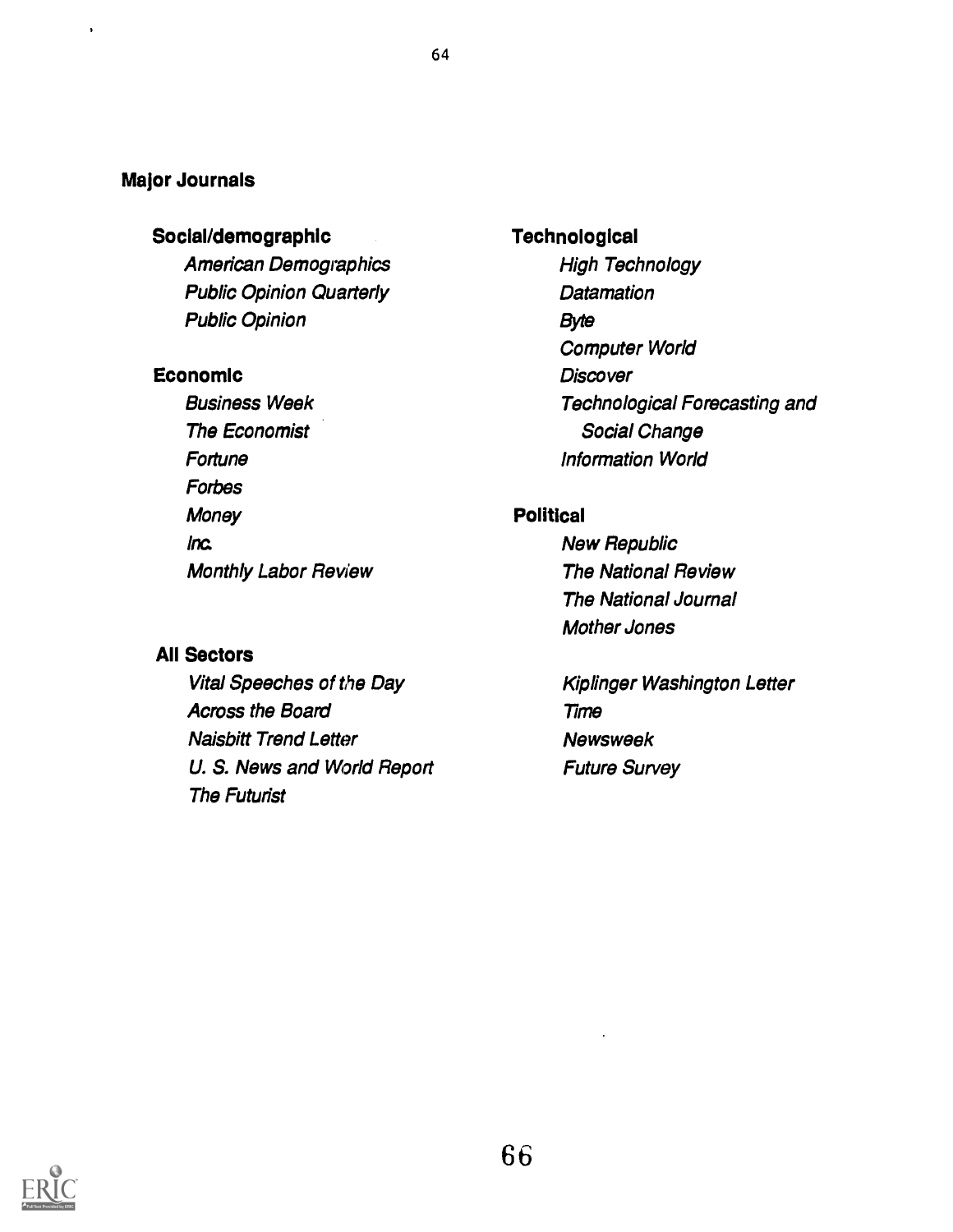#### APPENDIX <sup>D</sup>

65

### IMPLEMENTING ED QUEST AT ORANGE COUNTY COMMUNITY COLLEGE

### EDCI 260 UNC-CH School of Education FALL, 1986

### James L. Morrison, Professor

One of the critical issues college administrators must address is the way in which they analyze their institutional environments and formulate the strategic policies necessary fdr their institutions to adapt to all of their environments, internal and external. Without knowledge of these environments, it is difficult for administrators to develop appropriate strategies to achieve organizational goals. The formulation and selection of strategic policies require an accurate assessment of the opportunities and threats the environment poses for the institution. It is important, therefore to be able to identify and forecast critical trends, events and their interrelationship which enable us to develop images of possible future environments within which the institution may function. That is, well developed scenarios of alternative futures illustrate unique configurations of trends and possible future events with which the institution may have to contend, thereby providing the basis for selecting strategic options.

Most educational planning models, however, are weak in identifying future events and assessing their impact on education. At best, they assume a surprise-free future in which plasent trends continue unabated. Such models implicitly assume that the interrelationships between and among social, economic, political, and technological forces will remain essentially the same. We know, however, that this is not true, and the further we go out into the future, the less it will be true. What is needed is a model which enables us to detect signals of change (i.e., emerging issues or events which may make the future different from the past) and link this information to the organization's strategic planning process.

ED QUEST is such a model. It specifies the tasks a team must accomplish in evaluating, analyzing, and using information from the external environment to plan more effectively in this changing world. The general tasks are as follows:

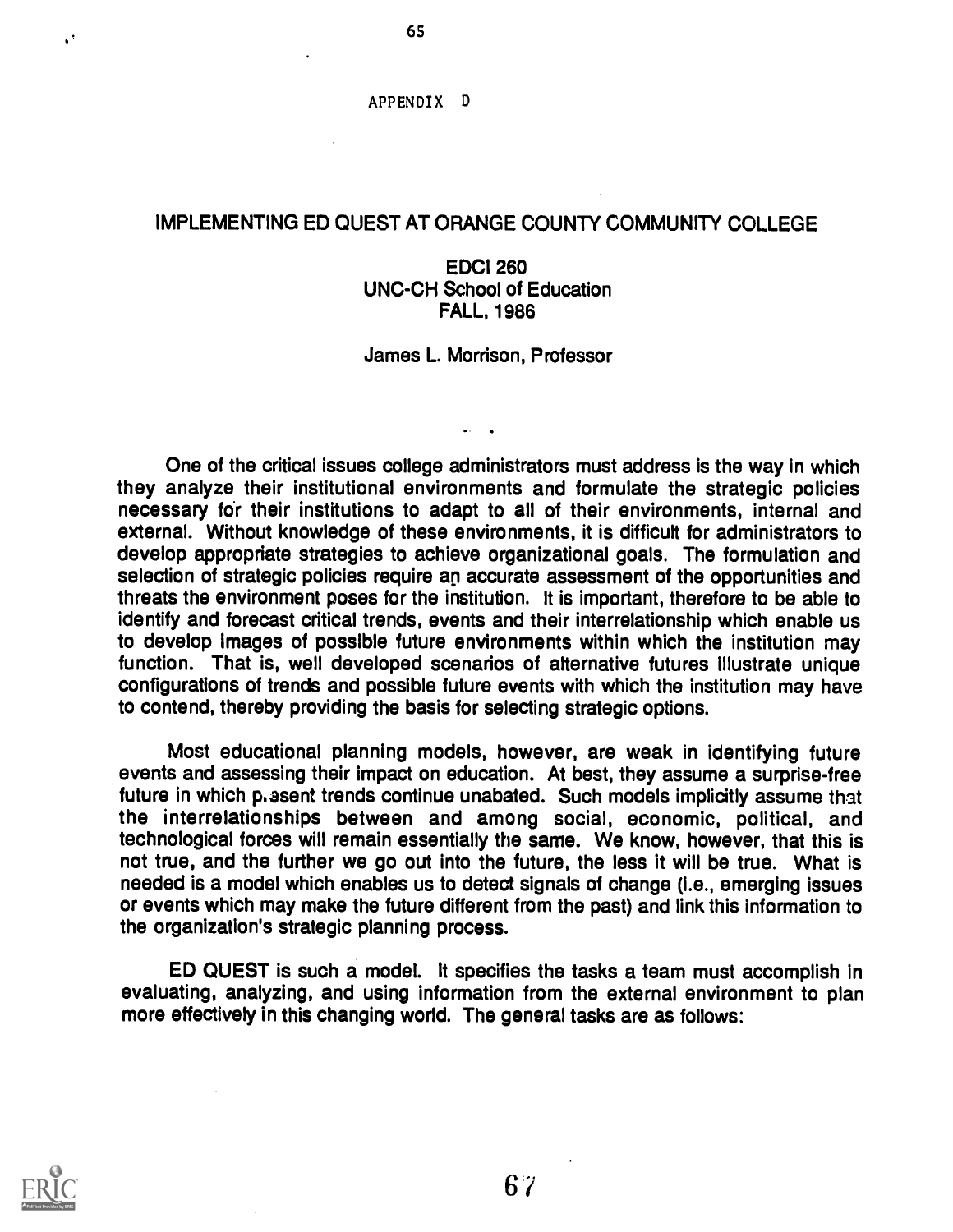1. identify critical trends, events, and emerging issues;

2. develop experience in evaluating, ranking, and forecasting the most important trends and events;

3. define the nature of the institution, i.e., the elements of the mission, the indicators of institutional performance, and organizational strengths and weaknesses;

4. assess critical trends and events on the mission, indicators of institutional performance, and organizational strengths and weaknesses;

5. develop alternative visions (scenarios) of the future;

6. identify strategic options in response to these scenarios;

7. evaluate these options for robustness across scenarios; and

8. incorporate robust options in the operational and strategic plans of the institution.

These tasks are described below.

# Task I: Identifying Critical Trends. Events. and Emerging Issues

The first task is to identify those trends, events, and emerging issues which signal changes in the external environment and which may be of importance to the future of Orange County Community College. For purposes of this proposal, trends, events, issues and emerging issues are defined as follows:

A trend is a series of social, technological, economic or political characteristics which can usually be estimated and/or measured over time. It is a statement of the general direction of change, usually gradual long term change, reflecting the forces shaping the region, nation, or society in general. Trend information may be used to describe the future, identify emerging issues, or project future events. For example, at most institutions student profiles are changing. Indicators of this trend are the number of minority students or the number of full-time adult students enrolling.

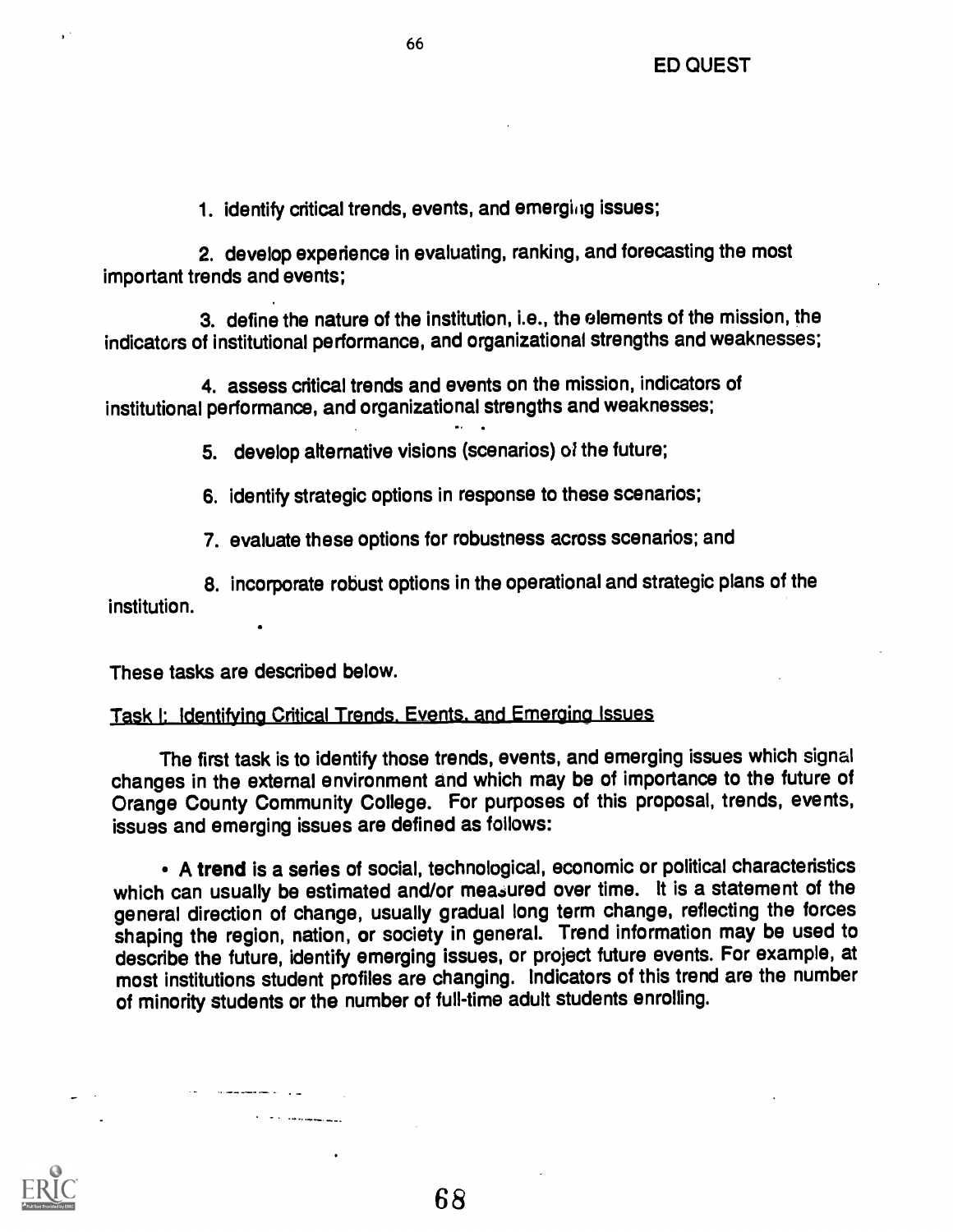. An event is a discrete, confirmable occurrence which makes the future different from the past. An event would be, "Federal funding for student financial aid is reduced by SOW

67

. An emerging issue is a potential controversy that arises out of a trend or event which may require some form of response. For example, "Litigation as amasured by the number of law suits per yew In American society is increasing." An immediate consequence of this trend is substantially higher liability insurance for colleges and universities. An emerging consequence arises from a tendency of state legislatures to protect the public by requiring illcensure of an increasing number of occupations, including periodic "updating" el credentials. This consequence implies an enhanced opportunity for the expansion of continuing adult and technical/cocupational education programs.

identifying oritical trends, events, and emerging issues requires accomplishing ihe Mowing sublaslo:

a. Develop the CCCC Fidum Prospects Notebook which serves as an Initial draft of those trends, events, and emerging issues which may be of critical importance to the college. Each member of the OCCC ED QUEST team will be assigned a number of scanning resources. Abstracts from those resources will be submilled weekly during class, with the objective that the last year of publication of each of the resources will be reviewed no later than September 30. These abstracts will go into the scanning file maintained cutaide of room 121 Peabody Hall. Although all members of the team are encouraged to read through the complete file, each member will be responsible for preparing one section of the notebook from the files. e.g., demographic, economic, etc. Each section of the notebook, then, will consist of a witten summary (supplemented by tables and charts) of those trends, possible events, and emerging leaues which the author deems most important for OCCC.

b. With the notebook as background. ED QUEST team members will davalop a schedule to interview hey administrators and faculty members in selected North Carolina community colleges and technical institutes as well as members of the North Carolina Deparment of Community colleges. The notebook and the results of the interviews will constitute the basis for the construction of a Delphi questionnaire dsemibed below.

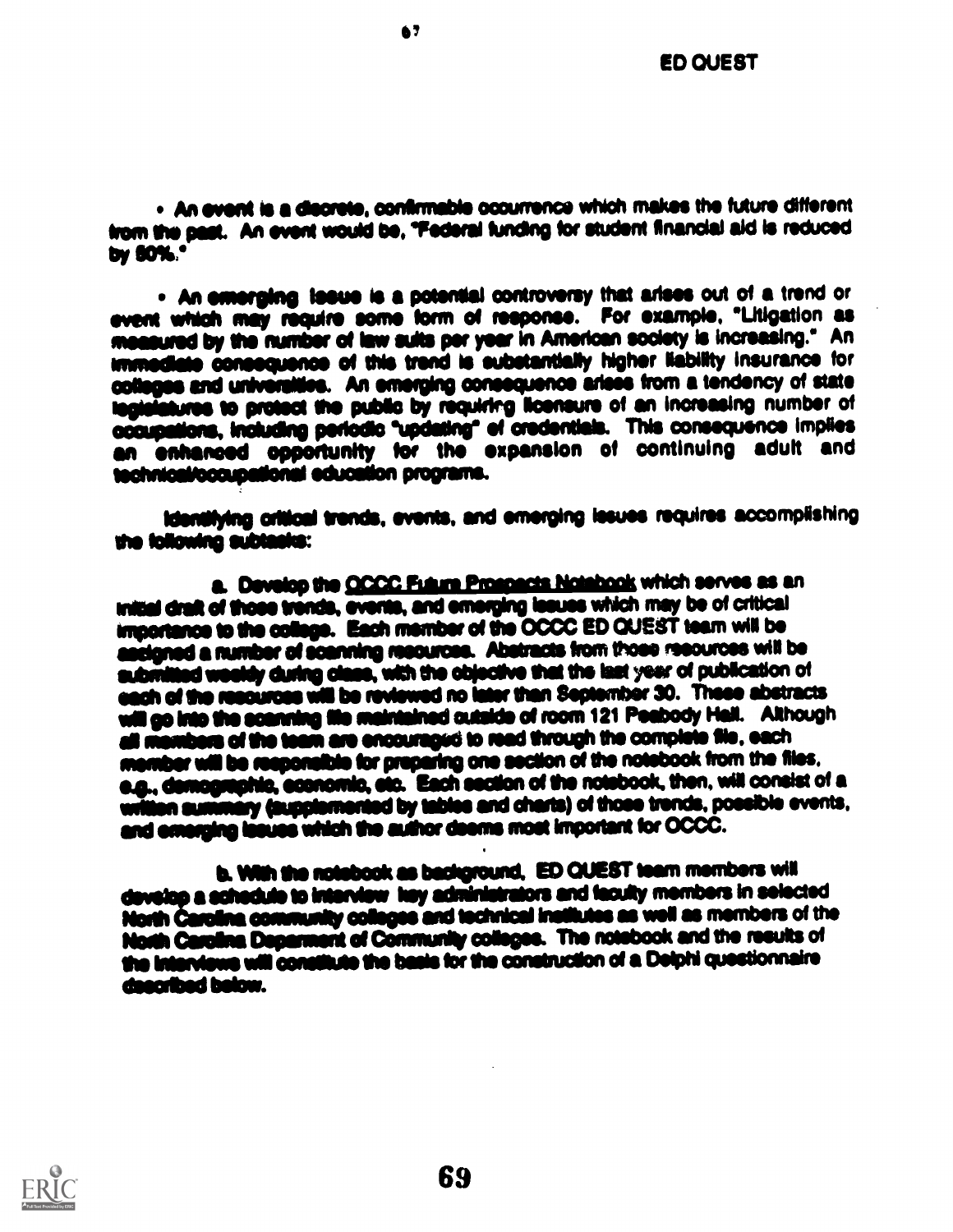# Task 2: Identifying and Assessing the Impact of Critical Trends and Events

The task requires forecasting the °most likely" future of those trends and potential events deemed critical to defining the context within which Orange County Community College will function in the next decade. The \*most likely° future has two important properties: first, it, plus its attendant uncertainties, is the future one would bet on given only one choice (which, it might be added, is never the case), and, second, it is the future out of which-and only out of which--it is possible to construct meaningful and important alternative futures. That is, all alternative futures are alternatives to the "most likely° future. This requires accomplishing the following subtasks:

a. Analyze the results of task I above and develop a Delphi questionnaire in which respondents interviewed earlier are requested to forecast the "most likely" future of those trends and events and assess their impact on Orange County Community College, Each ED QUEST member will develop that portion of the Delphi questionnaire relating to their area of the notebook. The printing and distribution of the questionnaire is the responsibilty of the instructor.

b. Analyze the results of the Round I (R1) Delphi and write the "most likely future." Each ED QUEST member will draft the "most likely future" for their sector of responsibility (social, demographic, economic, etc.).

# Task 3: Defining the Nature of Orange County Community College

It is important to specify the nature of the institution in order to focus on those aspects of OCCC's mission, performance indicators, and perceived strengths and weaknesses which could be affected by forecasted trends and events. Specifying the nature of Orange County Community College requires accomplishing the following subtasks:

a. Define the specific elements which comprise the mission, i.e., the groups of students and/or clients served, the social needs fulfilled, and the programs and/or services provided.

b. Identify indicators of institutional performance, e.g., placement rate of graduates, retantion rate, and awards received by students.

70

C. Identify strengths and weaknesses.

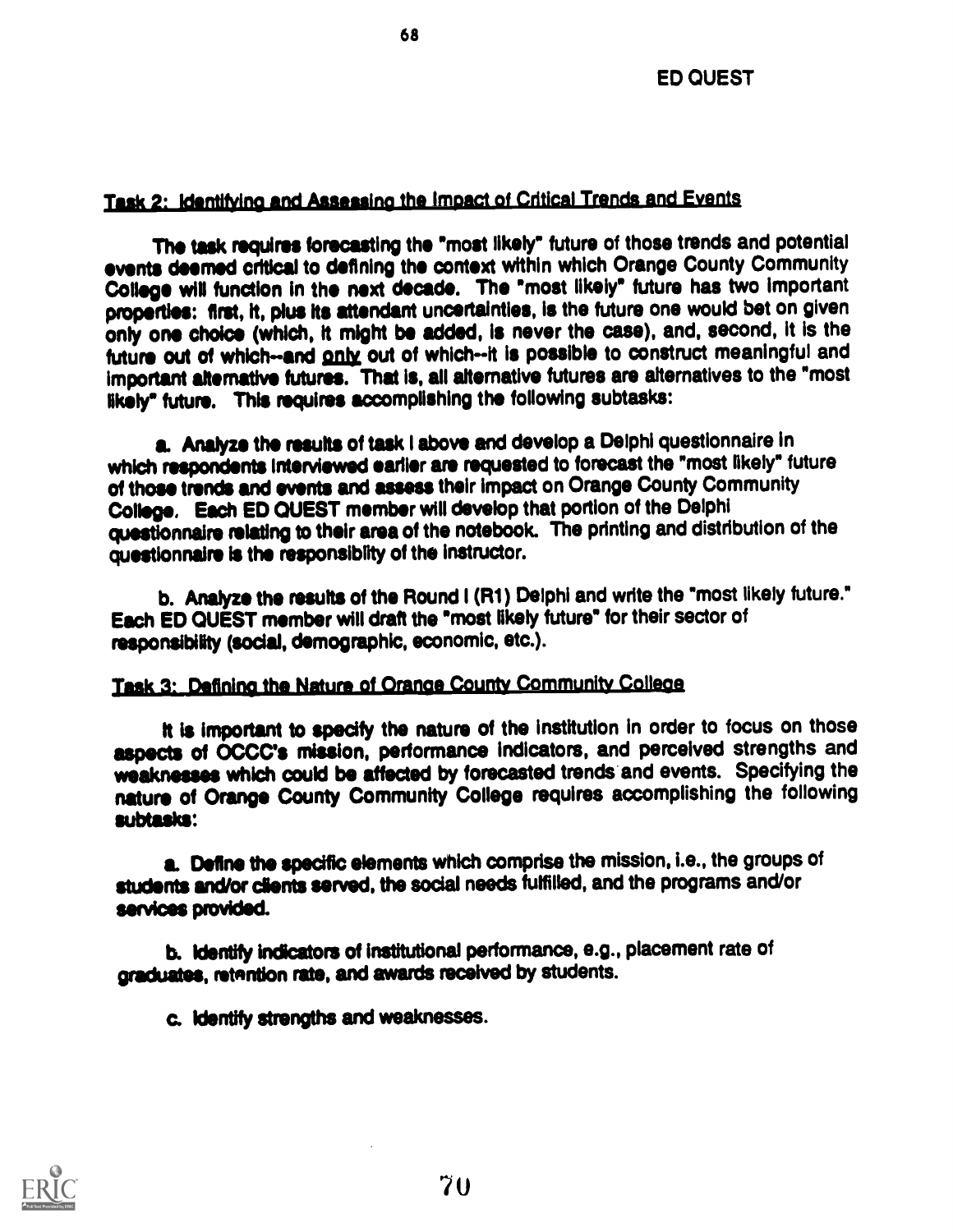These subtasks will be accomplished in a class exercise.

# Task 4: Assessing Effects of Critical Trends and Events on OCCC

Assessing the effects of critical trends and events on the institution allows decision makers to identify the specific changes that these trends and events may have on the elements of the mission and organizational performance indicators. Subtasks which must be accomplished are:

a. Assess effects on mission

- 1. client group
- 2. needs serves
- 3. services provided

b. Assess effects on performance indicators

c. Verify strengths and weaknesses

These subtasks will be accomplished in class exercises.

# Task 5: Developing Alternative Futures (Scenarios) Facing Oranae County Community College

Alternative future environments are worth careful delineation and evaluation for at least two reasons. First, no one can predict the future environment that will actually materialize; it is therefore important to have a realistic sense of the range of possibilities. Second, an understanding of this range enables planners to identify more authoritatively the features that may be common to all or many of the alternatives and thus likely to have an impact on the college no matter which alternative does oxcur.

An alternative future is a policy-relevant, plausible, and internally consistent narrative description, usually of a specific pattern of developments judged by some algorithm to haye happened over time. It is based on and disciplined by the quantitative estimates derived through a process like the Delphi. Such a narrative is called a scenario.

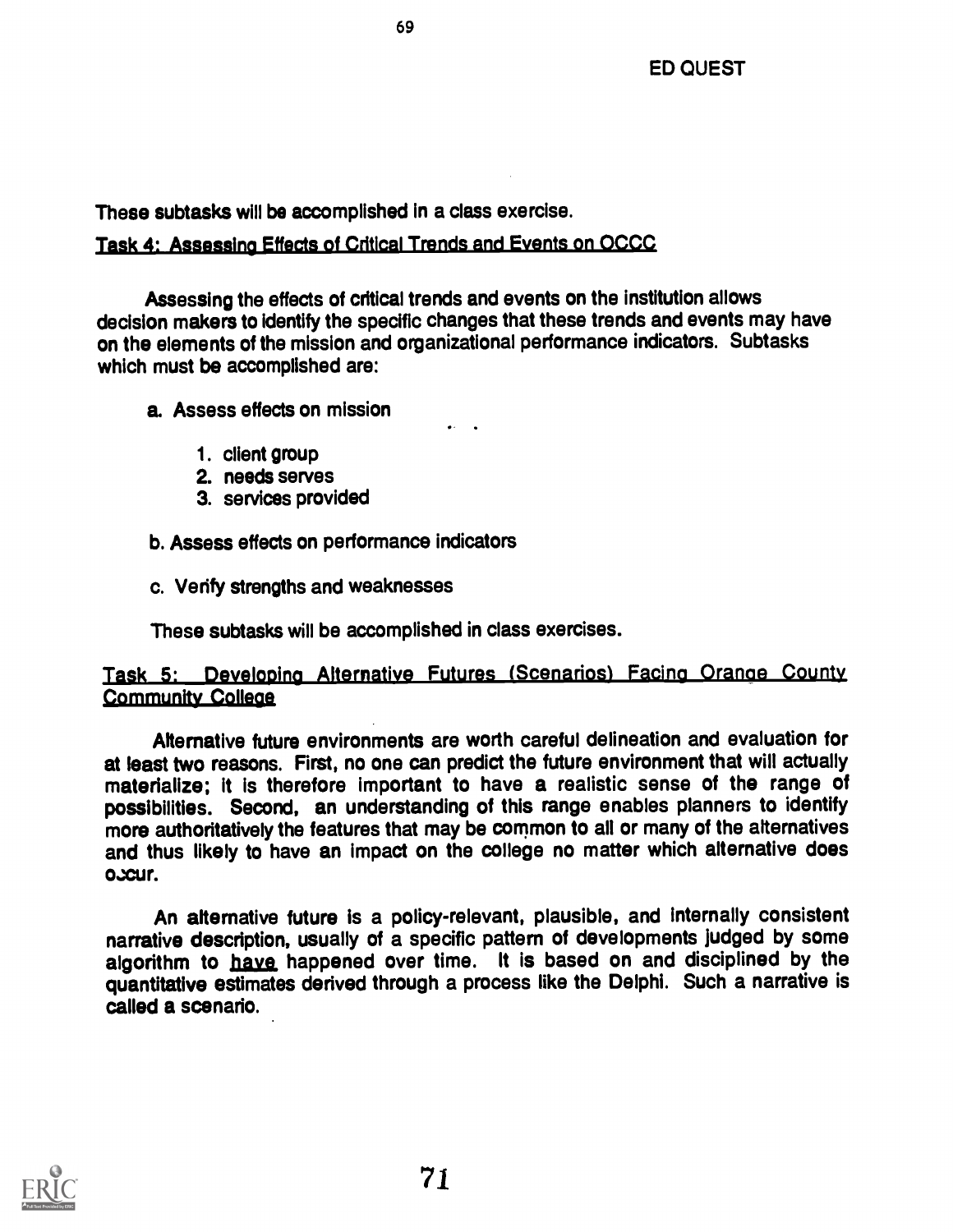Scenarios are like histories of the future. They are integrating mechanisms--devices for organizing or synthesizing many separate developments, such as the individual trend projections and event forecasts from the round two Delphi. They provide a rich context, or framework, within which it is possible to ask vita! questions about one's own planning assumptions. But scenarios go beyond histories. Because they provide a way of making forecasted events not only "happen," but happen in full view of their causes and consequences, they are also devices that can be used to ask specific "what if" questions and to examine strategic policy options. In these and other ways, scenarios serve as tools that force the user to think in the future tense, to be explicit about expectations and their rationale, and to probe models of how the world works. Unlike a history, which' is'good to the extent that it is both accurate and readable, a scenario is good to the extent that it is useful in achieving these purposes.

In this task we will develop approximately three alternatives to the "most likely" (i.e., nominal or baseline) scenario, each using the same methodology, the essence of which is that certain combinations of events (from the Delphi) will be permitted to "happen" (or fail to happen) in accordance with their estimated probability levels in the future. This requires building a complete cross-impact model which specifies the causal relationships, if any, among the events and the trends forecasted in the Delphi. That is, we will estimate how the occurrence of each event in the selected set might affect the probability of every other event in the set, as well as the nominal forecast of each of the selected trends. Thus, when these relationships have been specified, it is possible to make vanous events "happen" and then trace out a distinct, plausible, and internal, y consistent future. Through this means we will develop three alternative futures as represented by an "unsettled" future (in which those events with a 60 percent probability level occur); a "turbulent" future (in which all of the preceding events, plus those events with a 30 percent probability level occur); and a "chaotic' world (in which all of the events from the "turbulent" world, plus all of the remaining events which have a 10 percent probability level, occur).

Together with the "most likely" scenario these futures should provide a good sense of the range of possible futures likely to confront Orange County Community College. As will become clear during the project, none of these alternatives will represent a forecast, still less a prediction. They are strictly hypothetical constructions, and the odds are overwhelming that the actual future which materializes over the next ten years will be different in important respects from all of them--as well as from the

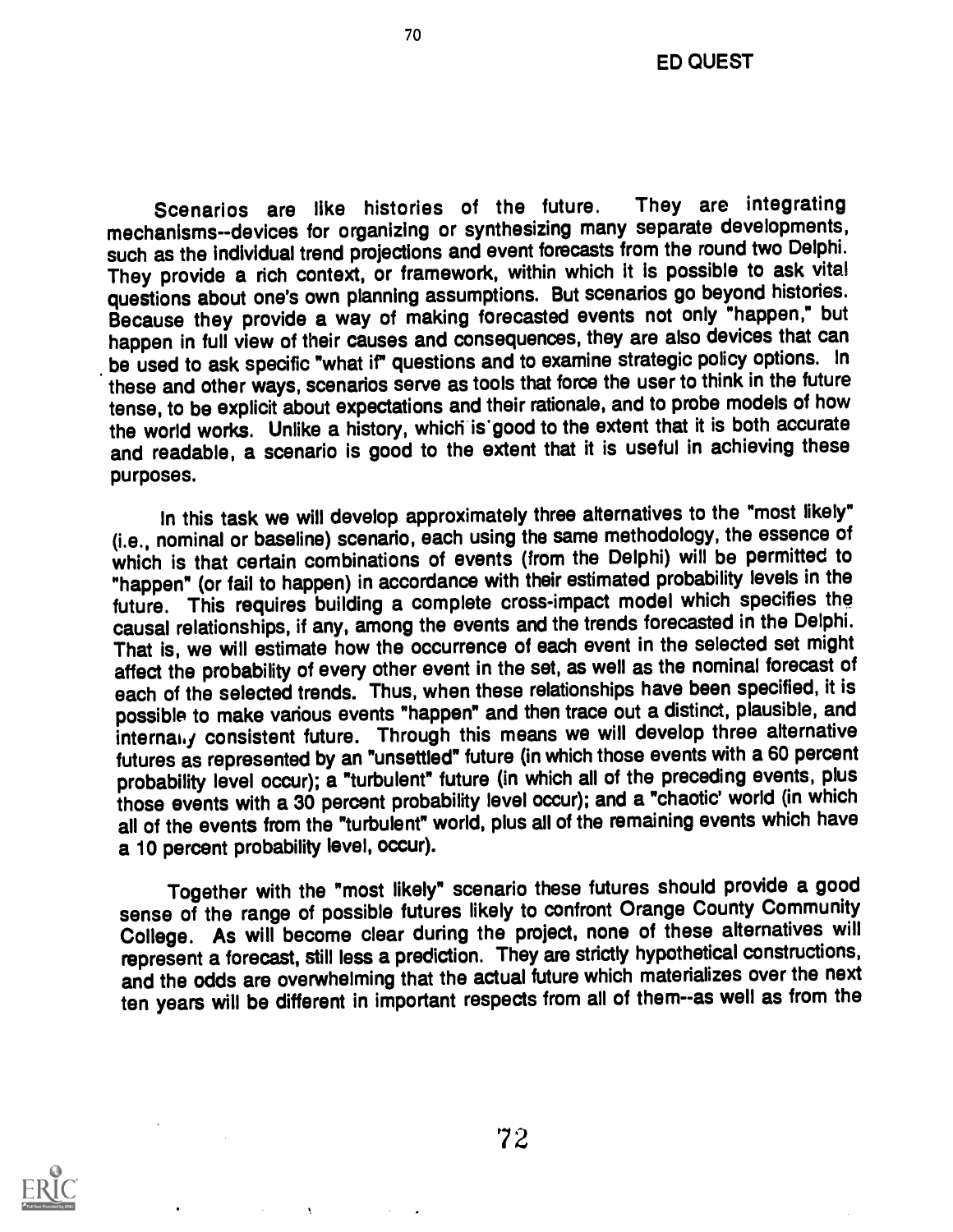so-called "most likely' future. Nevertheless, these scenarios will provide the Orange County Community College planning committee with a greater understanding of the range of future possibilities, the sometimes subtle mechanics of the process whereby a future comes into being, and the need for imagination and flexibility in policy formulation to anticipate and meet the actual future as it rushes in.

71

Developing alternative futures requires completion of the following subtasks:

a. Construct a cross-impact model of the most important trends, events, and performance indicators This will be accomplished in a class exercise.

b. Write three alternative scenarios: Each alternative will be written by a two person team.

## Task 6: Developing Robust Policy Options

Developing poli cy options requires accomplishing the following subtasks:

a. Examine the plausibility of each scenario. If omissions are discovered, they must be filled. If trends or event forecasts are dubious or incredible, they must be revised.

b. Identify the implications of each scenario for the college.

c. Brainstorm a preliminary list of strategies appropriate for nomination as strategic options for each scenario, i.e., strategies that are appropriate and feasible responses to one or more of the implications previously identified for each scenario in 5 (b) above.

d. Review the options to ensure that each option significantly places the college in an advantageous position in relationship to the future environment described in a particular scenario. Statements of proposed options which focus more on operational aspects of the institution may be either rewritten to reflect a more strategic emphasis or combined with other options into a new strategic option statement.

e. Assess the potential of each option on enhancing institutional strengths or inhibiting institutional weaknesses.